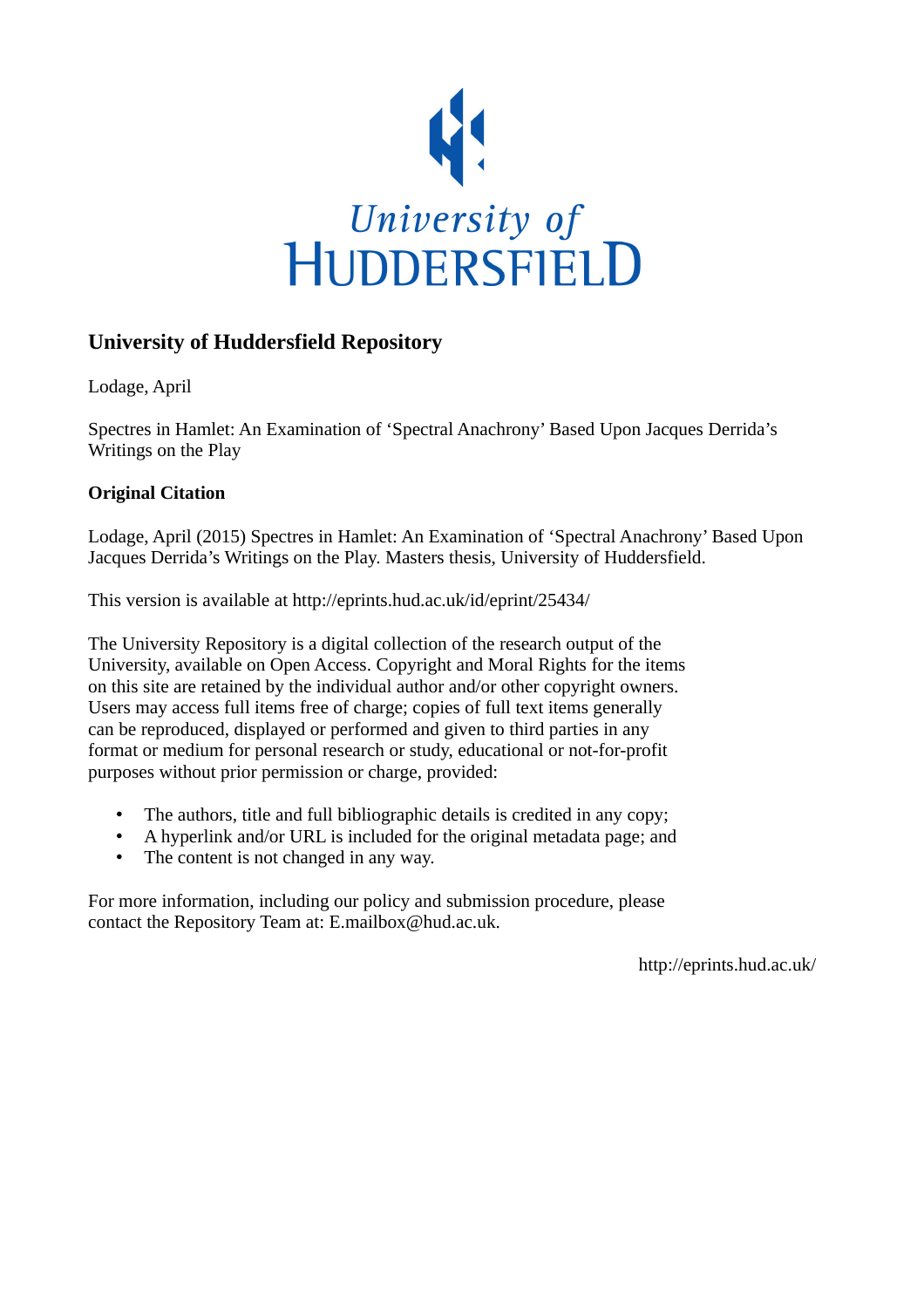# SPECTRES IN *HAMLET:* AN EXAMINATION OF 'SPECTRAL ANACHRONY' BASED UPON JACQUES DERRIDA'S WRITINGS ON THE PLAY

APRIL LODGE

A thesis submitted to the University of Huddersfield in fulfilment of the requirements for the degree of MA by Research

The University of Huddersfield

January 2015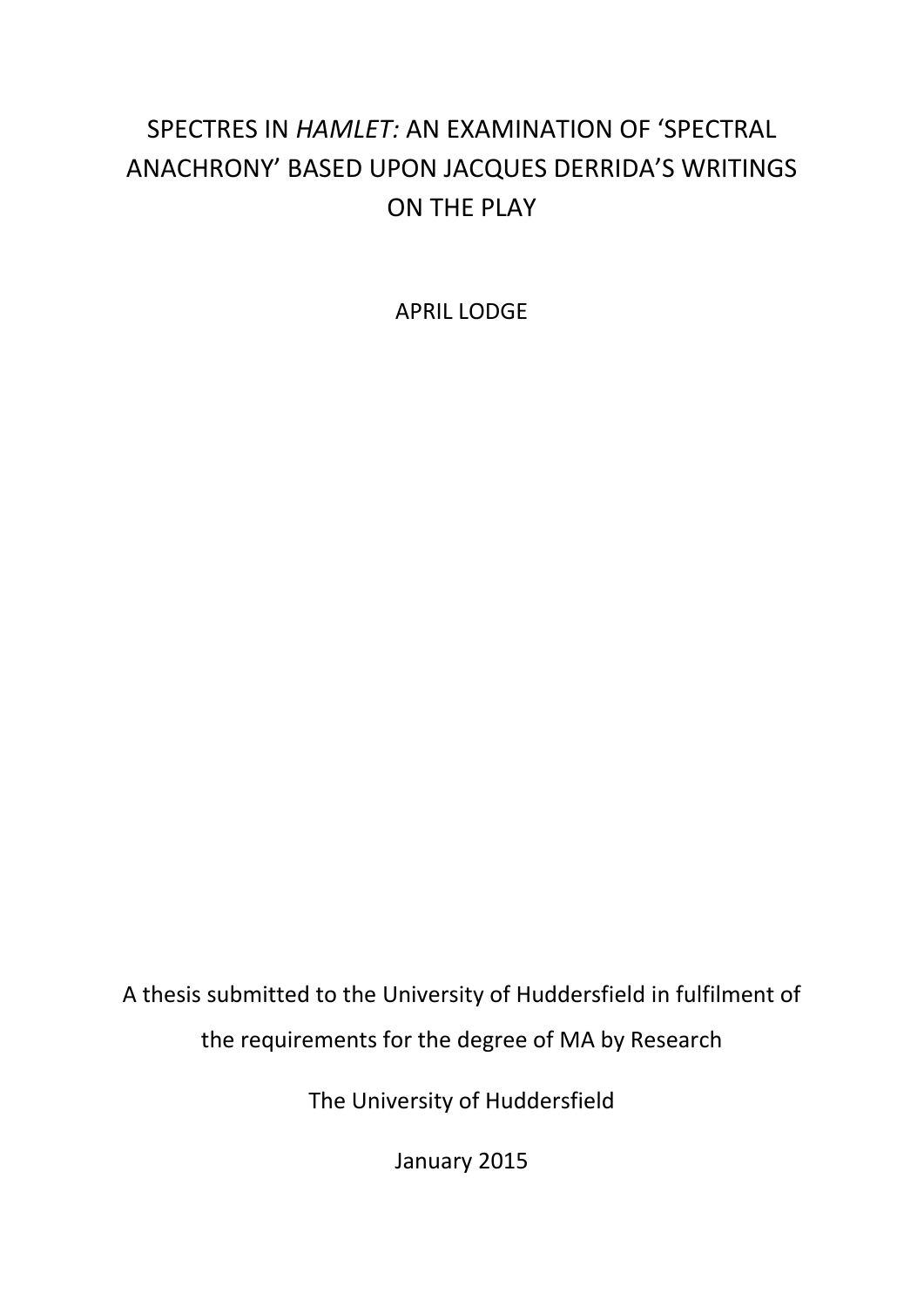## Copyright Statement

i. The author of this thesis (including any appendices and/or schedules to this thesis) owns any copyright in it (the "Copyright") and she has given The University of Huddersfield the right to use such Copyright for any administrative, promotional, educational and/or teaching purposes.

ii. Copies of this thesis, either in full or in extracts, may be made only in accordance with the regulations of the University Library. Details of these regulations may be obtained from the Librarian. This page must form part of any such copies made.

iii. The ownership of any patents, designs, trade marks and any and all other intellectual property rights except for the Copyright (the "Intellectual Property Rights") and any reproductions of copyright works, for example graphs and tables ("Reproductions"), which may be described in this thesis, may not be owned by the author and may be owned by third parties. Such Intellectual Property Rights and Reproductions cannot and must not be made available for use without the prior written permission of the owner(s) of the relevant Intellectual Property Rights and/or Reproductions.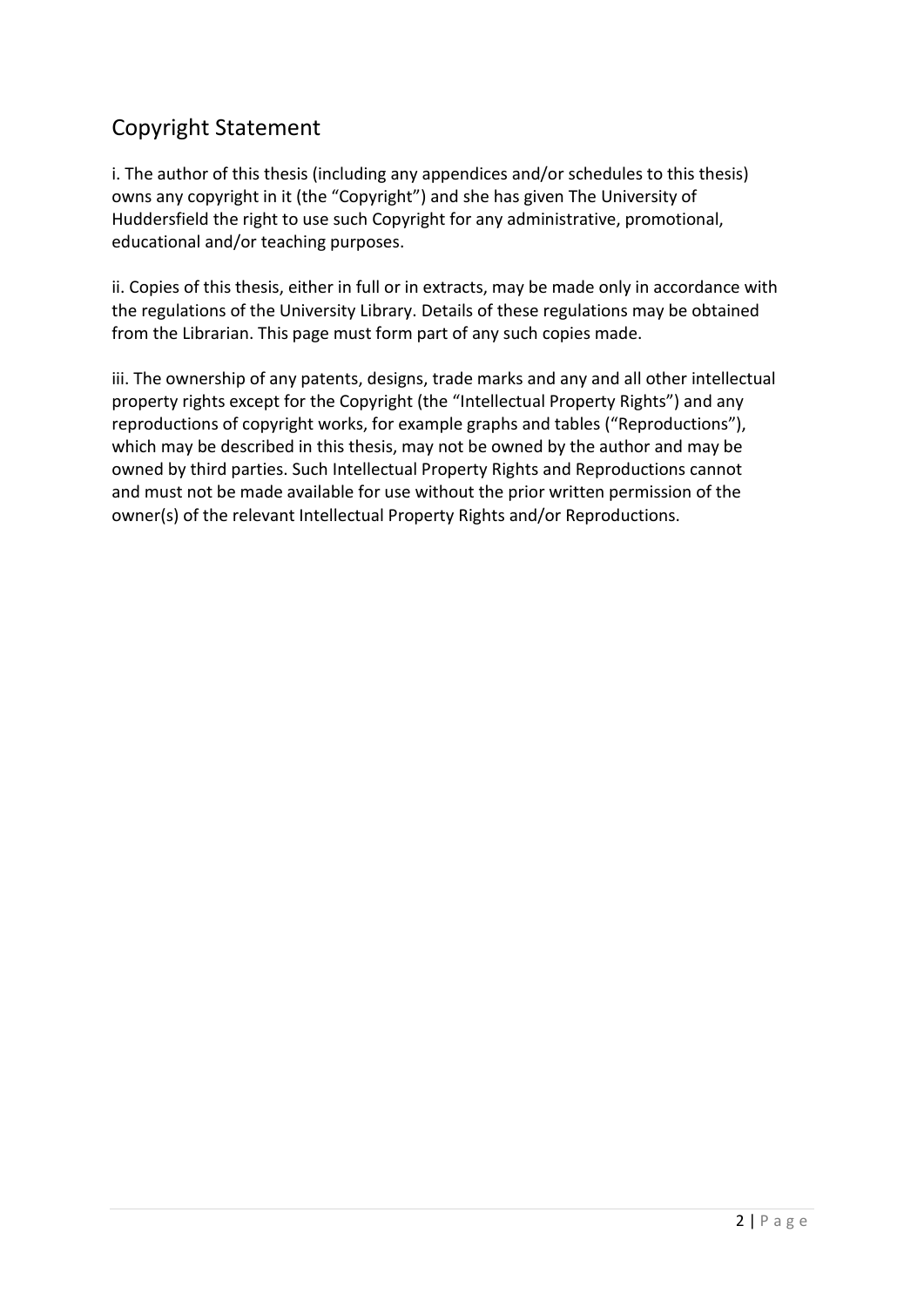# Contents Page:

|                                                  | Page           |
|--------------------------------------------------|----------------|
| Title page                                       | $\mathbf{1}$   |
| Copyright statement                              | $\overline{2}$ |
| Contents page                                    | 3              |
| Epigraph                                         | 4              |
| Introduction                                     | 5              |
| Chapter 1: Hamlet's Complicated Work of Mourning | 11             |
| <b>Chapter 2: The Quest for Justice</b>          | 24             |
| <b>Chapter 3: Performativity</b>                 | 38             |
| <b>Chapter 4: Walking Dead</b>                   | 54             |
| Conclusion                                       | 68             |
| <b>Bibliography</b>                              | 74             |

Word count (including title page, copyright statement, contents page, epigraph, footnotes and bibliography): 27,069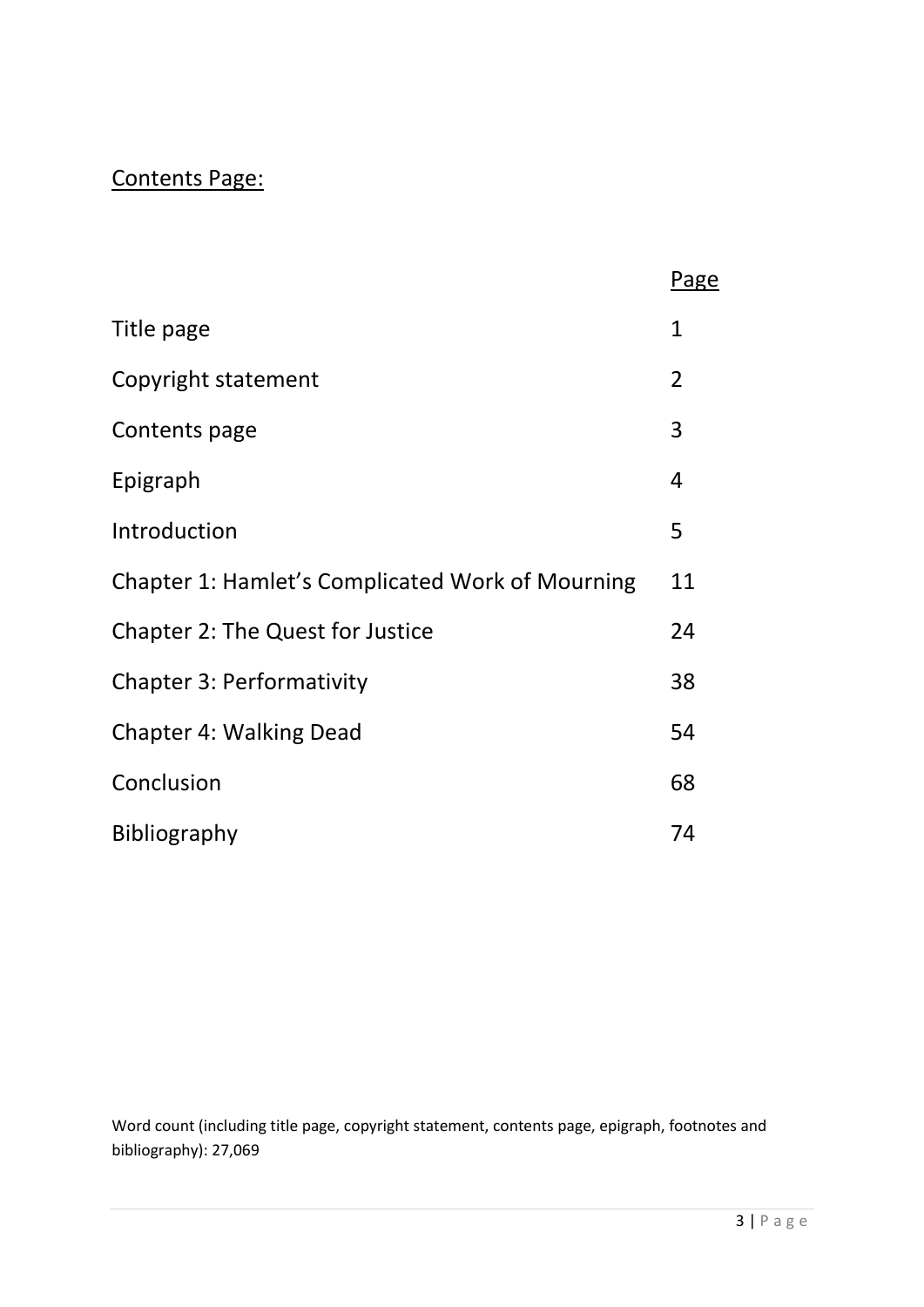[...] one must stop believing that the dead are just the departed and that the departed do nothing. One must stop pretending to know what is meant by "to die" and especially by "dying." One has, then, to talk about spectrality.

– Derrida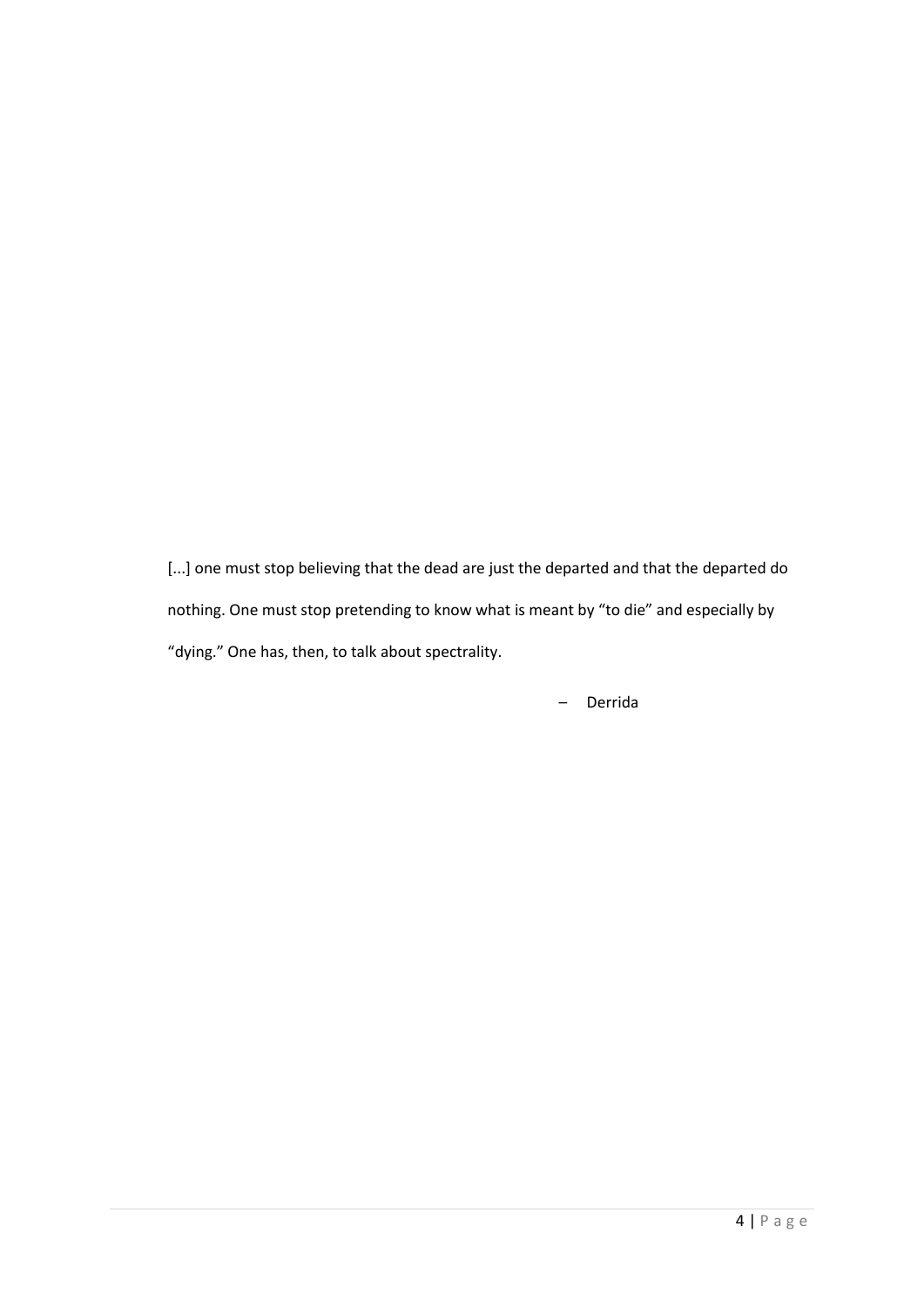#### Introduction

Derrida is haunted by Hamlet's declaration: 'The time is out of joint' (*Hamlet,* 2.1.186). In his essay of the same title Derrida tells us:

Hamlet in fact haunts the book I have just written, *Specters of Marx.* The phrase "The time is out of joint" is cited, recited, analyzed, and also loved there like an obsession. And yet, after the fact, I read it today differently

(1995: 18)

Derrida's writings on *Hamlet* developed his understanding of spectrality, of an interior subjectivity and, in turn, of performativity. The influence of the play on him, and his love for it, he even admits here as an 'obsession'. Derrida also recognises that despite his repeated use of the phrase 'the time is out of joint', it is spectral and thus open to change. A spectre does not have to adhere to a linear construction of time, and is therefore anachronistic. Derrida notes the spectrality of Hamlet's famous phrase, as even after his repeated use of it in *Specters of Marx* (1994)*,* when he returns to use it again (giving it titular importance in his essay) already within the space of a year his reading of the term has changed. We often use words before having a full understanding of their meaning and it is not until later, when a new understanding is reached, that we can retrospectively recognise that the spectre was always already at work in those words before, without our awareness of it. This is the anachronic experience of the spectral, which I will term *spectral anachrony*. This is precisely what Derrida experiences with his use of Hamlet's phrase: 'The time is out of joint' (*Hamlet,*  2.1.186). Derrida uses this phrase, by his own admission, obsessively in *Specters of Marx* in 1994, and yet it still takes on a different meaning when he comes to use it again in his essay the following year. In this essay Derrida suggests that:

"the time is out of joint" [...] could also resonate secretly with that essential pathology of mourning. I have become aware of it too late; it is too late, for *Specters of Marx,* where the dis- or anachrony of mourning is in some way the very subject. This tragedy of dating has become apparent to me today, too late.

(1995: 18)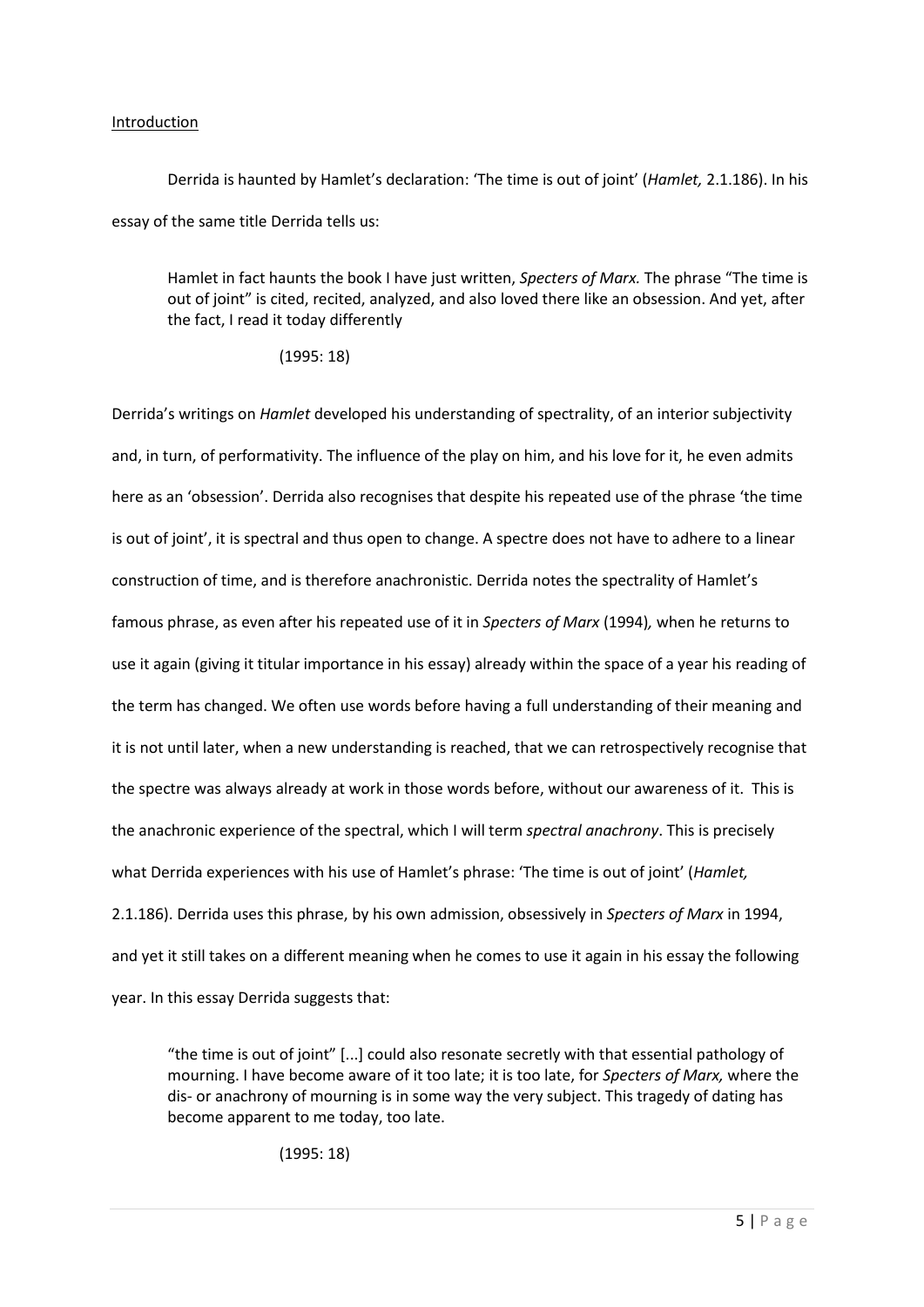Derrida repeatedly tells us it is 'too late' for *Specters of Marx* to contain this realisation, but the anachronic spectre of mourning has always already been present in this book, despite Derrida's lack of acknowledgment of its being at work. As *spectral anachrony* allows us to realise, when we review *Specters of Marx* retrospectively this spectre can be seen to already have been at work. In *Specters of Marx* Derrida writes: 'First of all, mourning. We will be speaking of nothing else.' (1994: 9). This seems an odd statement to make. Derrida gives very little focus to the topic of mourning and after his brief mention of it here, on page 9, the word mourning is not used again until page 64. Yet Derrida states that he will be speaking of nothing but mourning. Herein is the spectre. The reason Derrida makes the grand statement that, 'we will be speaking of nothing else' but mourning, is because mourning itself is temporally out of joint and does not adhere to a linear flow of time. One is always in mourning and so it is impossible to speak outside of mourning. Thus, Derrida's tone of regret in 'The Time is Out of Joint' (1995) as he insists it is 'too late' for *Specters of Marx* to contain this understanding (that temporal disjointure is connected to mourning) is totally unnecessary, as by taking *spectral anachrony* into account and retrospectively analysing *Specters of Marx* with this in mind, it is possible to consider the ways in which Derrida's realisation was already present within the book, even without Derrida's knowledge of its presence.

Derrida is indebted to *Hamlet* for developing his philosophical ideas and, in turn, analysing Derrida's writings on *Hamlet* reveals the fundamental connection between spectrality and anachrony. This connection has been largely overlooked by other commentators, and will be expanded upon in this thesis. As *Hamlet* proved to be such an inspiration to Derrida it will also form the basis of my analysis here. There are three different versions of *Hamlet*: the first quarto (Q1) was printed in 1603 and the following year a second quarto was published (Q2); the folio (F) was published in 1623 after Shakespeare's death. This thesis will quote from the second quarto as the first is incomplete and is suspected to be 'reconstructed by actors from performances' (Irace, 1998: 1). The folio is also incomplete as it is 'a little shorter than Q2 and lacks some substantial passages of Q2's dialogue' (Thompson & Taylor, 2006: 9). Alternatively, the second quarto, also known as 'the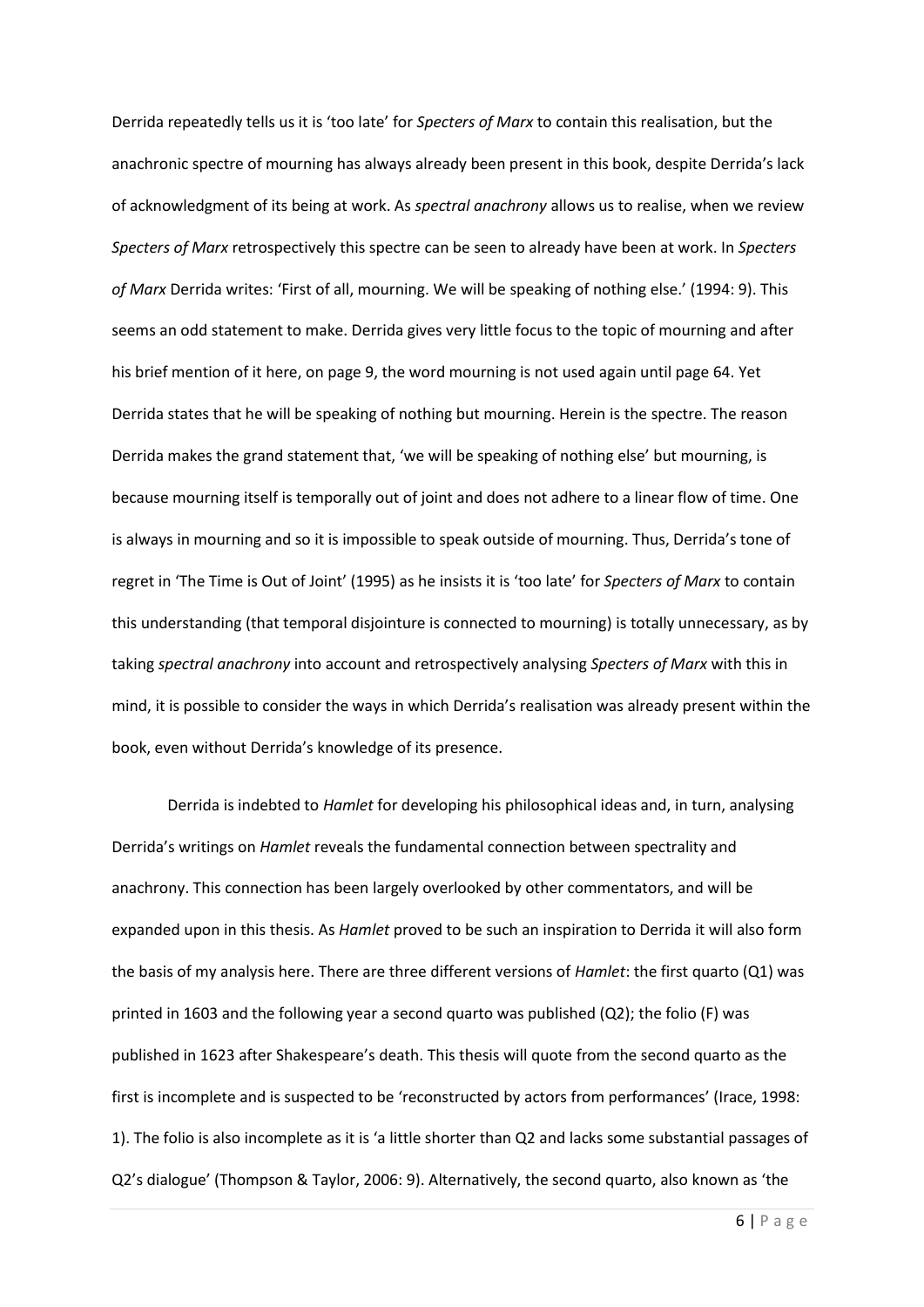good quarto of 1604-5 [...] was printed from Shakespeare's autograph copy' (Greg, 1954: 64). As a result it will be the second quarto edition of *Hamlet* that is the foundational text which will be quoted from throughout this thesis.

In order to examine Derrida's writings on *Hamlet* it will also be necessary to have an understanding of his project that is to say, of deconstruction. Deconstruction is a term coined by Derrida that refers to his theoretical approach. It will be necessary to understand deconstruction in order to examine Derrida's writings on *Hamlet*: Derrida recognises that binary opposites are hierarchical and that one side is given a privileged status over the other. For example, in the binary of life and death, life is ascribed a superior status to death. Deconstruction allows us to consider the ways in which these binaries are not completely oppositional but in fact overlap, thus destabilising the binary and removing the bias that characterises it. It is important to understand that deconstruction is not a theoretical approach that can be applied to a text, but is an approach that considers the ways in which the binaries within the text are always already deconstructing themselves. A prime example of deconstruction in *Hamlet* would be the ghost of King Hamlet. The ghost is simultaneously alive and dead: the binary of life and death is deconstructed by the existence of the ghost as it holds properties of both; as a result neither side of this binary possesses a more significant status than the other.

In 1996 Jeffrey Williams wrote an article entitled 'The Death of Deconstruction, the End of Theory and Other Ominous Rumours', in this he states that:

By the late 80s and through the early 1990s [...] there was a rash of pronouncements proclaiming the death of deconstruction and announcing its passing from the critical scene.

#### (1996: 17)

My choice, therefore, to utilise ideas that lost popularity in the field of literary criticism at least two decades ago may seem an unusual one. Derrida, himself aware of the criticism levelled against his project, spoke of the death of deconstruction in the quote I have used as an epigraph to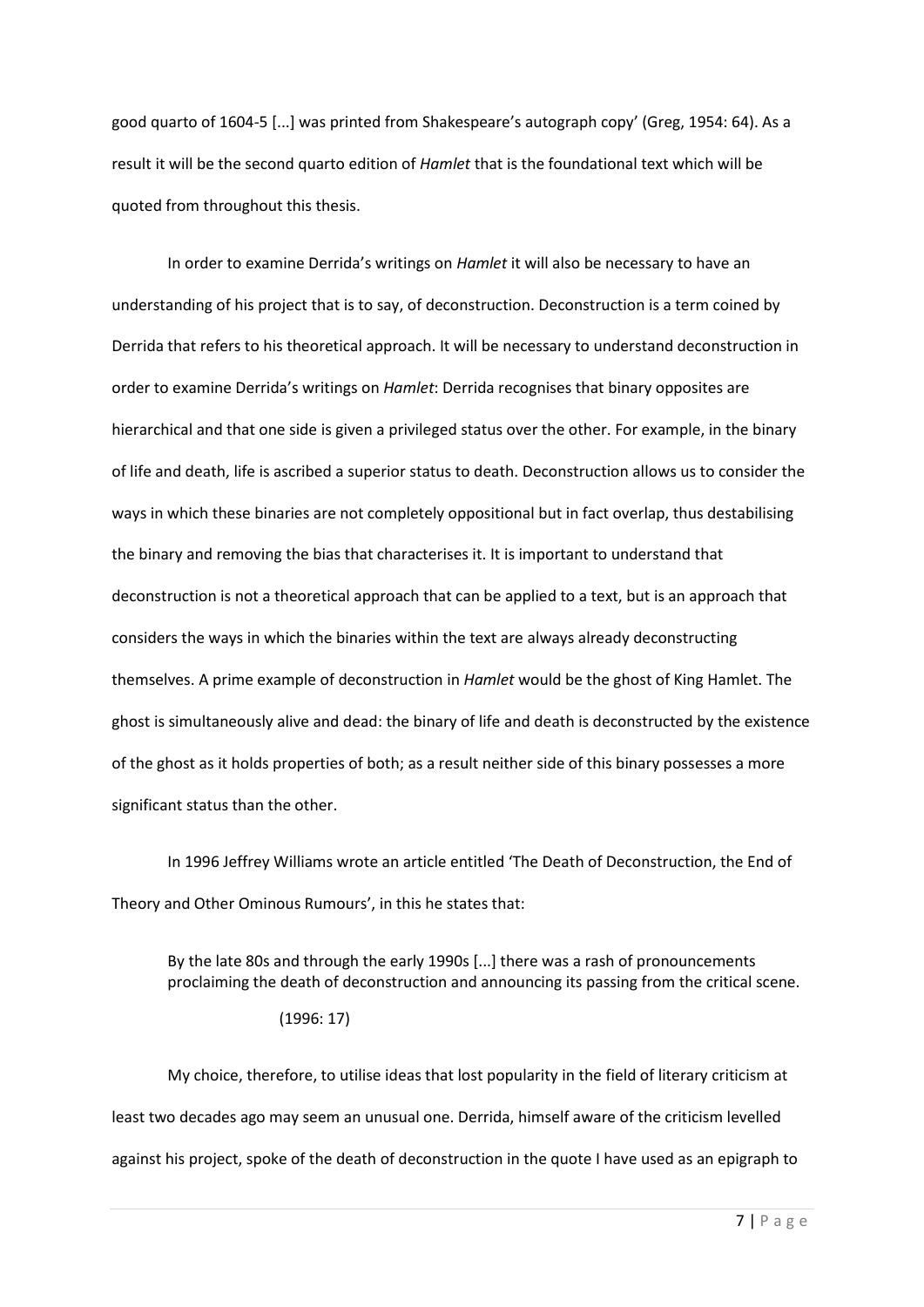this thesis. After writing about *Hamlet* as his overture to arguing for the continuation of Marxism in his book *Specters of Marx*, Derrida acknowledged the importance of spectrality and, indebted to *Hamlet* for reaching a better understanding of it, wrote another essay (which the epigraph is taken from) entitled 'The Time is Out of Joint' (1995). Even if the repeated assertions that deconstruction had died were true, Derrida stressed the importance of spectrality in arguing for the survival of that which is declared dead.

Deconstruction will continue to exist as a spectre and even now, after the death of Jacques Derrida, the creator of deconstruction, and after the long-since declared death of his project of deconstruction, his philosophy remains influential upon the way in which we think. Not only does Derrida teach us of the importance of spectrality, as it allows us to comprehend the end, but he also begins to combine the spectre with anachrony and the disjointure of time. In *Specters of Marx*  Derrida offers the following important statement:

The disjointure in the very presence of the present, this sort of non-contemporaneity of present time with itself (this radical untimeliness or this anachrony [is] the basis [on] which we are trying here to *think the ghost*)

#### (1994: 29)

The spectre is always anachronic; it deconstructs a linear understanding of time and its presence can be deemed, retrospectively, to have already been at work. Within his parenthetical comment Derrida alludes to the necessity of understanding anachrony for it even to be possible to conceive a ghost or spectre. The spectral and the anachronic are inextricably linked. To be able to understand a spectre one must also understand that it does not adhere to a chronological flow of time. Although Derrida begins to recognise this necessary connection between the two, he never fully propounds the idea. In order to refer to this distinct connection, then, I propose to use the term *spectral anachrony.* It is impossible to recognise the work of a spectre in the present moment, but through a retrospective analysis, in view that the spectre is anachronic and that it has always already been at work, it is possible to recognise the functioning of a spectre.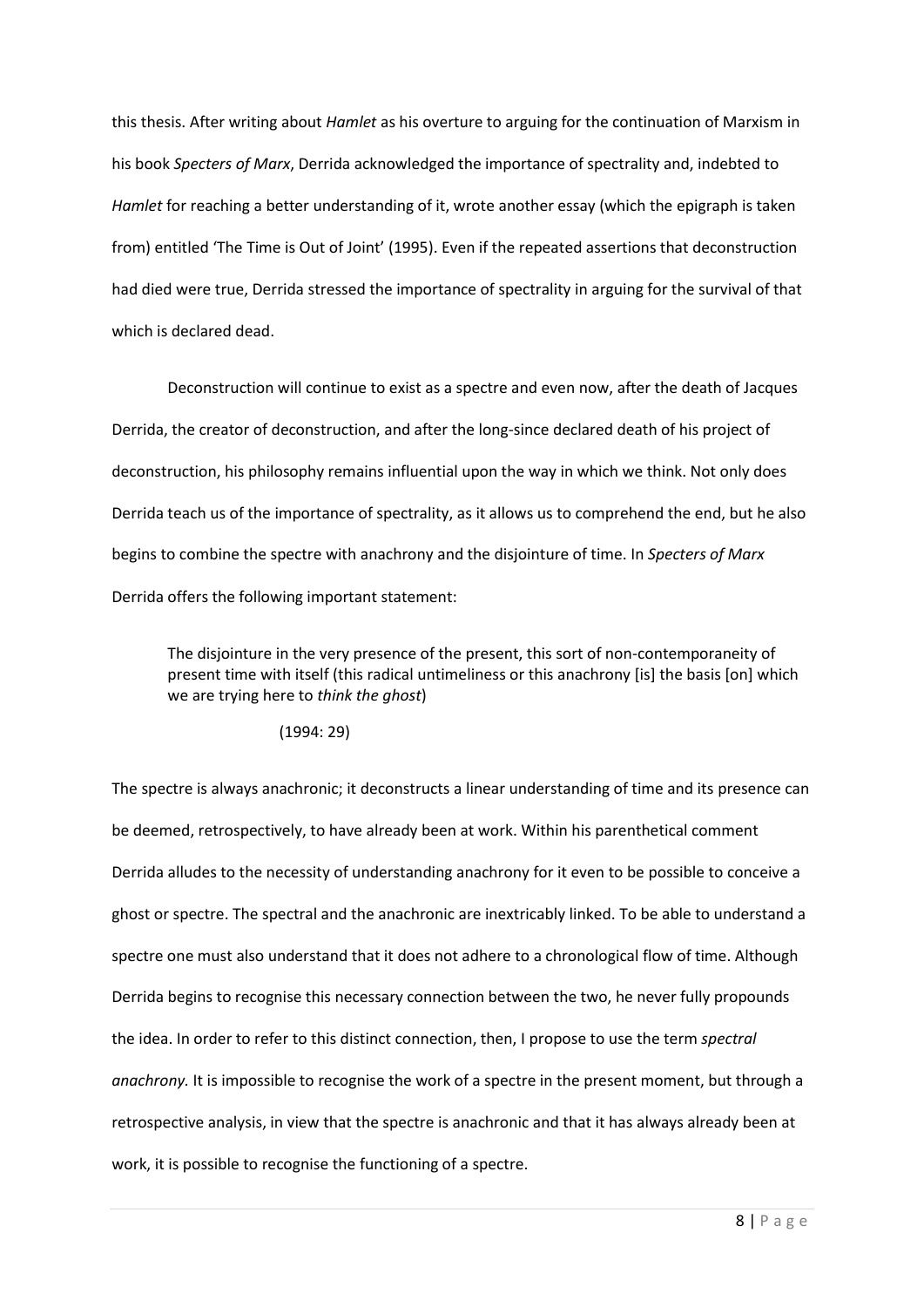This thesis will take on four main topics of discussion, each of which will form a chapter; an analysis of *spectral anachrony* will be informative to each of these chapters. The first chapter will focus on the 'work of mourning' (Derrida, 1996: 172), as Derrida also recognises 'the dis- or anachrony of mourning' (1995: 18). Not only is spectrality anachronic, but mourning is anachronic too, as Derrida began to acknowledge in his essay 'The Time is Out of Joint' (1995). Part of the work of mourning requires the process of interiorisation and an examination of the *spectral anachrony*  here will show that the spectre of an interior subjectivity is already at work in Shakespeare. By arguing this we will be able to answer the particularly baffling question as to why the ghost is visible to Hamlet but invisible to Gertrude later in the play, when it had previously been witnessed by Horatio, Barnardo and Marcellus. After chapter one has set the foundational understanding that Hamlet is continually working at the task of mourning, the second chapter will continue by analysing another task that Hamlet is asked to fulfil, which is to avenge his father's murder. By referring to Derrida's interpretation of what the ghost asks of Hamlet it will be possible to see how Derrida confuses revenge with justice. However, the proposition that – although he is only asked to attain revenge – Hamlet takes it upon himself to achieve a totalising form of justice that will be delivered to those who have committed murder by the close of the play, will reconcile Derrida's misconception with my reading of *Hamlet.* In the third chapter I will return more specifically to the idea of spectrality and discuss it in relation to performativity. Derrida criticised Austin's formulation of performativity in the 1970s, however, following his writings on *Hamlet* in the 1990s it becomes apparent that Derrida's understanding of performativity has developed as a result of his understanding of spectrality. Consequently, his initial criticism of Austin for alluding to the necessity of an interior spirituality, in order to understand the performative, can be considered to be similar to his own later attempts to combine performativity with an understanding of spectrality. Austin and Derrida's use of spirituality and spectrality share distinct similarities, yet they are subtly different and the third chapter will endeavour to make this distinction. In the final chapter, after discussing the *spectral anachrony* of an interior subjectivity, of justice and of the performative utterance, we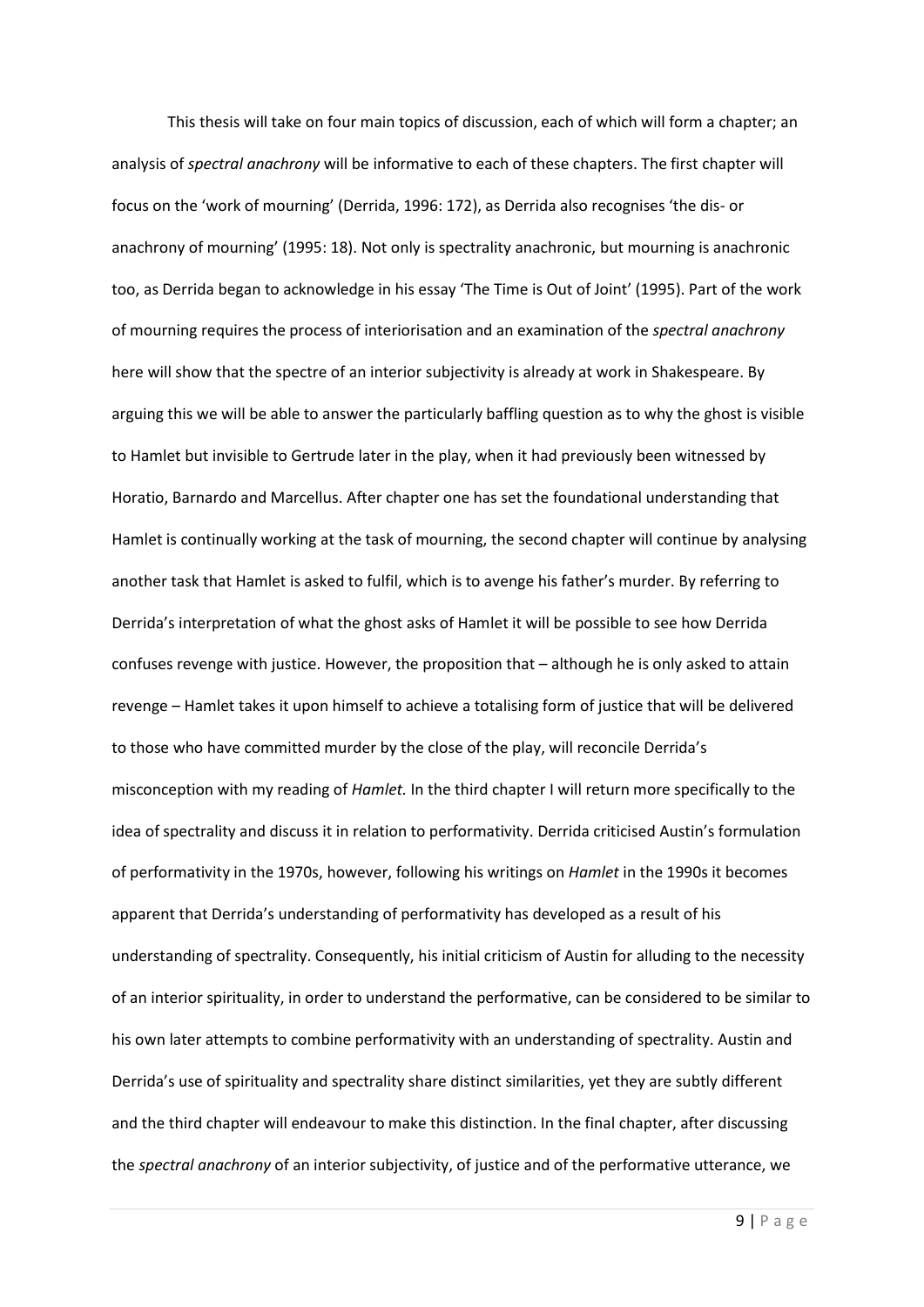will consider how the protagonist, Hamlet himself, is spectral. The ghost of King Hamlet is readily accepted to be a ghost, but Prince Hamlet, following the task of vengeance the ghost has set him, no longer exists in the same way. Through *spectral anachrony* it is possible to retrospectively regard Prince Hamlet as a spectre, haunting the play until he has achieved that which has been asked of him. However, as we noted previously, Hamlet has taken it upon himself to do more than that which is asked of him. By the end of the play Hamlet achieves total justice against those who have committed murder, which also necessitates his own death, and with this his spectral presence in the play is no longer required and he can rest in peace.

Although the spectres in *Hamlet* may be laid to rest at the close of the play, through our retrospective analysis that takes into account the view of *spectral anachrony,* it is possible to bear witness to the multifarious ghosts that are in this play and to analyse the ways in which they are at work. Because the dead are not the departed, the ghost of Hamlet's father is recognisably a spectral presence throughout the play, but more than this the spectre of deconstruction itself is at work within this thesis and, indebted to its presence, we can see how Derrida's philosophy will continue to survive in literary theory as long as people continue to think paradoxically.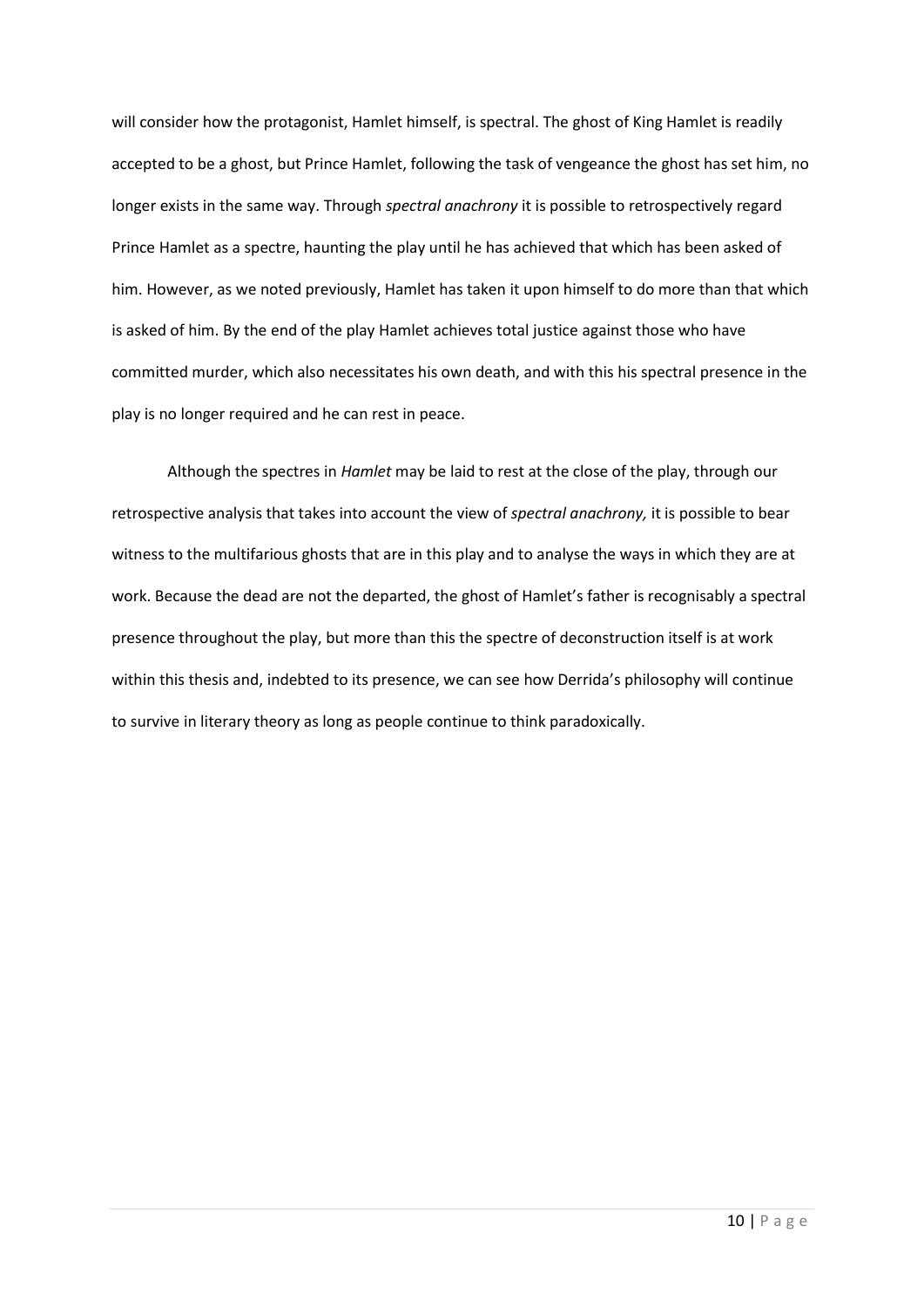#### Chapter 1: Hamlet's Complicated Work of Mourning

The death of King Hamlet, before the start of the play, is a pivotal event that marks the arrival of a spectre which continually haunts the Prince of Denmark, radically altering his purpose in life and his experience of existence. The death of his father leads Hamlet, not only into mourning, but into a melancholic disposition. In his essay 'Mourning and Melancholia' (Freud: 1917) the psychoanalyst Sigmund Freud defines these terms and begins to discuss 'the work of mourning' (1917: 245). This is a phrase that Derrida later takes up and discusses in an essay entitled 'By Force of Mourning' (1996). An essential idea one must take from Derrida's philosophy, which would oppose a Freudian conception, is that 'all work is also the work of mourning' (Derrida, 1996: 172). Mourning is laborious and Hamlet is absorbed in this occupation.

Moreover, not only is mourning influential for Hamlet, but so is death itself. Death is a spectral presence in the play and it is one which deconstructs time; considering this interrelationship between death and time will allow for the application of my term *spectral anachrony,* which will be applied to *Hamlet* in this chapter. Inextricably linked to the work of mourning is the process of interiorisation. Following a death, the bereaved have to accept that the dead now only continue to exist from within them. The term interiorisation characterises this understanding of the transition of the dead from an external, corporeal existence, to an internal and cerebral one. Interestingly, this discussion of interiorising the dead, and of an interior subjectivity in *Hamlet* more broadly, reveals the instability in philosophical thought at the time as ideas were shifting from objectivity to subjectivity in the sense outlined, after *Hamlet* was first performed, by Descartes. For Hamlet, this process of interiorisation is interrupted by the ghost of his father. The arrival of the spectre confuses Hamlet, as he is unable to ontologically discern the remains of his father and this also instils him with doubt, thus complicating his work of mourning. The ghost is both the catalyst that incites Hamlet to act, as well as the perplexing absent presence that encumbers Hamlet, as he spends a lot his time trying to comprehend the spectral continuation of his father and the nature of existence itself.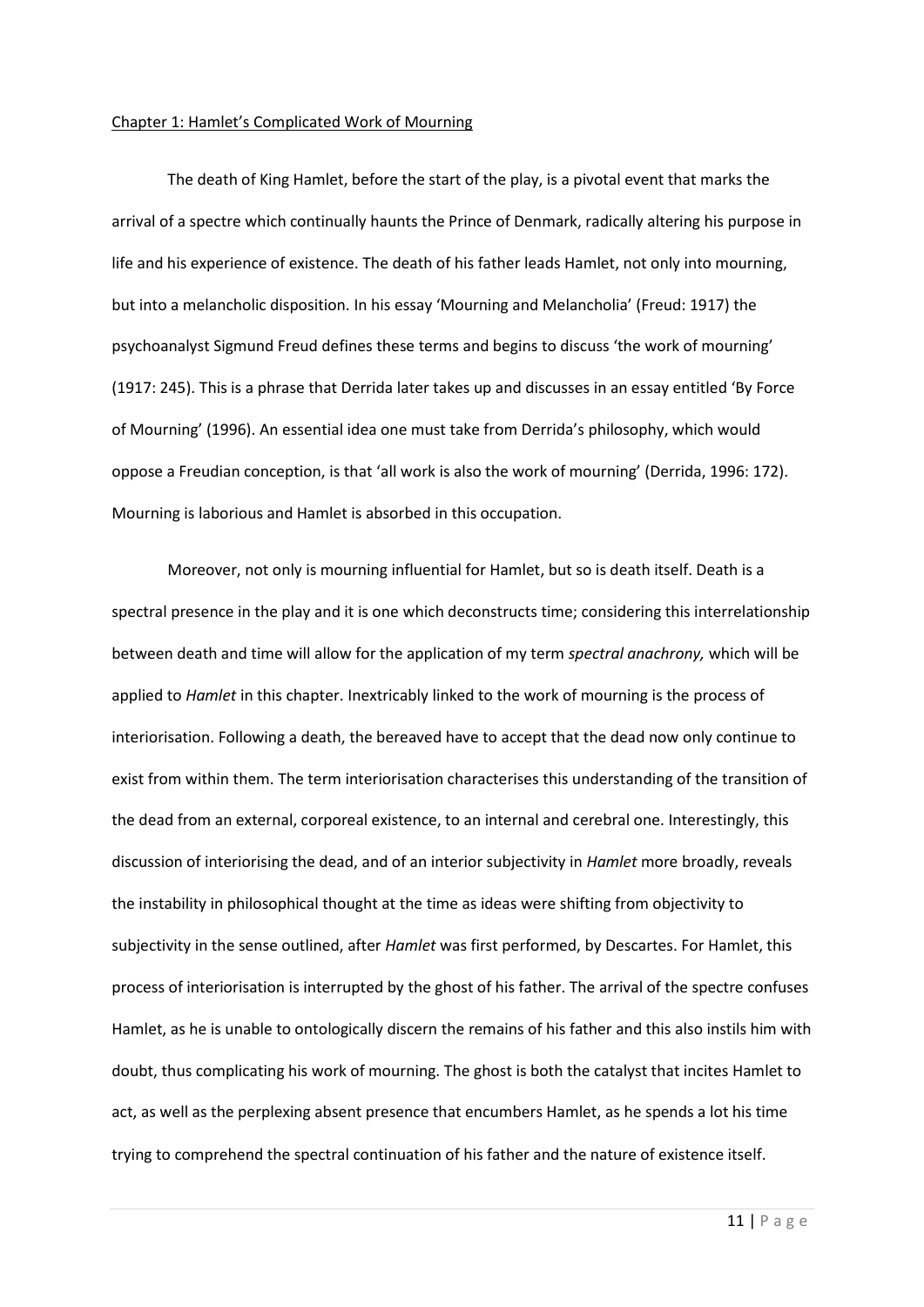In addition to considering death with relation to spectrality, another enlightening way to comprehend death is with reference to silence. An examination of Hamlet's final words in the play will inform the final discussion in this chapter. By exploring Derrida's writings on *Hamlet* and conceiving the play from the position of spectrality it will be possible to observe the anachrony of Shakespeare experimenting with ideas of interiority, not as simply paradoxical, but as an innovative development that contributes to the philosophical comprehension of subjectivity. Hamlet's complicated work of mourning provides Shakespeare with an unstable and thus mutable basis from which to trial out these developing issues of interiority.

Hamlet is both in mourning for his father and melancholic as a result of his death. Although these terms are closely related they are distinct from one another; Freud notes the connection and distinguishes the terms in his text 'Mourning and Melancholia' (1917). Before offering Freud's definition of melancholy it is first necessary to outline a brief etymology of 'melancholy', as the understanding of the term in the Renaissance era was different to our current conception that has been developed as a result of Freud. In the renaissance era melancholia would have been associated with humoral theory as melancholy was the symptom of black bile.<sup>1</sup> Hamlet's 'inky cloak' (*Hamlet*, 1.2.77) and the ritual of wearing black when in mourning is connected to melancholy through humoral theory and its affiliation with black bile, hence Hamlet's extended period of dressing in black would have symbolically presented his melancholy to a contemporary audience, who would have been aware of humoral theory. Both mourning and melancholy are a reaction to loss, but, unlike mourning, melancholy results in the loss of ego. Freud offers the following definition of melancholy:

The distinguishing mental features of melancholia are a profoundly painful dejection, cessation of interest in the outside world, loss of the capacity to love, inhibition of all activity, and a lowering of the self-regarding feelings to a degree that finds utterance in selfreproaches

**.** 

<sup>1</sup> For an outline of the Renaissance humoral theory see 'History of Psychiatry and Medical Psychology: With an Epilogue on Psychiatry and the Mind-Body Relation' by Stanley W. Jackson page 444.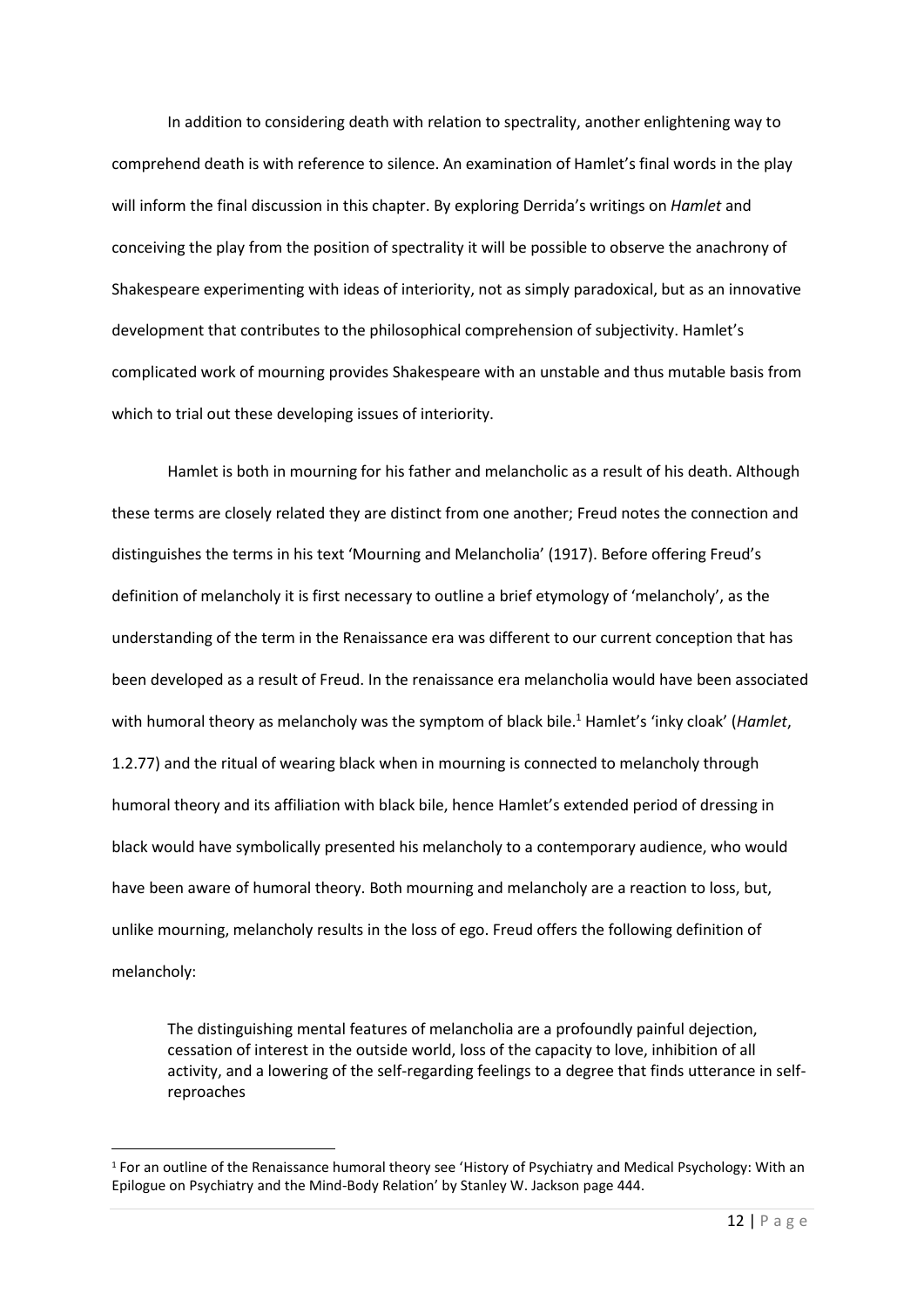#### (1917: 244)

This definition bears a strong comparison to Hamlet's speech in Act 2 scene 2:

I have of late, but wherefore I know not, lost all my mirth, foregone all custom of exercises and, indeed, it goes so heavily with my disposition that this goodly frame the earth seems to me a sterile promontory

(*Hamlet,* 2.2.261-265)

Although this quotation from *Hamlet* reveals the features of dejection and inactivity that Freud outlines as symptomatic of melancholy, these features are also perceptible in people who are in mourning. It is the 'self-reproaches' that Freud refers to that distinguish melancholy from mourning, and this is precisely what we see in Hamlet, who reprimands himself with: 'O, what a rogue and peasant slave am I!' (*Hamlet,* 2.2.485) and 'Why, what an ass am I' (*Hamlet,* 2.2.517). Presenting Freud's definitions comparatively with Hamlet's speech in Act 2 scene 2 exposes Hamlet as an archetypal example of the Freudian melancholic man. In his speech, Hamlet diagnoses himself with melancholia; he is self-aware of his disposition, but even with this knowledge he is unable to alter his feelings, as Hamlet is in a perpetual melancholic state of mourning.

Derrida's essay 'By Force of Mourning' (1978) outlines some of his key philosophies on mourning and also offers a critique of the ideas Freud proposes in 'Mourning and Melancholia' (1917). One of the major points on which Freud and Derrida disagree is on the period of time in which to grieve. The term of mourning is of concern, not only on a critical level, but also on a diegetic level as Claudius and Hamlet disagree over the correct length of time in which it is necessary to mourn. Claudius lectures Hamlet with the following:

your father lost a father, That father lost lost his, and the survivor bound In filial obligation for some term To do obsequious sorrow; but to persever In obstinate condolement is a course Of impious stubbornness, 'tis unmanly grief,

(*Hamlet,* 1.2.89-94)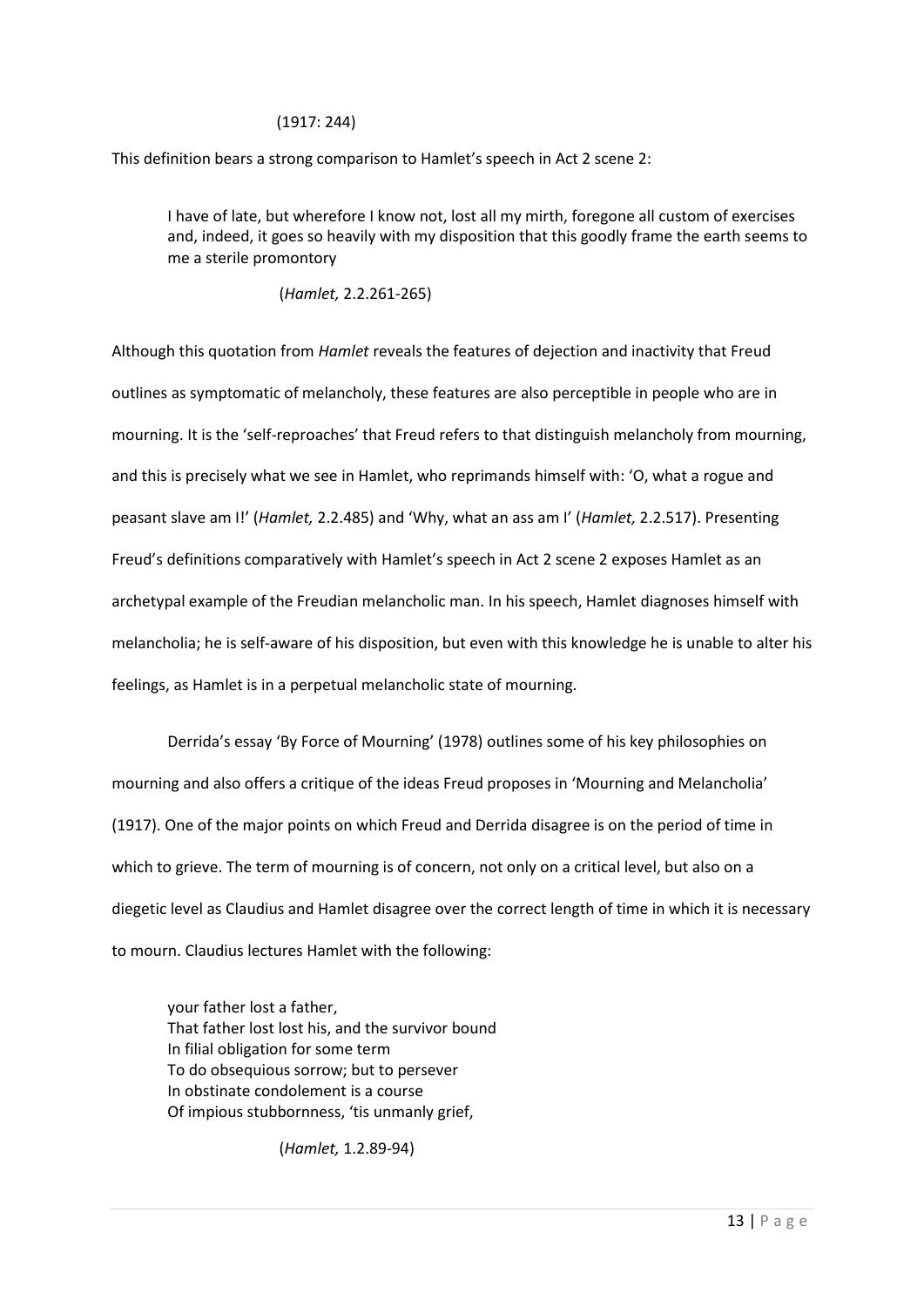Claudius suggests here that there is a fixed term which mourning must be constrained to and encourages Hamlet to bring the time for mourning his father to an end. Like Claudius, Freud sees mourning as something that has a fixed term: 'when the work of mourning is completed the ego becomes free and uninhibited again' (Freud, 1917: 245). Claudius wishes Hamlet to complete his work of mourning as soon as possible and in order to speed along the process he points out the commonality of death and faces him with the fleeting nature of mortality.

Derrida analyses Claudius' address in his essay 'The Time is Out of Joint' (1995), informing us that Claudius exhorts Hamlet to 'put a *term* to his grief, to *comprehend* his mourning, to comprehend it between two dates, the beginning and the end,' (1995: 2). Nonetheless, Hamlet can neither comprehend his mourning nor set a fixed term to it. In his critique of 'Mourning and Melancholia' (Freud, 1917) Derrida offers the following statement which deeply opposes Freud:

[...] all work is also the work of mourning [...] whoever thus works at the work of mourning learns the impossible – and that mourning is interminable.

#### (Derrida, 1996: 172)

For Derrida as for Hamlet himself, mourning is a process in continual occurrence. The term of mourning has no beginning and has no end; instead they exist simultaneously as Derrida suggests in 'Force and Signification' (Derrida, 1978) when he refers to the 'implication of the end in the beginning' (1978: 25). It is impossible for Hamlet to comprehend his term of mourning between two dates. Claudius says that the survivor is bound 'To do obsequious sorrow'. However, sorrow and in particular mourning is not an act that can be performed and completed, it is not something *to do,* but in a Derridean sense, is something *to be.* Mourning is a state of Being. Derrida's interpretation that mourning has no beginning and has no end is a point which he and Freud disagree on, as can be noted when contrasting their views on when mourning commences. In 'Mourning and Melancholy' Freud says that mourning is 'regularly the reaction to the loss of a loved person' (Freud, 1917: 243), but contrastingly for Derrida mourning is 'prepared' and is that which 'we expect from the beginning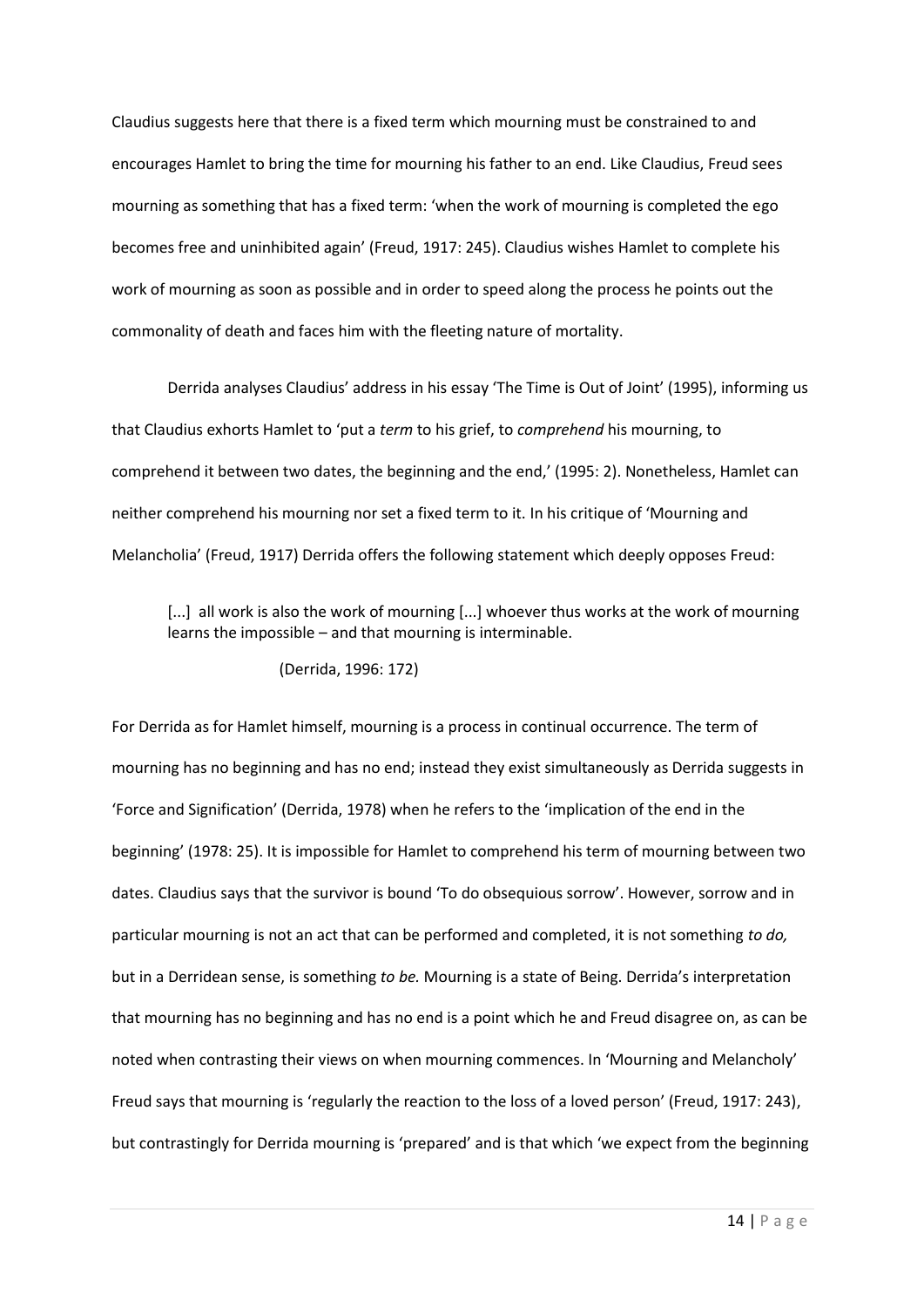to follow upon the death of those we love' (Derrida, 1996: 176). Not only is mourning interminable in the sense that it has no finality but more so because it has no set commencement either. Derrida's philosophy that mourning is perpetual contradicts the Freudian notion that mourning can be completed. Derrida also deconstructs time: as the term to mourning has no fixed end or beginning, the past co-exists with the present and future certainties, such as death, also impinge upon the present, resulting in an anachronic understanding of time as a result of mourning.

Before reaching the understanding that mourning is 'interminable', Derrida discussed, what he termed, the 'anachrony of mourning' (Derrida, 1995: 18). This conception, that mourning negates a linear understanding of time, is something that Hamlet himself recognises within the play. Following his encounter with the ghost Hamlet declares to his friends: 'The time is out of joint; O cursed spite/ That ever I was born to set it right!' (*Hamlet,* 2.1.186-187). With this declaration Hamlet captures the notion that mourning and the spectre of death are atemporal, time has become disjointed and unhinged. Embedded within every instant of existence is the inevitability of death and Hamlet in his melancholia is all too aware of this.

Through the death of his father Hamlet has begun to philosophise over death and this morbid fixation has left him, according to Nietzsche, longing 'for a world beyond death' (Nietzsche, 1999: 40). Nietzsche argues that Hamlet has 'gazed into the true essence of things' (Nietzsche, 1999: 40) through the process of his work of mourning and has thus discovered the wisdom of Silenus, that it is better to 'not have been born, not to *be,* to be *nothing*' (Nietzsche, 1999: 23). In Nietzsche's view Hamlet longs for death and this is an acquisition of true knowledge. However, for Derrida there is no fixed truth to be attained and Hamlet's fascination with death is not a death wish, but a natural consideration as a result of contemplating the anachrony that life is haunted by the inescapability of death.

Shakespeare adds further significance to this exploration of atemporality by placing the pivotal event – the death of King Hamlet – which the subsequent actions of the play depend upon,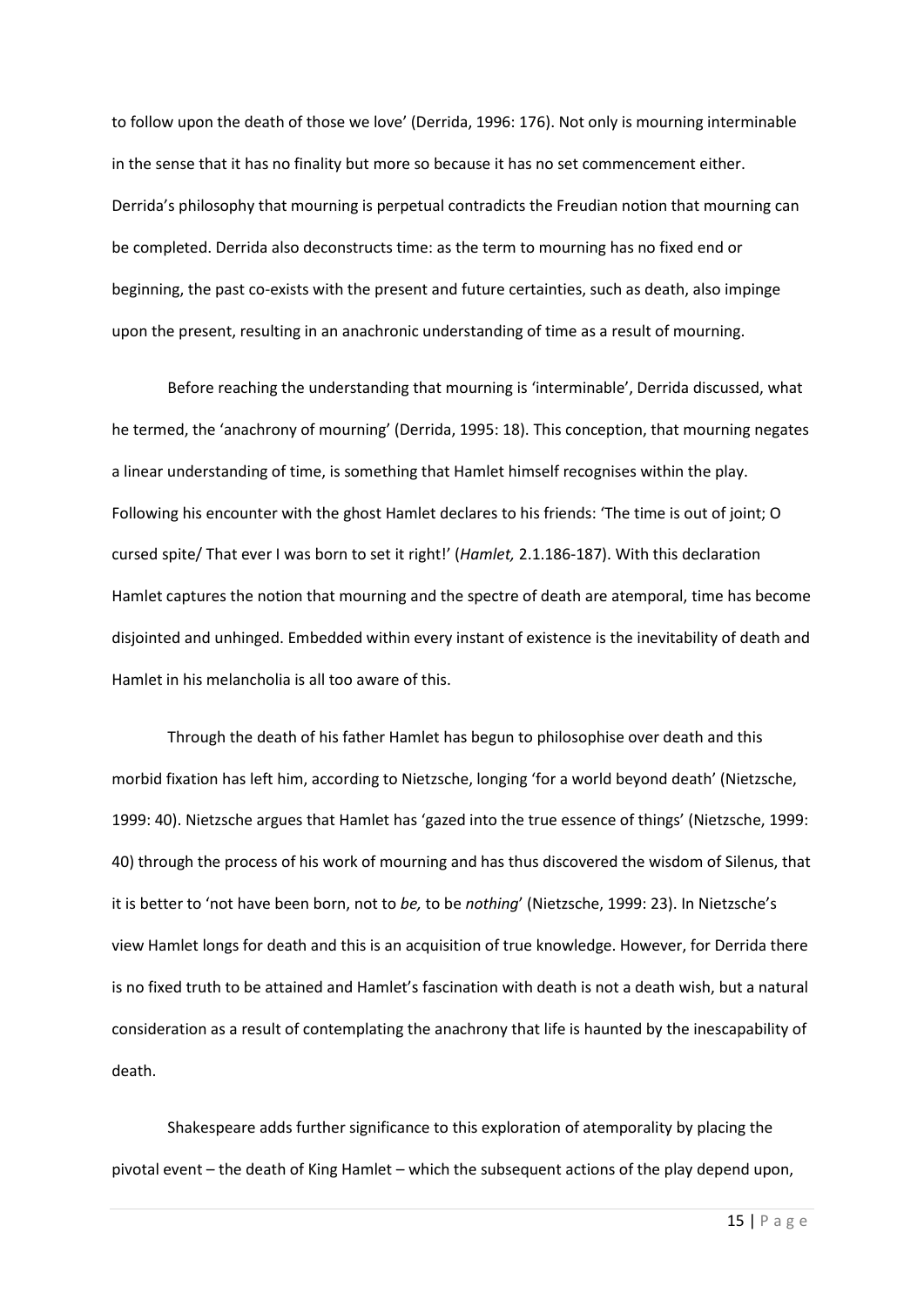before the start of the play. In the way that mourning is interminable, as it is something that is done before, during and after death; death itself is a spectre that is similarly anachronic. Death is an imminent part of existence. The conditions for the possibility of life necessitate death, it is impossible to have one without the other; or in Gertrude's words: 'Thou knowst 'tis common all that lives must die,' (*Hamlet,* 1.2.72).Through carrying out the work of mourning for his father Hamlet is faced with his own mortality and begins to question the nature of existence. Death is a haunting figure throughout the play that does more than simply occur in the final scene in order to bring about a resolution. As I earlier noted in the epigraph to this thesis, Derrida advises us that:

[...] one must stop believing that the dead are just the departed and that the departed do nothing. One must stop pretending to know what is meant by "to die" and especially by "dying". One has, then, to talk about spectrality.

(1995: 30)

Death is a spectral presence in life and the living are continually haunted by the dead and by the concept of death itself. When in mourning the bereaved are not only faced with the absolute alterity of the dead and the task of accepting that they are no longer a part of the living world, but must also accept that the dead continue to haunt the living. The dead endure within memory after death and the memory of the dead spectrally remains. The all-important work of mourning has to comprehend this paradox: the dead are the absolute other that has ceased to exist and the spectre that continues to exist.

However, the spectre of death haunts Hamlet not only in memory throughout the play, but is apparent physically and externally as the ghost of King Hamlet returns to converse with Hamlet in Act 1 scene 5. In *Hamlet* the dead are far more than the departed, the dead king is a spectre, which begins by coming back and works to bring about changes in the state through inciting Hamlet to action. In *Hamlet* the death moves as a spectre which recurrently leaves and returns: the ghost can come and go as it pleases and upon its visitations it acts as a *memento mori*, reminding Hamlet of his own imminent death. Although the physical embodiment of the spectre as a ghost can come and go,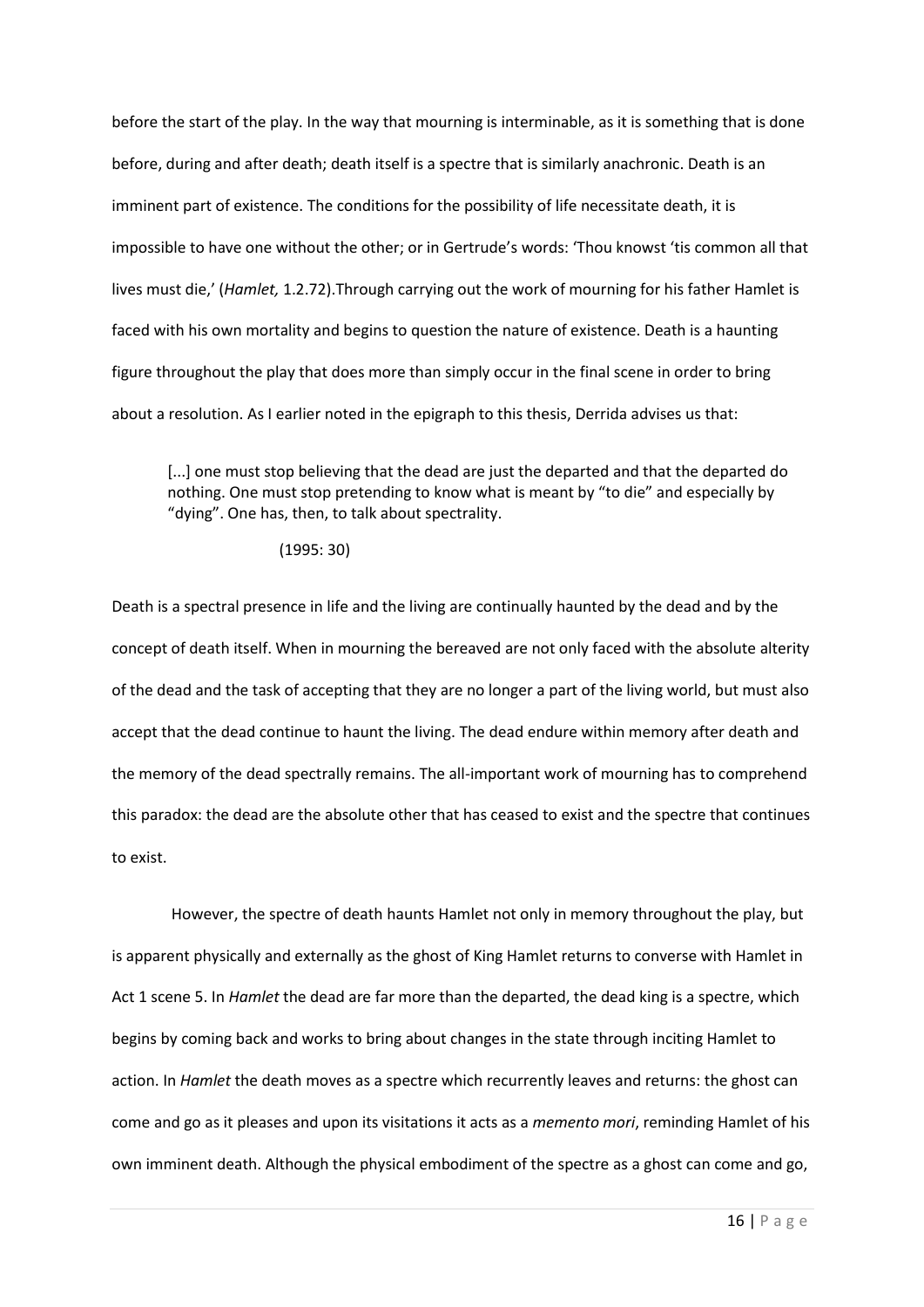moreover, there is the spectre of death itself which has a constant presence. As we have already noted the spectre is anachronic and does not have to adhere to a chronological flow of time. Hamlet presents his mother with a portrait of his father and describes his father as 'the front of Jove himself' with an 'eye like Mars to threaten and command,' (*Hamlet,* 3.4.54-55). This portrait, produced while his father was alive, is used here after his death to recollect his greatness, but note the *spectral anachrony* of this; in retrospect that portrait captured an image of a man that has survived him following his death. The spectre of death is already at work, even before the subject of the picture has died. The death of King Hamlet may be the pivotal event that marks the arrival of the spectre, but upon reflection the spectre was always already at work even before his death. The term *spectral anachrony* captures this essence of the atemporality of the spectre.

In *Hamlet* the spectre of death is not only an external presence, as in the case of the ghost, but is also an internal presence. An integral part of the work of mourning is the process of interiorisation. In the introductory essay 'To Reckon with the Dead: Jacques Derrida's Politics of Mourning' Brault & Naas explain that:

In mourning, we must recognize that the friend is now both only "in us" and already beyond us, in us but totally other, so that nothing we say of or to them can touch them in their infinite alterity.

#### (2001: 11)

To be able to come to terms with death those in mourning must accept that the dead continue to exist only within them, the living. After death the dead remain as 'the other in us' (Derrida, 1995: 20) and they continue to exist from within those who live on.

Those in mourning must work at this interiorisation by coming to terms with the new found interiority of a loved one. Following the death of his father Hamlet must try to comprehend that his father exists within him and accept the constant presence of his dead father. Hamlet is alive and dead in various senses. Both King Hamlet and Prince Hamlet remarkably share the same name and Hamlet the father has died, whilst Hamlet the son remains alive. However, the dead father returns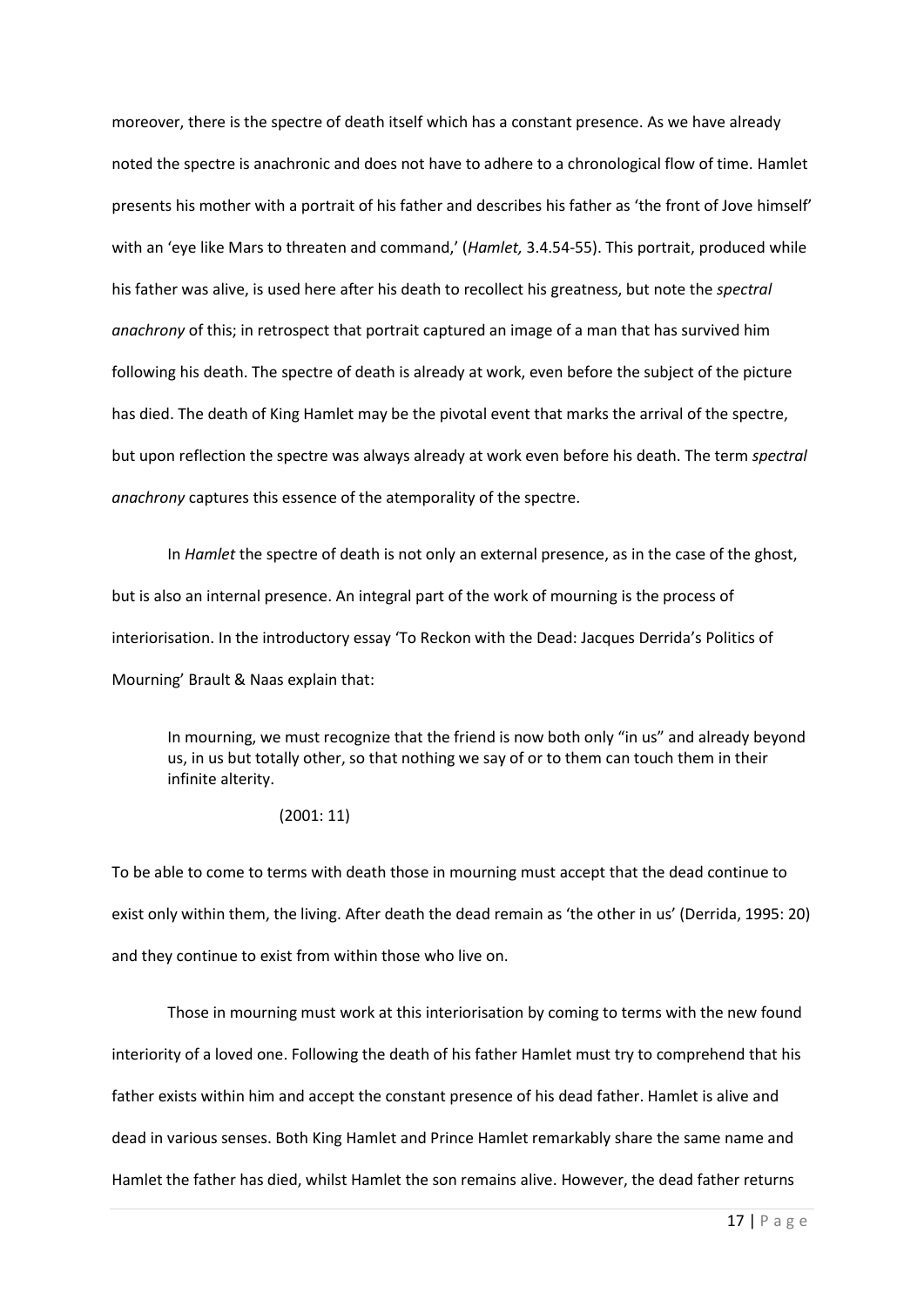as a ghost to the realm of the living, deconstructing the opposition between life and death. Also, Hamlet the son has to interiorise his dead father and as a living Being must accept the dead, and death, within him. Hamlet, the father and the son, in being confronted with death (physically for the king and mentally for the prince) are in a position that situates them in an uneasy place somewhere between life and death.

When explaining why he is still dressed in black to Gertrude and Claudius, Hamlet offers the following heroic rhyming couplet: 'But I have that within which passes show,/ These but the trappings and the suits of woe' (*Hamlet,* 1.2.85-86). Hamlet argues that his outward apparel of grief cannot express his inner thoughts and feelings. This has led critic Francis Barker to note that 'an interior subjectivity begins to speak here' (1995: 32). Hamlet refers to his possession of an inward consciousness which cannot be presented externally. However, Barker argues that this 'interiority remains, in *Hamlet,* gestural' (1995: 32) because the discussion of subjectivity in *Hamlet* is 'anachronistic and [belongs] to a historical order whose outline has so far only been sketched out' (Barker, 1995: 33). The conceptualisation of an interior subjectivity, which Descartes outlines not long after the first performance of *Hamlet,* is already being explored by Shakespeare and as a result of this anachrony Barker dismisses Hamlet's reference as merely gestural. To add to this discussion Nick Davis states that: 'Hamlet's claim to have 'that within which passes show' could not conceivably signal a temporally defined moment of concerted cultural change, because there was no such moment' (2013: 5). Although there is no singular moment that can be credited as the foundation of the concept of an interior subjectivity, we should not dismiss Hamlet's allusion to it here as simply a gesture on the grounds that it is anachronistic. Instead the *spectral anachrony* of an interior subjectivity in *Hamlet* should be welcomed. Shakespeare anticipates the arrival of subjectivity in *Hamlet* as the inconsistency of the ghost's presence and absence, visibility and invisibility, plays out this unstable binary between objectivity and subjectivity, at a time when the conception of an interior subjectivity is yet to be fully developed. It is only by assessing *Hamlet* retrospectively, with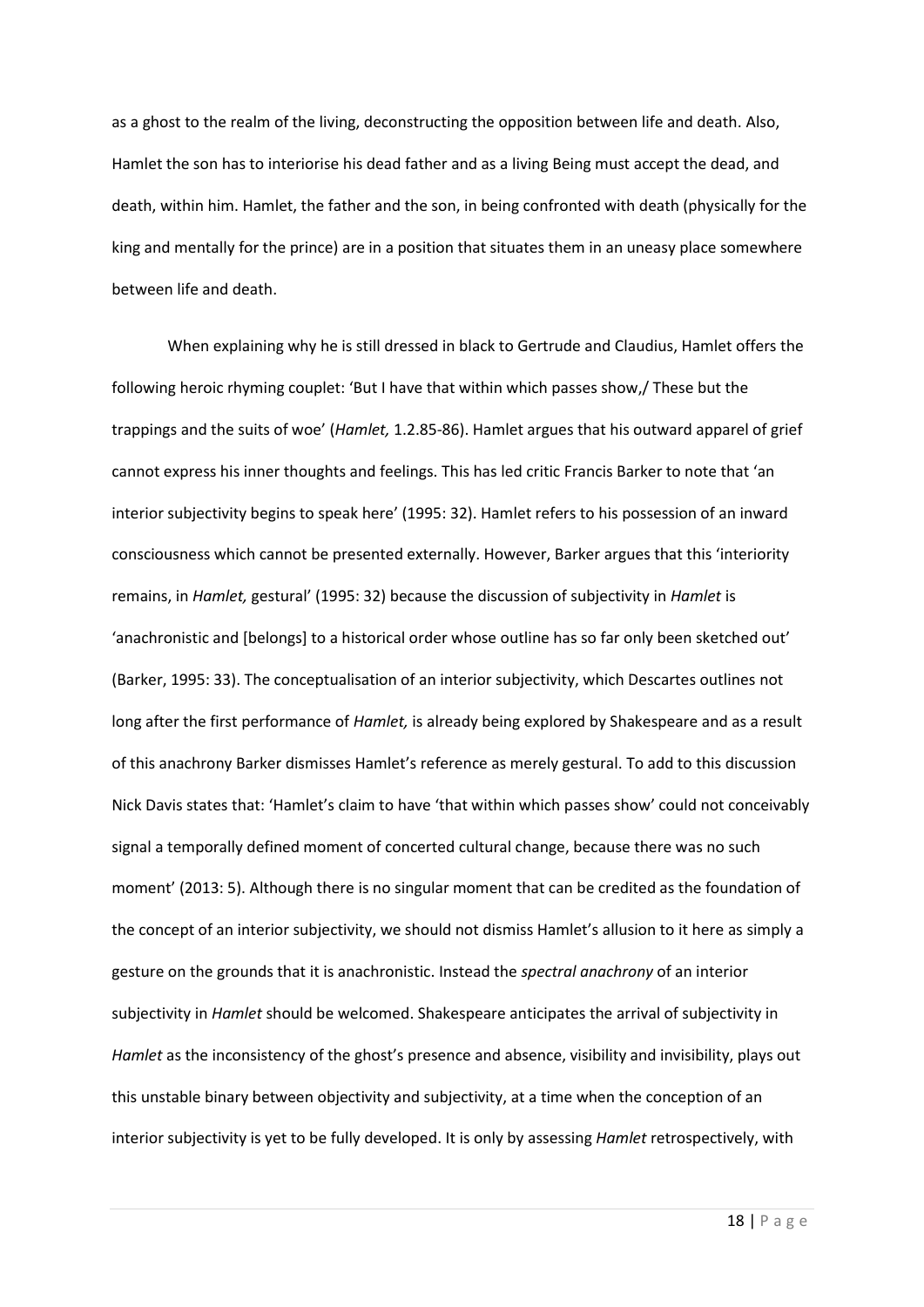an understanding of Cartesian subjectivity, that the *spectral anachrony* can be recognised and the spectral presence of interiority can be brought to light.

Another way in which Shakespeare acts out this issue of interiorisation in *Hamlet* is through the interplay of the external and the internal. When Hamlet visits his mother to chastise her for marrying his uncle, the ghost of the dead king returns to remind Hamlet of the task of revenge he has set him. Although Hamlet can see the ghost, Gertrude cannot. The ghost is simultaneously visible and invisible, as it is a spectre that deconstructs binary oppositions such as: life/death, presence/absence, as well as deconstructing a linear, chronological understanding of time. However, more importantly the shift from an externally present ghost that is seen by multiple witnesses (including Horatio, Barnardo and Marcellus), to an invisible and internal ghost, that exists only in Hamlet's mind and is thus invisible to Gertrude, marks the workings of the spectre of subjectivity and tracks the move in our cultural understanding of interiority as the idea is being developed here by Shakespeare. In other words, Shakespeare's inconsistency in presenting the ghost externally earlier in the play and internally later in the play, is not a flaw on the part of the playwright, but is a reflection on the way the philosophical understanding of subjectivity was unstable but beginning to be developed at that time.

Although we have discussed the necessity to understand the interiority of the dead within the living during the work of mourning, it is apparent that the ghost of King Hamlet raises complications in this process of interiorisation, which has consequences for Hamlet's work of mourning as a whole. In relation to a discussion of the ghost in *Hamlet,* Derrida states that mourning 'always consists in attempting to ontologize remains [...] nothing could be worse, for the work of mourning, than confusion or doubt' (Derrida, 1994: 9). Which Derrida directly notes in *Hamlet*:

[...] one must indeed know *at what moment* death took place, and this is always the moment of a murder. But Hamlet, and everyone in *Hamlet,* seems to be wandering around in confusion on this subject.

(1995: 20-21)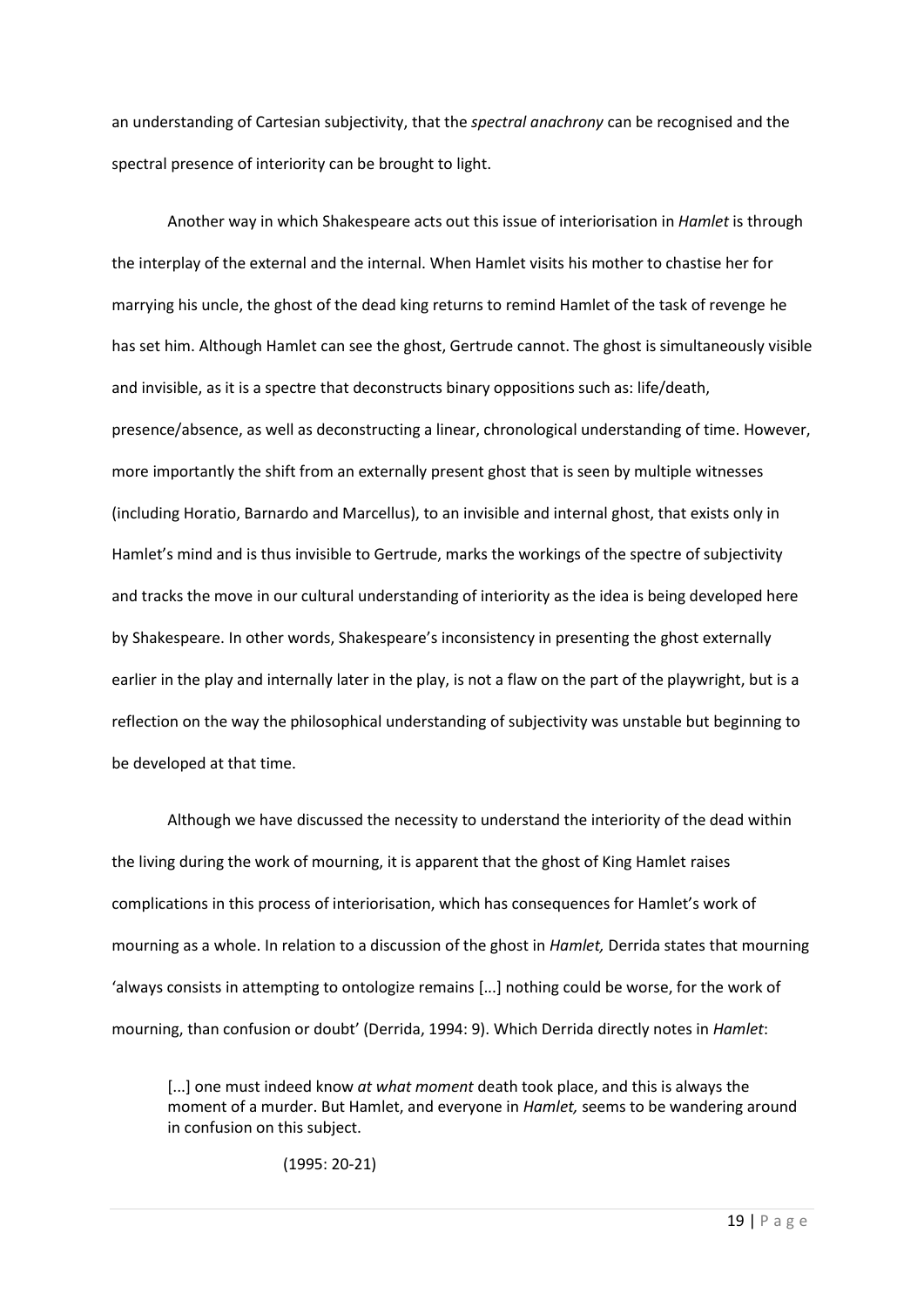It is this worst-case scenario of confusion and doubt that Hamlet encounters as a result of the ghostly return of his father. The death and ghostly reappearance of his father leads Hamlet into a position of ontological uncertainty as he cannot locate his father's remains. Before Hamlet is even aware of the ghostly appearances from his father he says to Horatio 'My father, methinks I see my father' and when Horatio asks where, Hamlet replies 'In my mind's eye,' (*Hamlet,* 1.2.183, 184). Hamlet is already haunted by the spectre of mourning, but seeing the ghost itself further confuses Hamlet by making him question his understanding of reality, as well as leading him to question the entirety of his knowledge.

As a result of his encounter with the ghost Hamlet is left, not only with ontological confusion, but with epistemological doubt. The presence of the ghost removes Hamlet's certainty in the nature of Being. But, in denying his usual understanding of existence, the ghost also makes Hamlet question knowledge itself. If Hamlet cannot even understand where the remains of his father lie, then he is no longer able to trust in that which he presumes he already knows. The entirety of Hamlet's knowledge is brought into question and during the encounter with the ghost Hamlet alludes to wiping clean his memory to start again, now with this new found discovery of the other-worldly: 'Yea, from the table of my memory/ I'll wipe away all trivial fond records [...] And thy commandment all alone shall live/ Within the book and volume of my brain' (*Hamlet,* 1.5.98-99,102- 103). Although this passage is often cited with regards to revenge, as Hamlet is here promising to exact the task of vengeance he has been set, it is evident from Hamlet's actual deferment from action following this scene that he does not really intend to hastily carry out this duty. Instead, the scholarly metaphor reveals Hamlet's concern with knowledge, as the visitation of the ghost has forced Hamlet to question what he knows and believes to be true. Hamlet's work of mourning is already an impossible task, as it is – as Derrida noted – interminable. Notwithstanding this, the arrival of the ghost adds further complexity to Hamlet's work of mourning as it also casts Hamlet into confusion and doubt.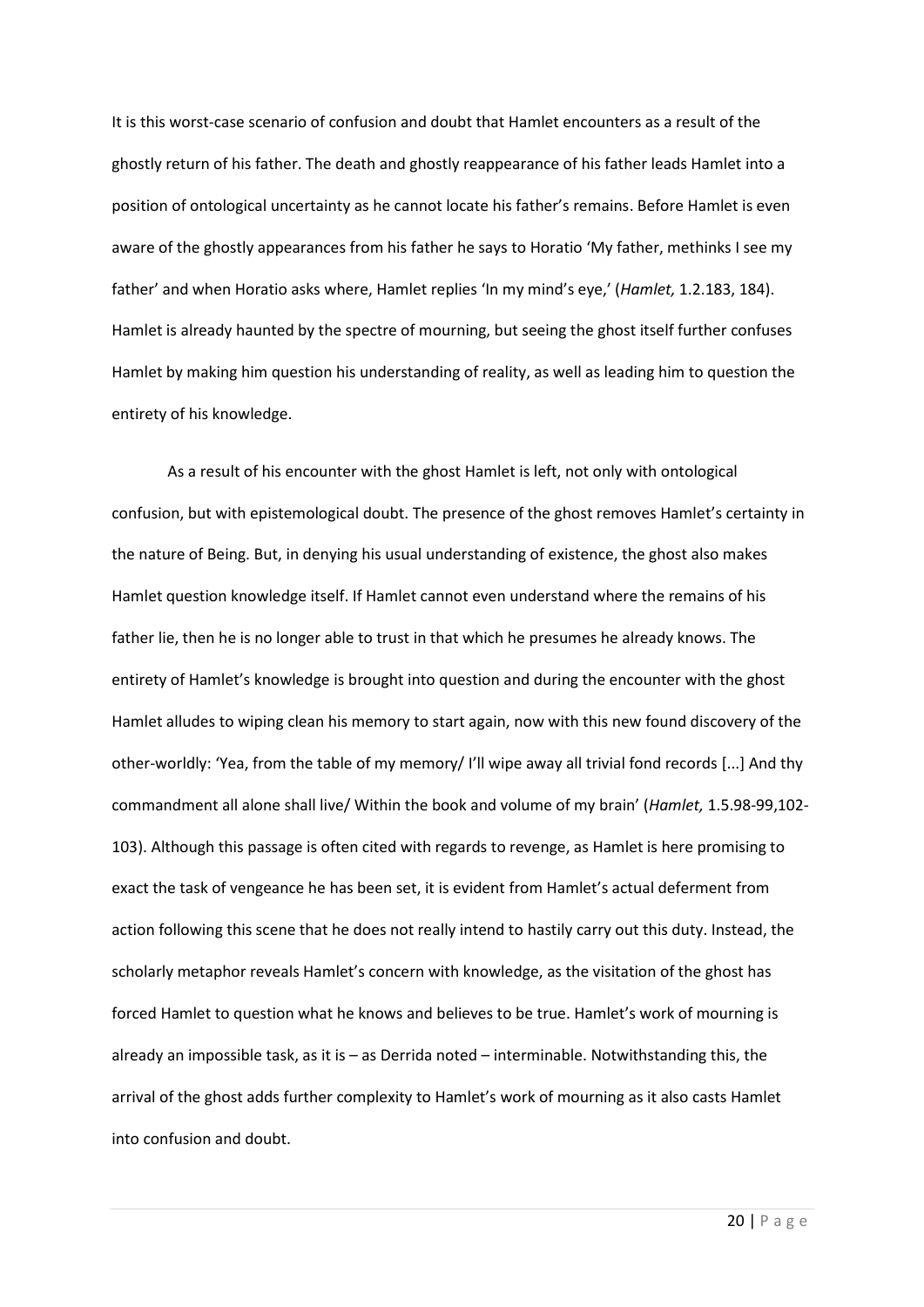Death in Hamlet is conceptualised in terms of silence. The work of mourning requires the bereaved to comprehend the unerring silence of death. After the loss of a loved one those left behind are unable to communicate with the dead as they now exist only from within the living. Derrida concludes his eulogistic essay dedicated to Foucault in *The Work of Mourning* with an inclusive reference to his mourners by recognising 'the absolute silence where we remain' (Derrida, 2001: 90). One of the major difficulties we face in mourning is the oppressive silence of death and accepting that thoughts and feelings can no longer be shared with the departed. Derrida also laments in 'By Force of Mourning' something he terms 'the survival effect, the effect of living on' (1996: 186). While the dead are infinitely othered by their, silence the living are expected to use their voice to articulate the silence in which they remain in the face of death. The living must continue to live and to speak in the face of the silent dead. However, in *Hamlet* the dead do speak. As a result of this, Hamlet, instead of speaking for the dead, falls silent: 'Hamlet *glimpsed* [entrevu] such a terrifying thing, the Thing itself, that he decides to make no further move: he will remain but a discouraged witness, paralyzed, silent' (Derrida, 1995: 35).

Hamlet feels the weight of the survival effect after the death of his father as he must continue to live in very different circumstances, where his uncle has usurped his father and himself. Although death is perceived as silence and the living the speaking survivors, once again the ghost complicates this understanding as the ghost has a voice and breaks the silence of death. We can specify, therefore, that the silence that is associated with death in *Hamlet* does not refer to death alone, but peaceful death. The silent dead are those that are at rest, the 'perturbed spirit' (*Hamlet,*  1.5.180) of Hamlet's father can speak because, despite being dead, he is not able to rest. It is Hamlet's duty to exact vengeance upon his father's murderer and once this has been carried out the ghost of his father will be at peace and able to attain the customary silent death-state. Hamlet's final words in the play are: 'The rest is silence' (*Hamlet,* 5.2.342). This pertains to the peaceful resolution of the play after the bloody and violent dramatic closure, as well as to his own amity in his final moments. The word 'rest' is also significant, in that it can be understood as 'the rest', as in the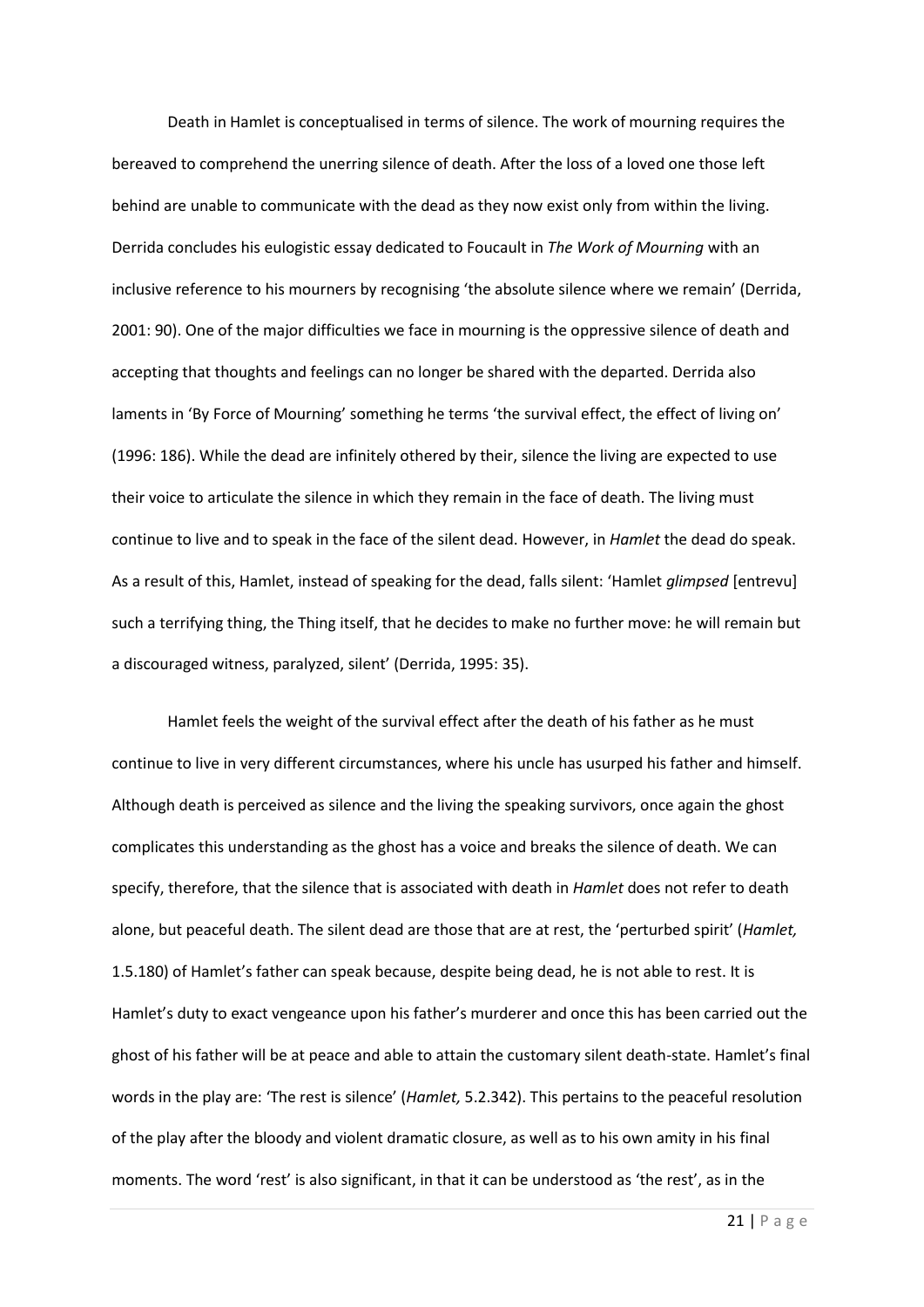remainder, but to rest as in to pause and relax. 'The rest is silence' therefore can be understood to mean either that, following his death, all that will remain is silence, or, that his restful death will be peaceful and he will have no need to return, as his father did, as a ghost.

Hamlet's work of mourning is a complicated process and his deliberation over life and death as a result of this leads Hamlet to begin to, anachronically, contemplate subjectivity. One of the reasons Hamlet's mourning is more complex is due to his melancholia. Hamlet has lost his own ego and reproaches himself for not acting upon the command his father has set him to take revenge. Hamlet is a classic model of Freud's definition of melancholy. However, Freud's conception of mourning fundamentally conflicts with the view of Jacques Derrida. Freud perceives the work of mourning as something that can be completed, whereas Derrida argues that it is a continual process that is always at work and can never be completed. In this sense, mourning is atemporal as it is not something that has a beginning and an end, but something that has always already begun and that will never end. Hamlet's phrase: 'The time is out of joint' (*Hamlet,* 1.5.186) is a phrase which captures this atemporality, or anachrony, and is something Derrida returns to discuss in his informative essay with the same title, in which he describes mourning as anachronic. In his writing, Derrida (unlike Freud) fails to make the distinction between mourning and melancholy, instead choosing only to discuss mourning.

The time of mourning is not the only thing that acts anachronically, the spectrality of the ghost also deconstructs the linear flow of time. My term *spectral anachrony* combines Derrida's conception of spectrality with anachrony in order to show how the two are interrelated, as the spectre is anachronic it is possible to retrospectively shed light on a spectre by showing how it has already been at work. This can be applied to the portrait of Hamlet's father, where the spectre of death was already at work in the image, even before the death of the king. However, the presence of the spectre can only be understood in retrospect. Death spectrally haunts the living. Yet, not only is the anachrony of the spectre of death at work in Hamlet, but so is the anachronic spectre of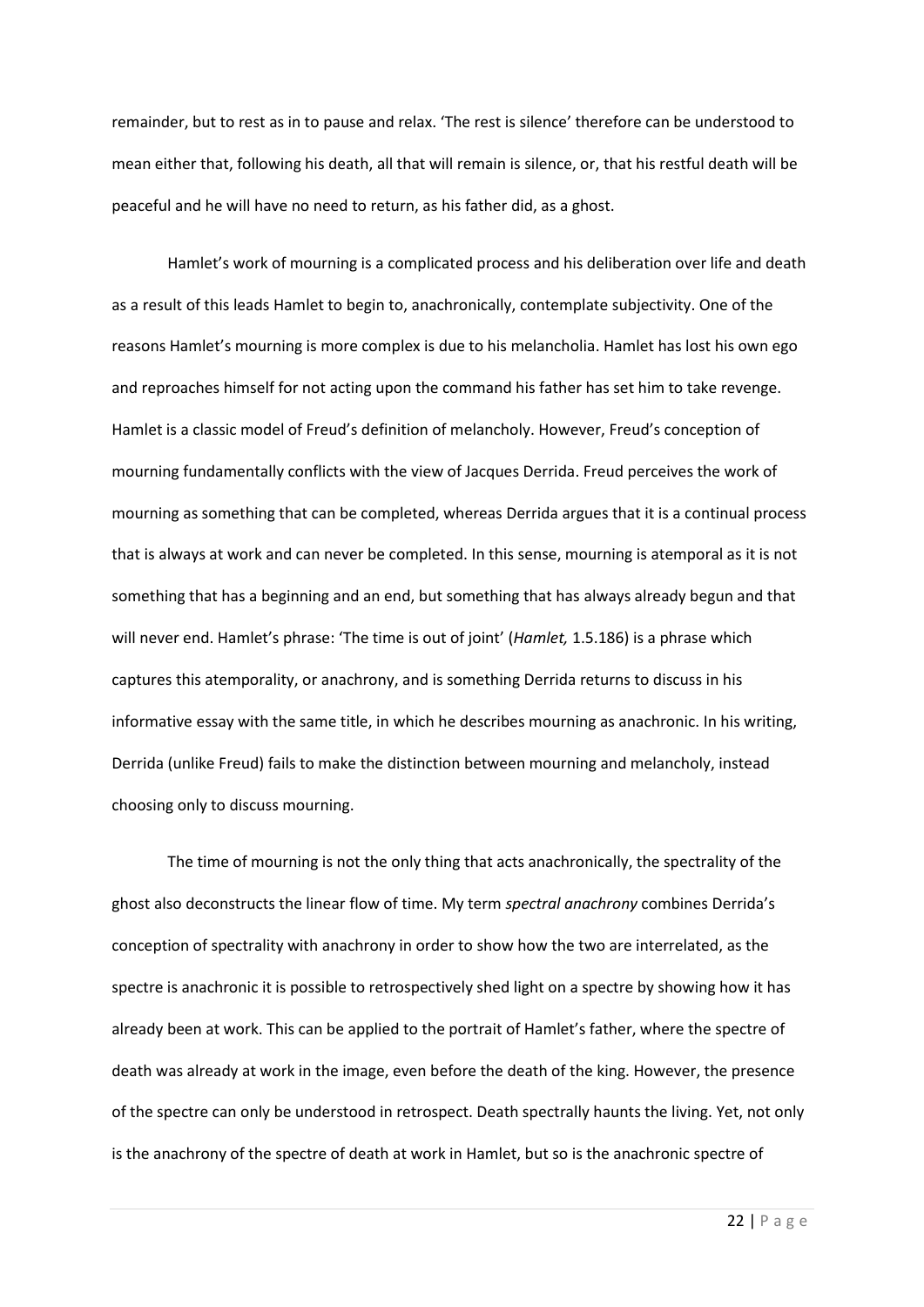subjectivity. *Hamlet* is influenced by the idea of an interior subjectivity that is developing at the time but is not yet fully formed. Despite the fact that subjectivity has not yet been fully understood, Hamlet anticipates its arrival when he declares 'I have that within which passes show' (*Hamlet,*  1.2.85). As Shakespeare plays with the developing issue of interiority he chooses to make the ghost visible to all initially, but later the ghost exists only in Hamlet's mind. This inconsistency comes about as a result of Shakespeare's experimentation with the idea of an interior subjectivity that is yet to be fully formed.

In summary, Hamlet is continually in mourning throughout the play. Even when it is not always apparent, the spectre of mourning is always at work as a foundational factor in constructing Hamlet's disposition. Derrida reminds us:

[...] this is the law, the law of mourning, and the law of the law, always in mourning, that it would have to fail in order to succeed.

(Derrida, 1996: 173)

Firstly, with regards to mourning we have already noted that 'all work is the work of mourning' (Derrida, 1996: 172) and unlike Freud, who suggested that the work of mourning can be completed, we realised from Derrida's perspective that mourning is 'interminable' (1996: 172), thus to be successful at the work of mourning one must fail to achieve this final point of completion where mourning is no more. It is only through a failure to complete the work of mourning that one has found what it means to mourn. Similarly, this logic of failure as a determining factor for success can be applied to justice and will be a central philosophy to the following chapter that focuses on Hamlet's quest to attain justice for his father. Hamlet's repeated failure to take revenge is a necessary part of his mission to attain justice and his failure to succeed is a condition of his eventual success in attaining justice at the end of the play.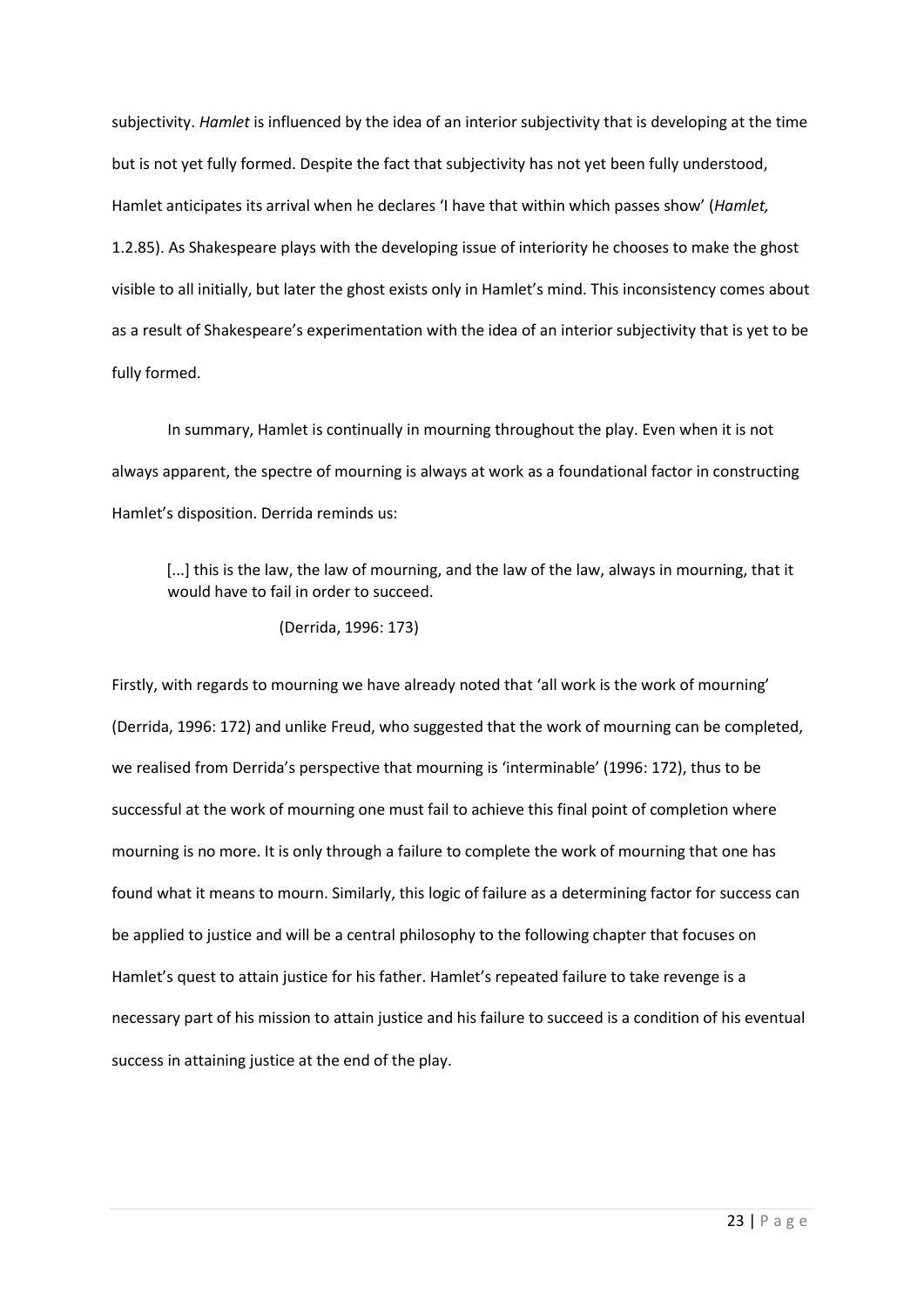#### Chapter 2: The Quest for Justice

In 'Force of Law' Derrida claimed that: 'Deconstruction is justice' (Derrida, 1992: 15). Derrida continues his exploration of justice, as something which is both distinct from the law and dependent upon deconstruction for its actualisation, in his writings on *Hamlet.* In the exordium to *Specters of Marx* Derrida writes:

No justice [...] seems possible or thinkable without the principle of some *responsibility*, beyond all living present, before the ghosts of those who are not yet born or who are already dead,

(1994: xviii)

In writing this book Derrida was taking up a political responsibility and attempting to do justice to Marxism in arguing for its spectral continuation. It is interesting therefore that from the commencement of this work Derrida returns to Shakespeare's *Hamlet,* a play where not only the issue of spectrality is apparent and open to investigation, but a play where the protagonist takes upon himself the responsibility of delivering justice for the other. *Hamlet* is a revenge tragedy that moves beyond the constraints of an ideology of vengeance to consider instead the possibility of justice. By the close of the play Hamlet does achieve total justice against those who have committed murder, as well as dispensing a form of justice wherein all those who are guilty are fittingly punished as a means to set the state right. In order for Hamlet to rectify the corrupt state, the way in which the dramatis personae die is essential to Hamlet's unremitting mission to attain justice.

While *Hamlet* proves to be a useful text for Derrida to begin to discuss spectrality, it becomes more than this as, quite appropriately, *Hamlet* haunts Derrida and he continued to write on the play his essay entitled 'The Time Out of Joint' (1995). In the play the ghost demands Hamlet to: 'Revenge his foul and most unnatural murder!' (*Hamlet,* 1.5.25) as from another-worldly realm, the ghost is in a position to point out the corruption of earthly law. In his essay Derrida describes this task that Hamlet is set by the ghost as a mission to '[make] justice of a crime, through the vengeance and punishment to which he has committed himself with an oath' (1995: 18). In using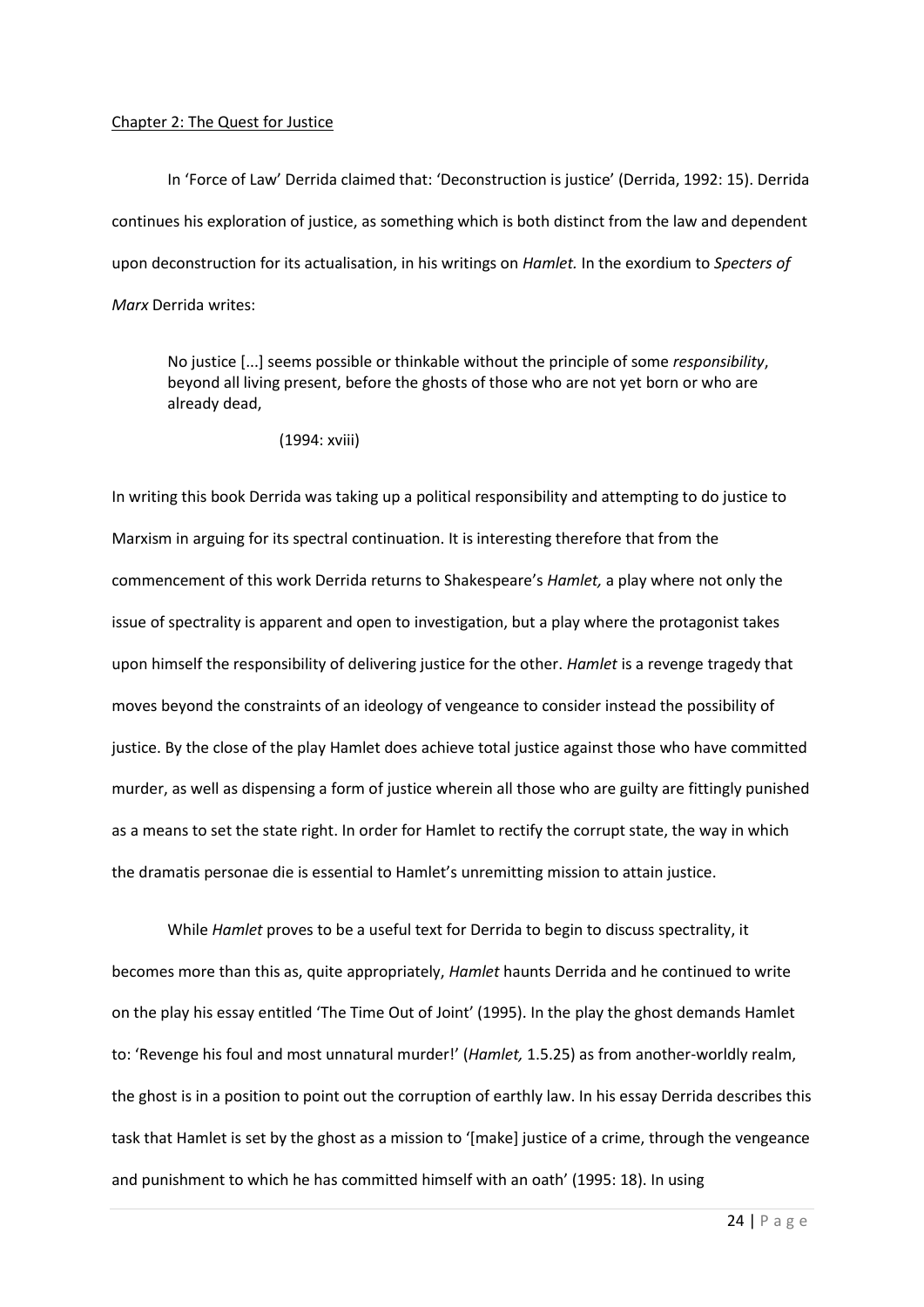deconstruction Derrida necessarily begins to talk about justice, as '[d]econstruction is justice' (1992: 15), despite the fact that justice is quite different from the revenge he confuses it with here. Though Derrida mistakes the distinction between justice and revenge, it is only by way of deconstruction that it is possible to conceive the achievement of justice which, as I will show, Hamlet succeeds in dispensing at the end of the play.

At this point it is necessary to make a distinction between justice and the law, as Derrida takes the time to outline in his essay 'Force of Law' (1992). In this essay he writes: 'deconstruction takes place in the interval that separates the undeconstructibility of justice from the deconstructibility of *droit* (authority, legitimacy, and so on)' (1992: 15). The law is a set of rules that can be applied to reach a decision; the law is therefore calculable, whereas justice is incalculable. Justice is a figurative device that validates the law and its implementation, whilst functioning only theoretically and never in practice. Which leads us to the conclusion that Jennings writes: 'Thus law and justice, however sharply we may need to draw a distinction between them, nevertheless require one another – indeed, are embedded in one another' (2006: 30). Justice only exists as an ideal upheld to justify the law, and the law can only be enforced through the authority it is supplied with by justice. This symbiotic relationship shows the dependence of one upon the other in order for either to function. The following quote from 'Force of Law' discusses the interrelationship between deconstruction, justice and the law:

This deconstructible structure of law (*droit*), or if you prefer of justice as *droit,* that also insures the possibility of deconstruction. Justice in itself, if such a thing exists, outside or beyond law, is not deconstructible. No more than deconstruction itself, if such a thing exists. Deconstruction is justice.

(Derrida, 1992: 15)

Although Derrida is speaking somewhat paradoxically here, his final declaration that: 'Deconstruction is justice' is one that will be informative to our discussion of *Hamlet.* As we have already observed justice is an idealistic and transcendental ideal, beyond the reach of the law.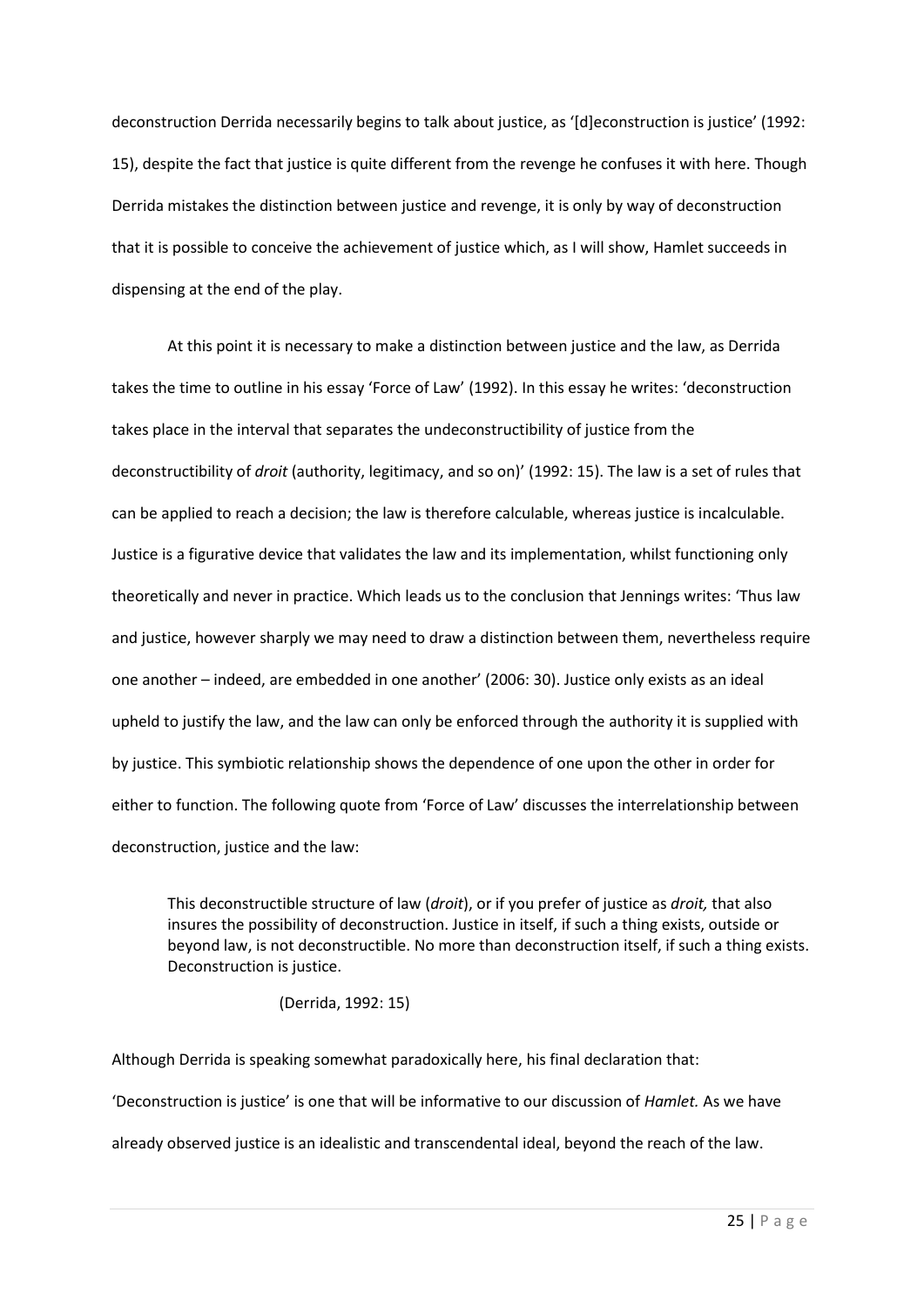Derrida aligns deconstruction with justice. In the same way that justice is unattainable to the point that we question 'if such a thing exists' (1992: 15), so deconstruction has this similar quality of being beyond reach. But as we stated earlier, Derrida situates deconstruction between justice and the law. The law is calculable, justice is not, but deconstruction has qualities of both. Deconstruction is that which is seemingly unachievable but can be accessed by way of the things that are achievable, such as the law in this case. We are required to think paradoxically, as deconstruction allows simultaneous access and prohibition to the law, as well as to justice. When Derrida declares that: 'Deconstruction is justice' (1992: 15) therefore, he is announcing that the only way to access the impossible ideal of justice is by way of a deconstructive logic, where two opposing concepts (such as justice and the law) can be understood concurrently. In order to consider how Hamlet can attain, not only revenge, but justice for his father, it is necessary to take a deconstructive approach.

Derrida situates deconstruction at this intersection between the law and justice. Hamlet is aware that the law is deficient as it is susceptible to corruption. Marcellus announces after witnessing the ghost, that '[s]omething is rotten in the state of Denmark' (*Hamlet,* 1.4.90), which suggests that the supernatural visitation has come as a result of some corruption to the state. *Hamlet*, as Andrew Hadfield points out, is 'set at the court of an elected monarchy' (2004: 28), the authoritative figurehead is King Claudius, and Hamlet's role is to avenge his father's murder by himself murdering the usurper. Due to the corruption of the law by the monarch himself, it falls to Hamlet to enforce the law, which is why the task given to him is such a burden. Hamlet declares: 'The time is out of joint; O cursed spite/ That ever I was born to set it right' (*Hamlet,* 1.5.186-187). Derrida comments upon his outcry in *Specters of Marx:* 

Hamlet curses the destiny that would have destined him to be the man of right, precisely [*justement],* as if he were cursing the right or the law itself that made him a righter of wrongs,

(1994: 24)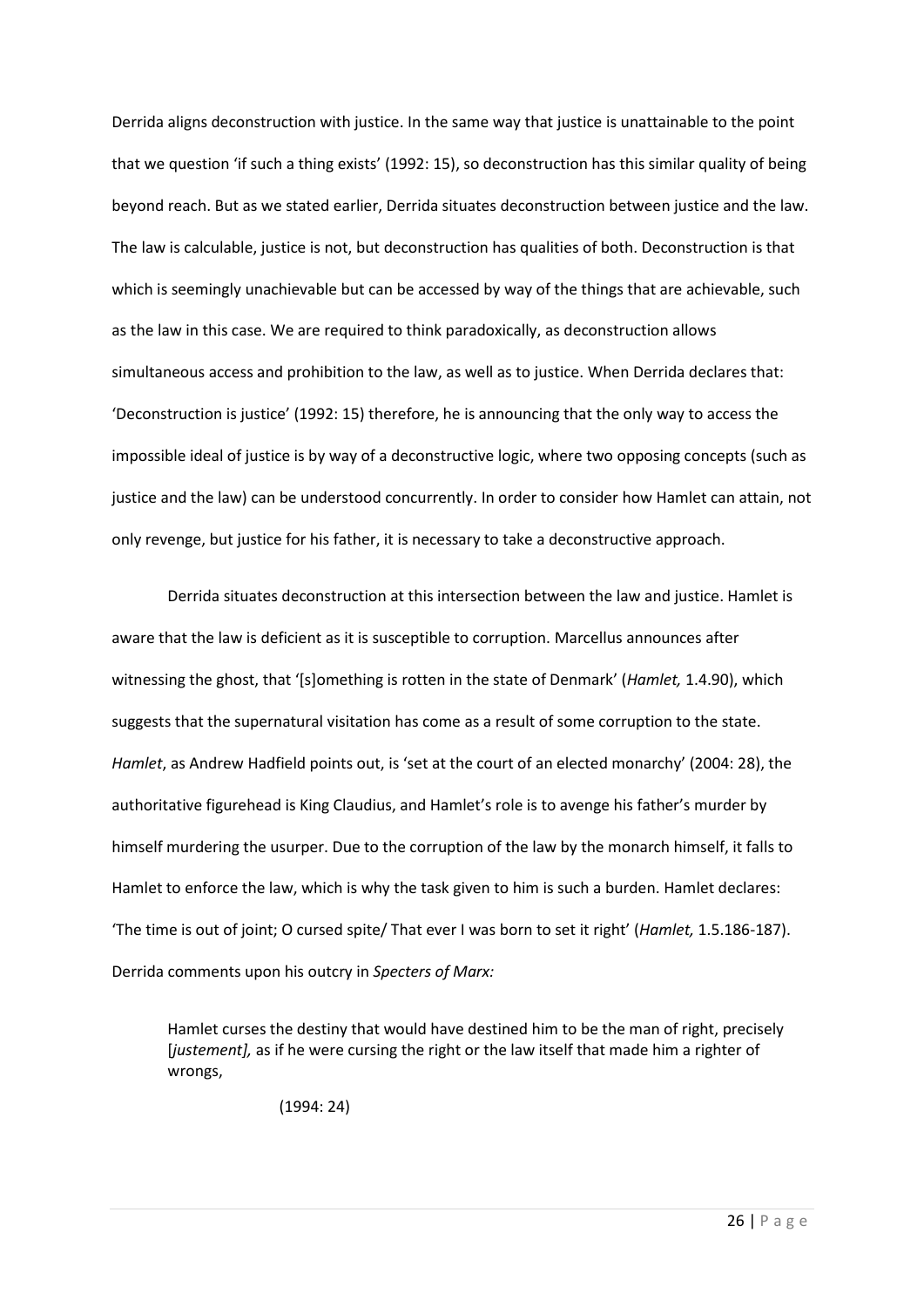Hamlet is ordered by the ghost to attain revenge in an attempt to set right the wrongdoings of his uncle. However, Hamlet takes upon himself more than the task of revenge that has been asked of him. Derrida's reading of Hamlet's famous rhyming couplet proposes that Hamlet is attempting to attain, not simply vengeance, but righteousness. He must be the 'righter of wrongs'. Hamlet's *raison d'être* according to Derrida, is 'to do right, to render justice, and to redress history' (1994: 24). Derrida confuses justice with revenge, and the distinction between revenge and justice is a crucial one to make. On the one hand is revenge, which is achievable and culminates in a violent act upon the wrongdoer that is carried out in order to achieve retribution. On the other hand is justice, which is a model concept, an ideal that can never be achieved. Hamlet has only been asked to take revenge, but Derrida talks of Hamlet's need to attain justice. One way to reconcile Derrida's interpretation (that Hamlet's purpose is to attain justice), with the role of revenge that he is set in the play, is to argue that although Hamlet is only solicited to take revenge he takes it upon himself to seek justice as opposed to vengeance, and this is the view we will take here.

Hamlet has a propensity for uncertainty, which the audience realise initially in Hamlet's indecisiveness on whether or not to believe in the ghost's story, in addition Hamlet later displays doubt about how and when to take revenge. In his aim to dispense justice Hamlet must first learn whether or not the ghost is telling the truth, which will relieve his uncertainty so that his actions may be justified. To begin his quest for justice, as opposed to vengeance, Hamlet must first determine whether or not the story the ghost has told him is true. His initial scepticism of the veracity of the ghost relieves Hamlet temporarily from the moral obligation to exact both: the revenge that is demanded of him and to respond to the call for justice, which he has taken upon himself to deliver. Although Hamlet is, initially, sceptical of the ghost and questions its intentions: 'Be thou a spirit of health of goblin damned' (*Hamlet,* 1.4.40), following their conversation he determines that it 'is an honest ghost' (*Hamlet,* 1.5.137). However, Hamlet later reverts back to his initial scepticism, reiterating: 'The spirit that I have seen/ May be a de'il' (*Hamlet,* 2.2.533-534).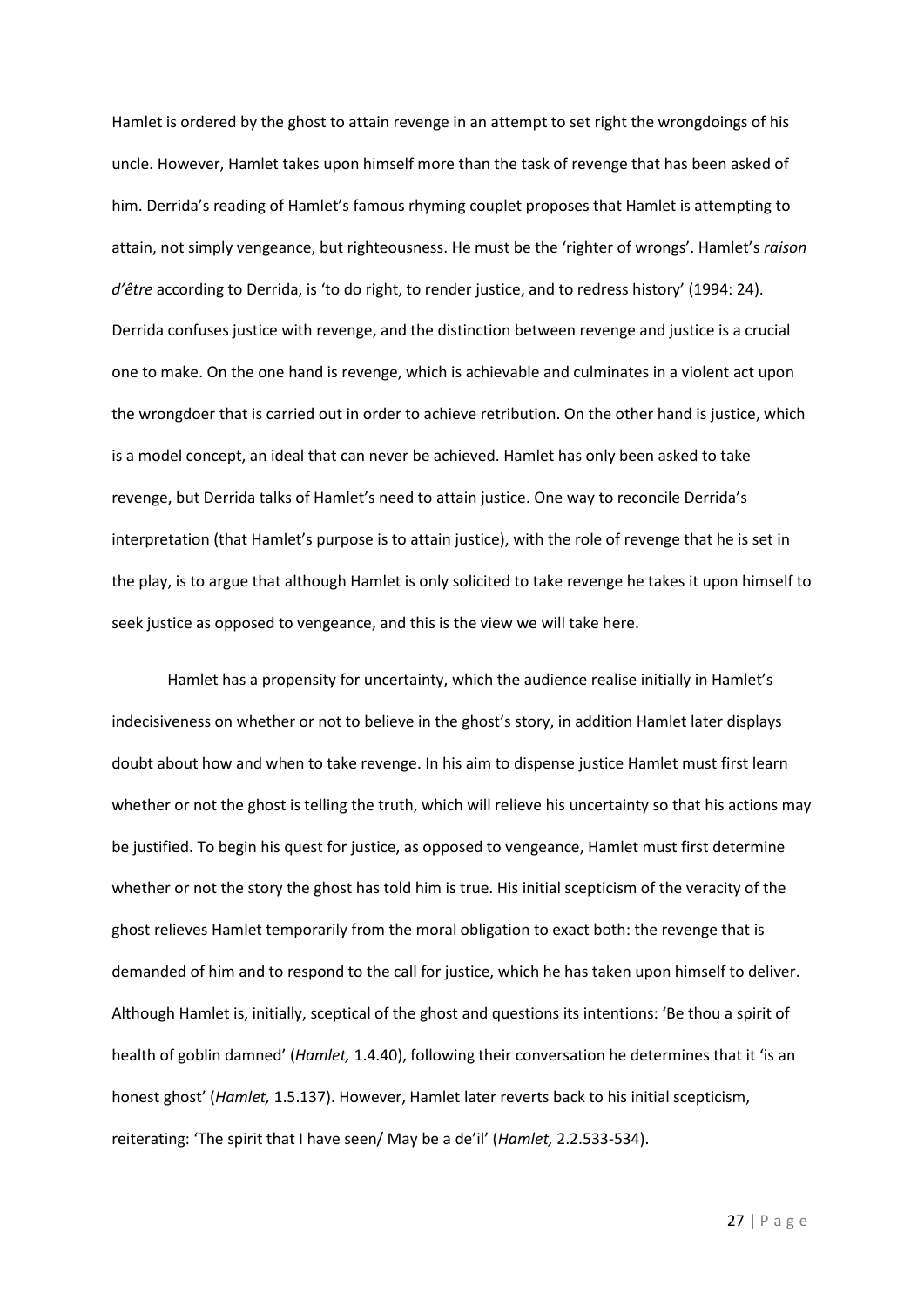Even though Hamlet must wait to discover the truth before he can take action, one of the notable aporias of justice that Drucilla Cornell outlines in *The Philosophy of the Limit* (1992)*,* is that: 'Justice does not wait' (1992: 134). *Hamlet*, however, shows us that justice can and does wait, even if this prolongs injustice. Justice is that which requires an immediate response, but in order to ensure the right actions are taken one must wait and take the time to learn the truth. Hamlet's scepticism of the ghost provides him with an excuse to delay in response to the ghost's demand for revenge and in his own task of justice. Hamlet is aware of his uncertainty and aims to dispel it:

I'll have grounds More relative than this. The play's the thing Wherein I'll catch the conscience of the King.

 $\overline{a}$ 

(*Hamlet,* 2.2.538-540)

Our protagonist here, as most protagonists in revenge tragedies do, produces a secret plot against the villain. However, in most other revenge tragedies this plot would be to take revenge, as in *The Revenger's Tragedy* by Middleton, where Vindice plots to take revenge against the murderer of his beloved.<sup>2</sup> However, in *Hamlet* the plot to put on the play is not one aimed at attaining revenge, but is a plot to discover the truth in the search for justice. Hamlet appropriately terms the play: '*The Mousetrap'* (*Hamlet,* 3.2.231) as it is set to catch out Claudius' guilty conscience. Hamlet is not simply seeking to attain vengeance, as he wants to learn the truth in order that the state can be rightfully restored.

*The Mousetrap* is successful in revealing Claudius' guilt; following this revelation Hamlet's scepticism is no longer a viable excuse to delay in responding to the call for justice which, as Cornell noted, is required immediately and he has already been delaying. An opportunity for Hamlet arises to deliver justice following the performance of the play as the king retires to pray and gives voice to

<sup>&</sup>lt;sup>2</sup> From the opening speech of the play Vindice refers to his desire for revenge: 'Murder unpaid? Faith, give Revenge her due/ Sh'as kept touch hitherto – be merry, merry/ Advance thee,' (1.1.43-45) and later in the scene it is revealed Vindice's brother, Hippolito, is already acting as a spy in the court in order to plot to exact revenge against the murderer. Middleton, T. (1988). 'The Revenger's Tragedy', *Thomas Middleton: Five Plays.*  London: Penguin Classics.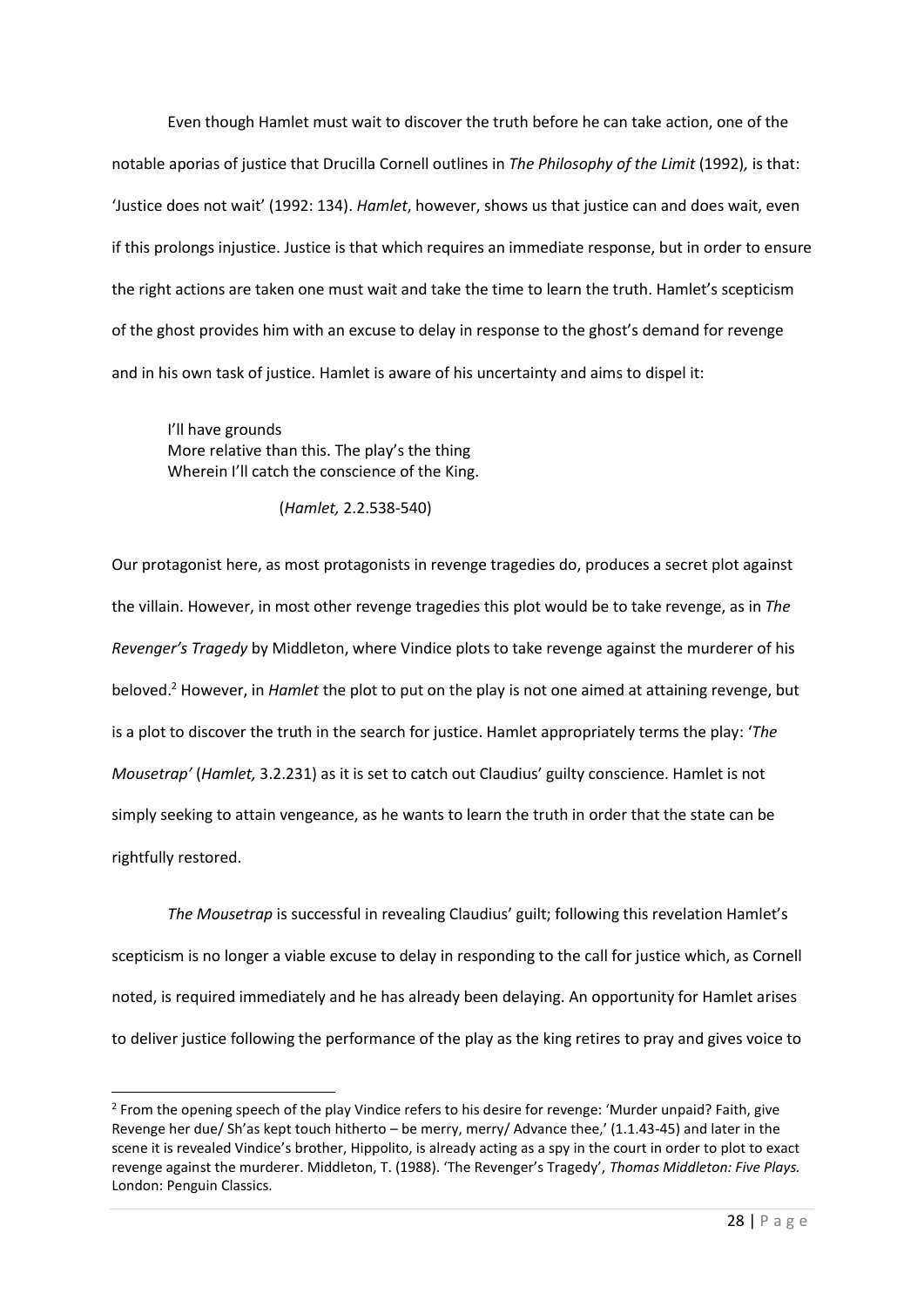his crimes. Nevertheless, justice is once again deferred. Notably in *Hamlet* the term 'justice' is used only once, and ironically it is spoken by the murderous usurper in this 'prayer scene'. To follow on from the earlier discussion of the distinction between the law and justice, which was considered from a Derridean perspective, we will now examine how Shakespeare observes the difference through the villain of the play. In this scene Claudius says:

In the corrupted currents of this world Offence's gilded hand may shove by justice, And oft 'tis seen the wicked prize itself Buys out the law; but 'tis not so above: There is no shuffling, there the action lies In his true nature,

(*Hamlet,* 3.3.57-62)

Claudius recognises the corruptibility of earthly laws, as he himself has managed to evade justice for committing the atrocity of murdering his own brother. However, unlike the law which can be bought, Claudius identifies justice as something divine and transcendental that cannot be cheated. Claudius' view of justice as transcendental is the same as Derrida's conception of justice, which Jennings characterises as follows: 'it will be necessary to think of justice outside, beyond, and even against law' (2006: 19). Justice is incorruptible as it is beyond the law, which provides it with an idealistic and elevated status. However, by the same token that gives justice this supreme significance; it is also unrealistic and unattainable. Thus, Hamlet's attempt, not simply to obtain revenge but to 'set it right' (*Hamlet,* 1.5.187) and to deliver justice, is an impossible task. As Hamlet has now proved the honesty of the ghost and learned of his uncle's guilt, he can no longer use his scepticism as an excuse to delay in taking the revenge that has been asked of him. Still, as Hamlet has set himself the task of delivering justice and not only taking revenge, and as justice is an unattainable ideal, it is not surprising therefore that in his mission to achieve the impossible Hamlet is led into philosophical contemplation and ultimately paralysis. Although Hamlet is paralysed from action, as a result of the weight of his difficult task, in the prayer scene we see him get very close to taking action: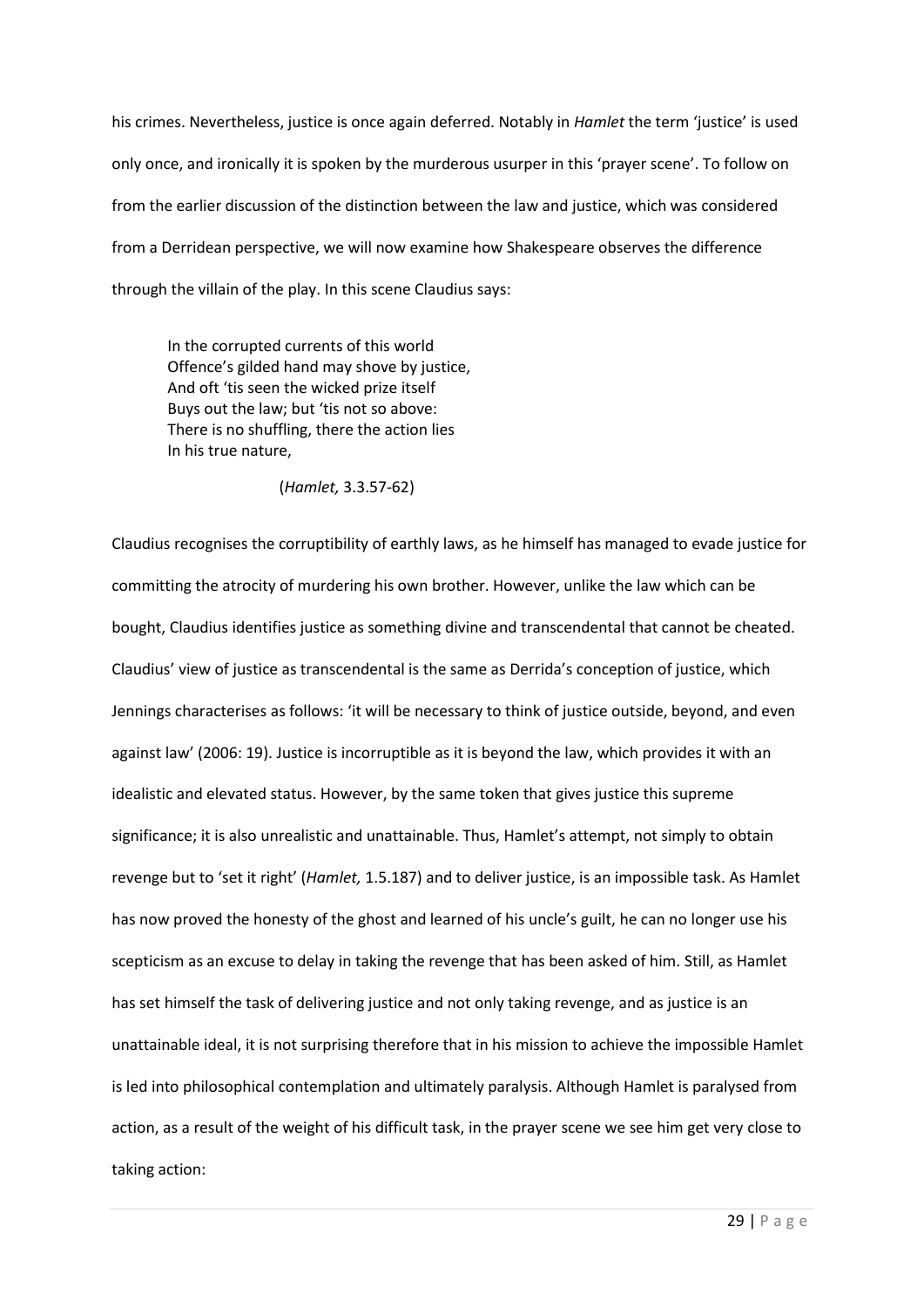Now might I do it. But now 'a is a-praying. And now I'll do it [*Draws sword.*] – and so 'a goes to heaven, [...] And am I then revenged To take him in the purging of his soul When he is fit and seasoned for his passage? No. [*Sheathes sword.*]

(*Hamlet,* 3.3.73-74, 84-87)

Hamlet has the perfect opportunity to take revenge in this scene but he wants more than vengeance. Hamlet seeks justice by killing Claudius while the weight of his crimes is upon him, as they were upon his father when Claudius murdered him. Critic Eleanor Prosser notes that for 'over two centuries critics have been personally appalled by Hamlet's expressed reason for refusing to kill Claudius at prayer' (1971: 189). However, to lay his father's ghost to rest it is necessary for Hamlet to offer retributive justice. Despite the fact that Hamlet's motivations seem appalling and violent, he defers this violence and instead waits for the right moment to deliver justice. A moment which arrives at the close of the play as Hamlet has the opportunity to kill Claudius with a poison that has been produced by the villain himself. Hamlet's excuse for delay in the prayer scene is no longer his scepticism of the truthfulness of the ghost, but that he wishes to deliver a totalising form of justice, not only to Claudius, but to all those who have committed murder, and to do this requires Hamlet not to bestow revenge upon Claudius whilst he is at prayer. As we will see in the next chapter, Claudius's prayer is hollow in performative terms. For now, however, let us note that although Hamlet is motivated not to take revenge at this point, as he believes Claudius' prayer will save his soul, the audience are made aware that the prayer does not save his soul. In his efforts to make a just decision Hamlet perpetuates the injustice that Claudius should continue to live as King of Denmark and husband to Gertrude. Notwithstanding this, as Derrida remarks in *Specters of Marx,*  the perpetuation of injustice is a necessary risk to take in order to have the possibility of attaining justice:

Beyond right, and still more beyond juridicism, beyond morality, and still more beyond moralism, does not justice as relation to the other suppose on the contrary the irreducible excess of a disjointure or an anachrony, [...] some "out of joint" dislocation in Being and in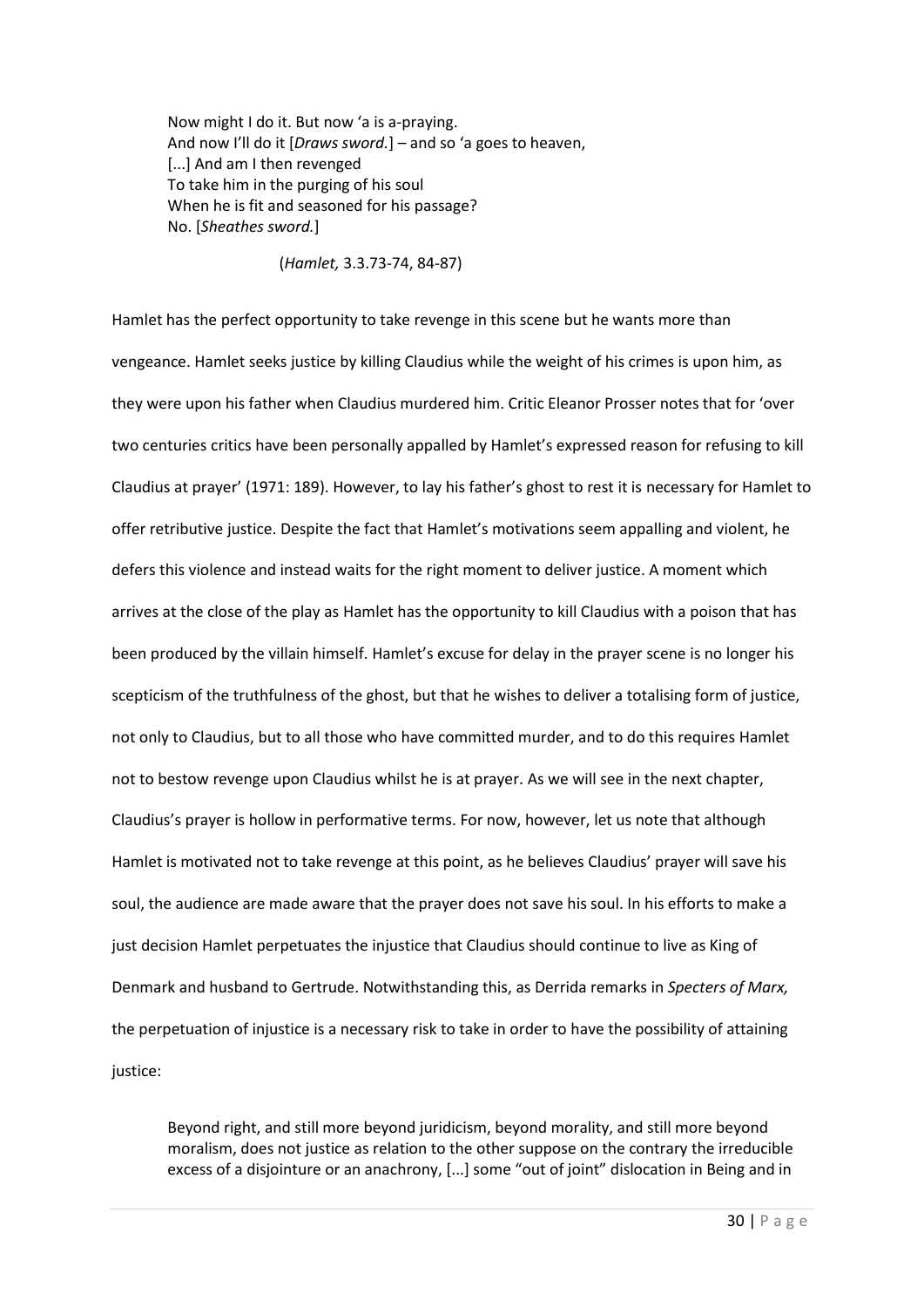time itself, a disjointure that, in always risking the evil, expropriation, and injustice (*adikia*) against which there is no calculable insurance, would alone be able to *do justice* or to *render justice* to the other as other?

#### (1994: 32)

Hamlet is trying to achieve justice for the 'other', that is to say his father's ghost. In the process of this quest for justice Hamlet experiences anachrony and disjointure of time and of his own Being, in addition to ironically allowing the injustice to continue. As outlined from the start of this chapter, it will be necessary to apply a paradoxical deconstructive logic in order to consider a way in which it is possible for Hamlet to obtain justice. Thus, injustice is a requirement for the possibility of justice, and it is only by way of continuing injustice that it is possible for Hamlet to '*render justice* to the other', to his father and to everyone else at the end of the play.

Justice, like mourning, is both spectral and anachronic. However, whereas mourning requires the challenging process of interiorisation, which is itself anachronic, justice is an internalised ideal that Hamlet must externalise and enact. The spectre is an entity that deconstructs the opposition between presence and absence, the ghost of Hamlet's father is there and not there. It is there, visible to multiple witnesses, yet it does not share the same corporeality as those who bear witness to it and is thus not there. It is an absent presence. Justice shares this spectral quality with the ghost of being an absent presence. Justice is absent as it has not yet been attained, however, Hamlet is persistently motivated to accomplish justice and in this way it is present. It haunts Hamlet's thoughts, decisions and actions throughout the play and, although justice may be being continually deferred, the influence of justice is visible even in, and in fact motivates, Hamlet's inaction. In addition to being spectral, justice is also anachronic. Let us now consider this *spectral anachrony*. When Hamlet declares that '[t]he time is out of joint' (*Hamlet,* 1.5.186), he is not only cursing his destiny as Derrida proposes in *Specters of Marx* (1994), or even only referring to the experience of anachrony in mourning that Derrida later understands in 'The Time is Out of Joint' (1995), but Hamlet is also referring to an anachronic experience of justice.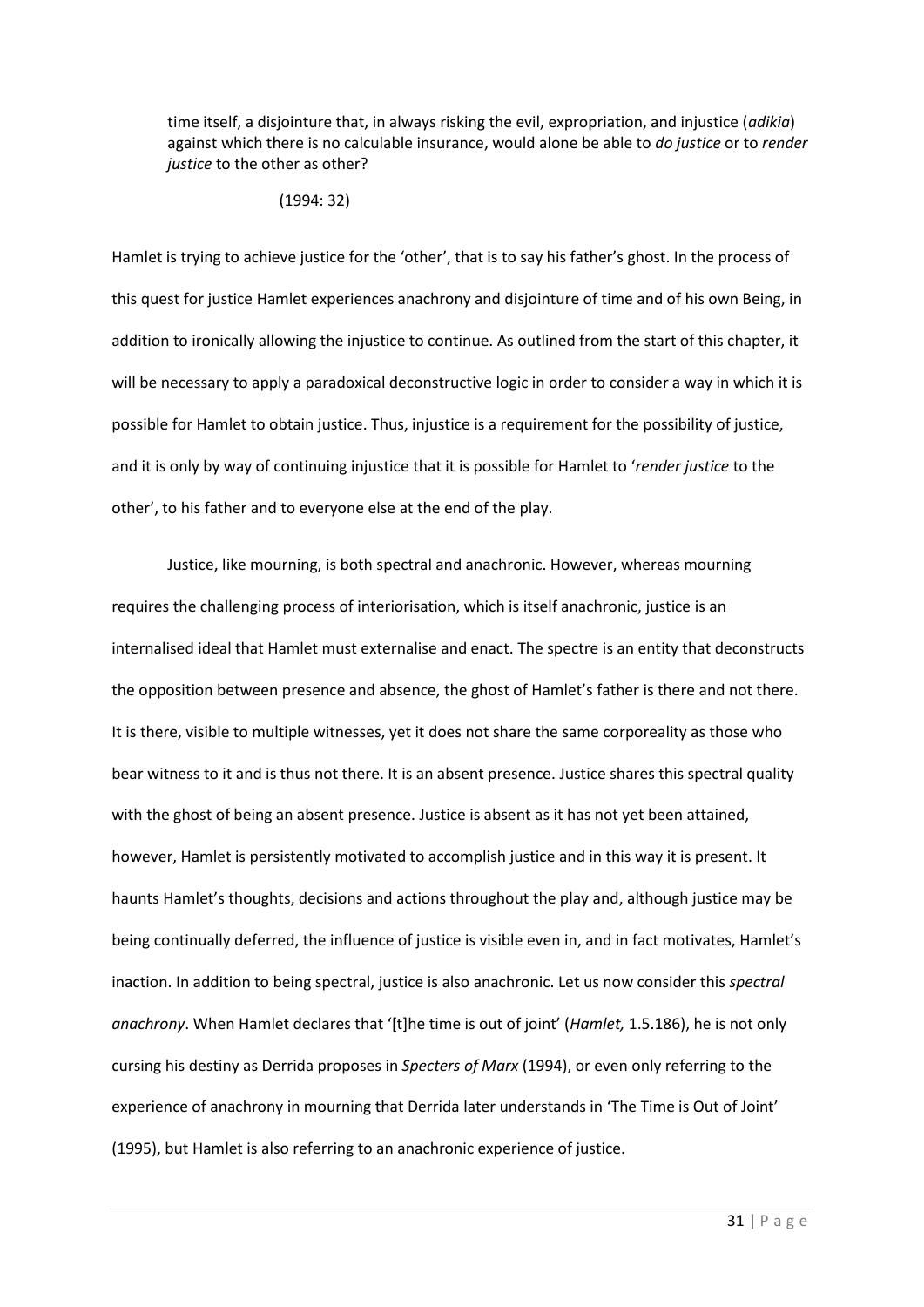As Hamlet is in mourning he is undergoing the process of interiorisation that requires him to think of his father retrospectively, as he now only continues to exist from within him. Nevertheless, the role Hamlet has taken upon himself to deliver justice also requires him to look to a future where the moment of attaining justice is possible, because as Derrida says, justice is always '*avenir*' or 'tocome' (1992: 27). Hamlet is simultaneously in the process of retrospectively remembering his father as he was and trying to internalise the dead as part of his work of mourning, whilst also requiring a proleptic view in terms of justice to consider a future where justice can be attained and his father's ghost can be laid to rest as the state will be 'set [...] right' (*Hamlet,* 1.5.187). The mission of justice is anachronic as it requires Hamlet to think futuristically and this disjoins him from living in the present moment. As the interminability of mourning deconstructs a linear understanding of time, and necessitates Hamlet to think retrospectively, so the anachronistic experience of justice deconstructs a linear understanding of time, as it requires him to think proleptically. In terms of mourning as well as of justice, the time really is out of joint as can be recognised by taking *spectral anachrony*, the combination of spectrality with atemporality, into account. This disjointure is also experienced in Hamlet's conflicting efforts to internalise the dead as part of his work of mourning whilst simultaneously attempting to externalise his internal aspiration to deliver justice. Spectrality and anachrony are inseparable, it is impossible to have one without the other.

At the end of chapter 1 on 'Hamlet's Complicated Work of Mourning', I reached the conclusion that a necessary condition for Hamlet's success to complete the work of mourning was the failure to complete it. As mourning can never be completed, it is necessary to fail in order to succeed. Similarly, in the case of justice, it is only through Hamlet's continual failure to avenge the ghost, and his ironic perpetuation of injustice, that Hamlet can have the possibility of attaining justice for his father, as opposed to simply revenge. Hamlet enacts justice through his continual deferral of revenge. Essential to arguing for Hamlet's success in achieving justice, through the deferral of it, is Derrida's concept of undecidability. Let us here briefly outline Derrida's views on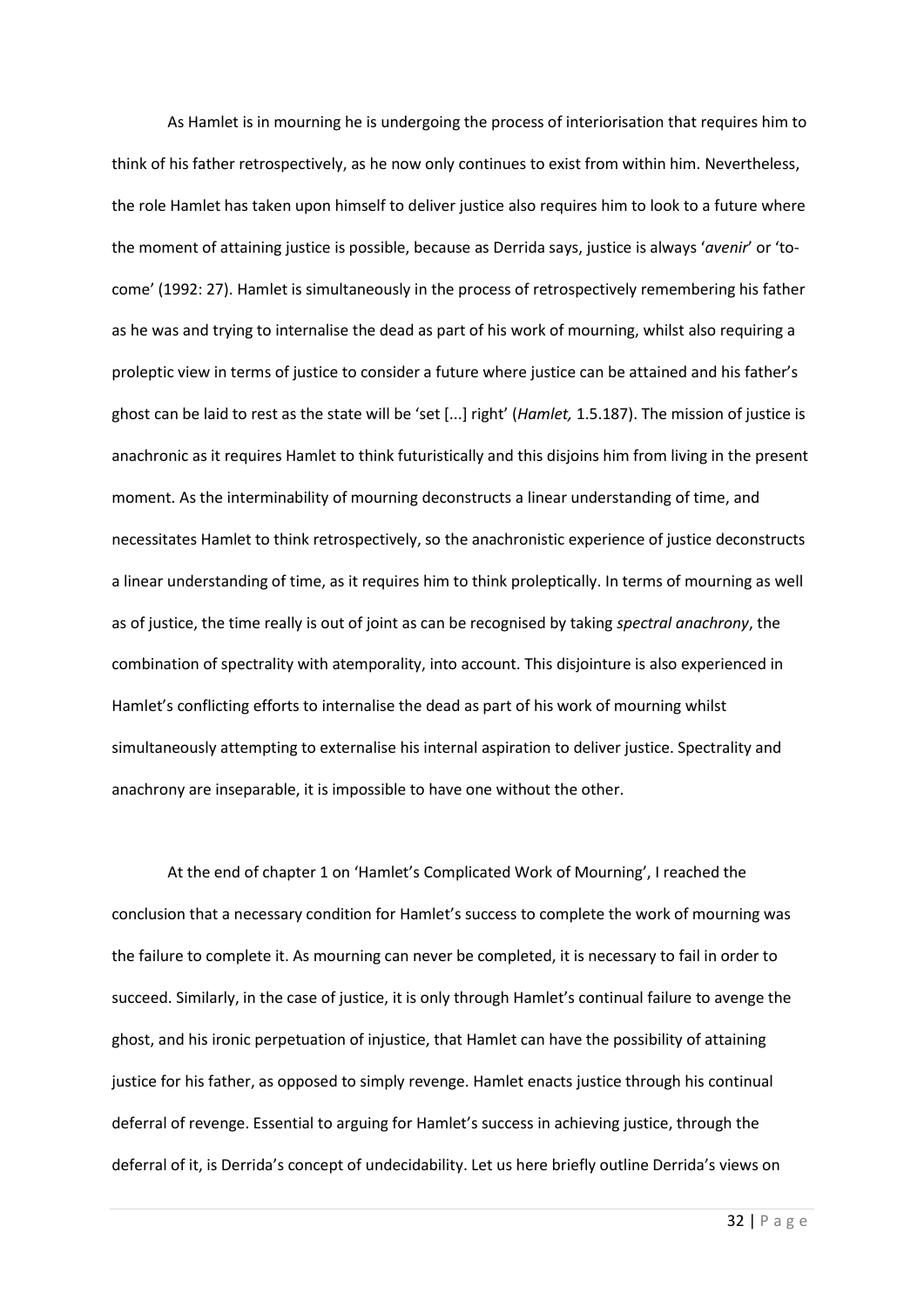decision-making in order to argue that Hamlet's indecision, which ironically perpetuates injustice, is in fact the only way Hamlet can possibly attain justice. In his article 'Between Justice and Legality: Derrida on decision' Sokoloff tells us that: 'decision is an act of invention that cannot be grounded on anything that precedes it' (2005: 345). This links to another aporia of justice, which is outlined by Cornell as follows: 'If a decision is merely calculation, it is not a decision' (1992: 134). In order to make a difficult decision it is necessary to break with that which comes before it, for a decision to truly have been reached it must be made anew. However, making an unprecedented judgement requires undecidability: 'In the act of decision, we must not know who we are or how we are going to decide' (Sokoloff, 2005: 345). We can see how the binaries deconstruct themselves; certainty requires uncertainty and for a decision to be made it must have developed through a process of the undecidable. Let us return then to *Hamlet.* For Hamlet's indecision is actually a vital part of the decision-making process, for him to reach a just conclusion he cannot know what to decide, or even himself.

This is precisely Hamlet's predicament: in deciding how to act with regards to attaining justice for his father he loses his entire sense of self. The question therefore shifts beyond being about whether or not 'to take arms against a sea of troubles' (*Hamlet,* 3.1.58), but it becomes a question of his own Being. For Hamlet this decision is no longer a matter of taking vengeance for his father but: 'To be, or not to be' (*Hamlet,* 3.1.55). Hamlet, in his indecision of how to act upon his father's command for vengeance has been led into philosophical inquisition of the nature of existence and his reasoning leads him to question, not only the veracity of the ghost, but also the nature of vengeance, as he instead chooses to try and attain justice for his father. Hamlet is not procrastinating from taking revenge but trying to move away from a judicial system that sees violent revenge as the key to attaining justice. In his indecision Hamlet encourages the audience to rethink the ways in which justice actually functions and seeks a fairer way to attain it, whilst at the same time pondering the deepest human concern of what it means to exist. Hence, it is Hamlet's deferral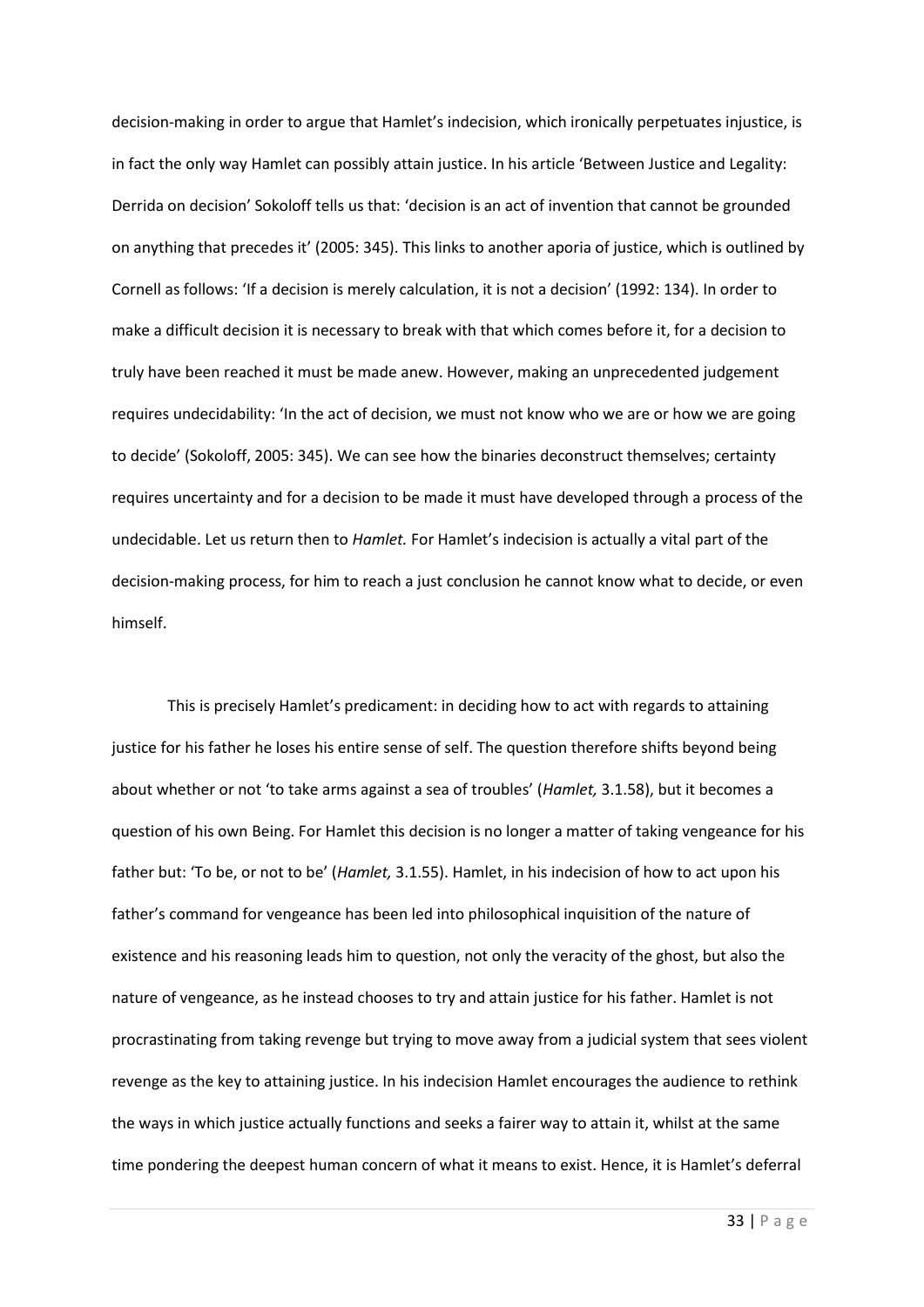from action that results in the necessary examination of the expectations of vengeance that move the debate on to a view of possibly achieving justice. As justice is anachronic, and therefore cannot be achieved in a single moment, the whole process of indecision that Hamlet goes through is essential to attaining justice. Thus, Hamlet is, without taking action, enacting justice.

By the denouement of the play Hamlet is deemed to have succeeded in his mission to obtain justice by his own dramatic foil, Laertes. Just as Hamlet is set the task of seeking revenge for the murder of his father, so Laertes seeks revenge for the murder of his father. Shakespeare places the two in opposition: Hamlet has the opportunity to murder Claudius whilst he is in prayer and yet he chooses not to do it in favour of the quest for justice; however, when faced with the same task to take revenge for his murdered father, Laertes ominously announces that to obtain revenge against the murderer he would: 'cut his throat i'th' church' (*Hamlet,* 4.7.124). Unlike Hamlet who, given this same opportunity, reasoned himself out of it in favour of waiting in the quest for justice; Laertes is only seeking to accomplish vengeance and is instead only on the bloodthirsty path of revenge. Janet Clare recognises that, unlike Hamlet, Laertes 'enjoys the prospect of the revenger's part' (2007: 42). In *Specters of Marx* Derrida asks:

If right or law stems from vengeance, as Hamlet seems to complain that it does [...] can one not yearn for a justice that one day, a day belonging no longer to history, a quasi-messianic day, would finally be removed from the fatality of vengeance? (1994: 25)

Hamlet, in seeking to dispense justice to all involved, as opposed to exacting revenge, is radically criticising the judicial system and the emphasis it places on retribution. Instead when taking the law into his own hands, Hamlet decides to break with the traditional expectations of simply applying the law, which would be unjust as: 'If a decision is merely calculation, it is not a decision' (Cornell, 1992: 134). Instead of calculating the law and applying it, Hamlet instead seeks to break with the law and try to attain justice. When discussing Derrida and justice Weber says '[o]ne must try to think it starting from the possibility of singularity' (2005: 39). In order to deliver justice Hamlet must think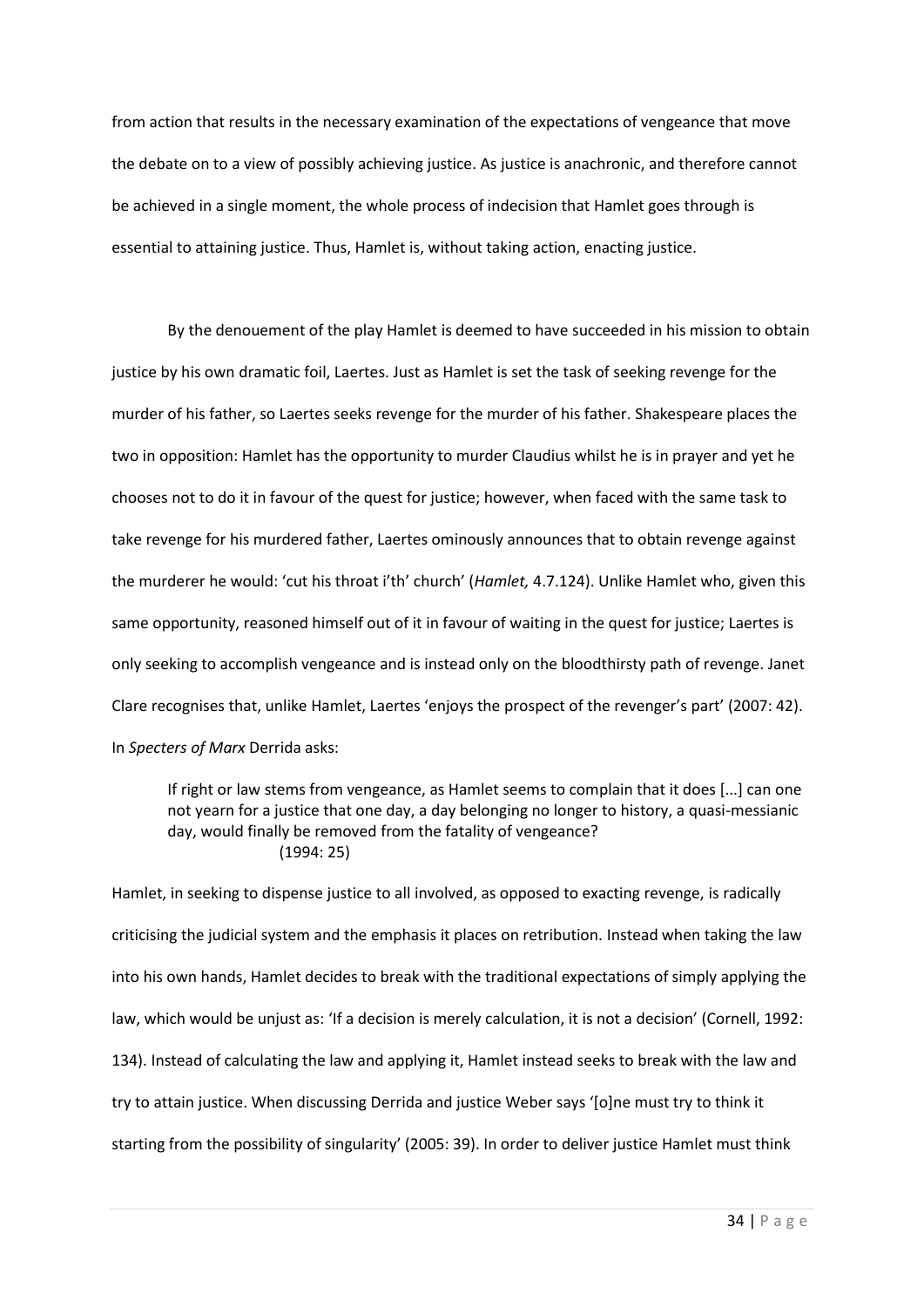on an individual case basis and take into consideration various perspectives and wait, even at the risk of propagating injustice, to discover the truth and restore the state to right.

In the final act Claudius produces a poison, which he intends to use to murder Hamlet; however, Claudius receives his just deserts as Hamlet forces him to drink his own poison, consequently ending his life. Following the king's death Hamlet's dramatic foil, Laertes, announces '[h]e is justly served. / It is a poison tempered by himself' (*Hamlet,* 5.2.312-313). Hamlet has delayed this moment of rendering justice through his scepticism and through his propagation of injustice by not killing Claudius in the prayer scene. Unlike other tragic revengers, including Laertes himself, Hamlet has refused to take revenge in preference of the quest for truth and justice. Although he has risked injustice along the way, Hamlet's motivations have been to attain justice for his father and by the end of the play he manages to achieve this by forcing Claudius to drink his own poison. Derrida might well have called this situation 'Shakespeare's Pharmacy'.

Prendergast informs us: 'In the final, murderous scene of the play, vengeance and justice are finally enacted' (2005: 47). By the end of the play all the guilty dramatis personae meet a fitting end. Gertrude, for example, accidentally commits suicide by drinking from a cup poisoned by her lover. As she married her husband's brother it is fitting that her death is brought about as a result of his treachery. Rosencrantz and Guildenstern betray their friend Hamlet in favour of doing Claudius' bidding, as they follow the villain's orders to accompany Hamlet to England where he is to be executed: It is appropriate then that Hamlet, upon discovering his death warrant, similarly betrays his friends and replaces his own death warrant with one demanding the execution of Rosencrantz and Guildenstern. In addition to this apt form of justice delivered to the guilty, Hamlet achieves a totalising justice for the murderers in this play, which in addition to the death of Claudius, also necessitates the deaths of Laertes and Hamlet himself. Laertes, having conspired with Claudius to murder Hamlet is also justly slain at the end of the play. In the same way that Claudius is, quite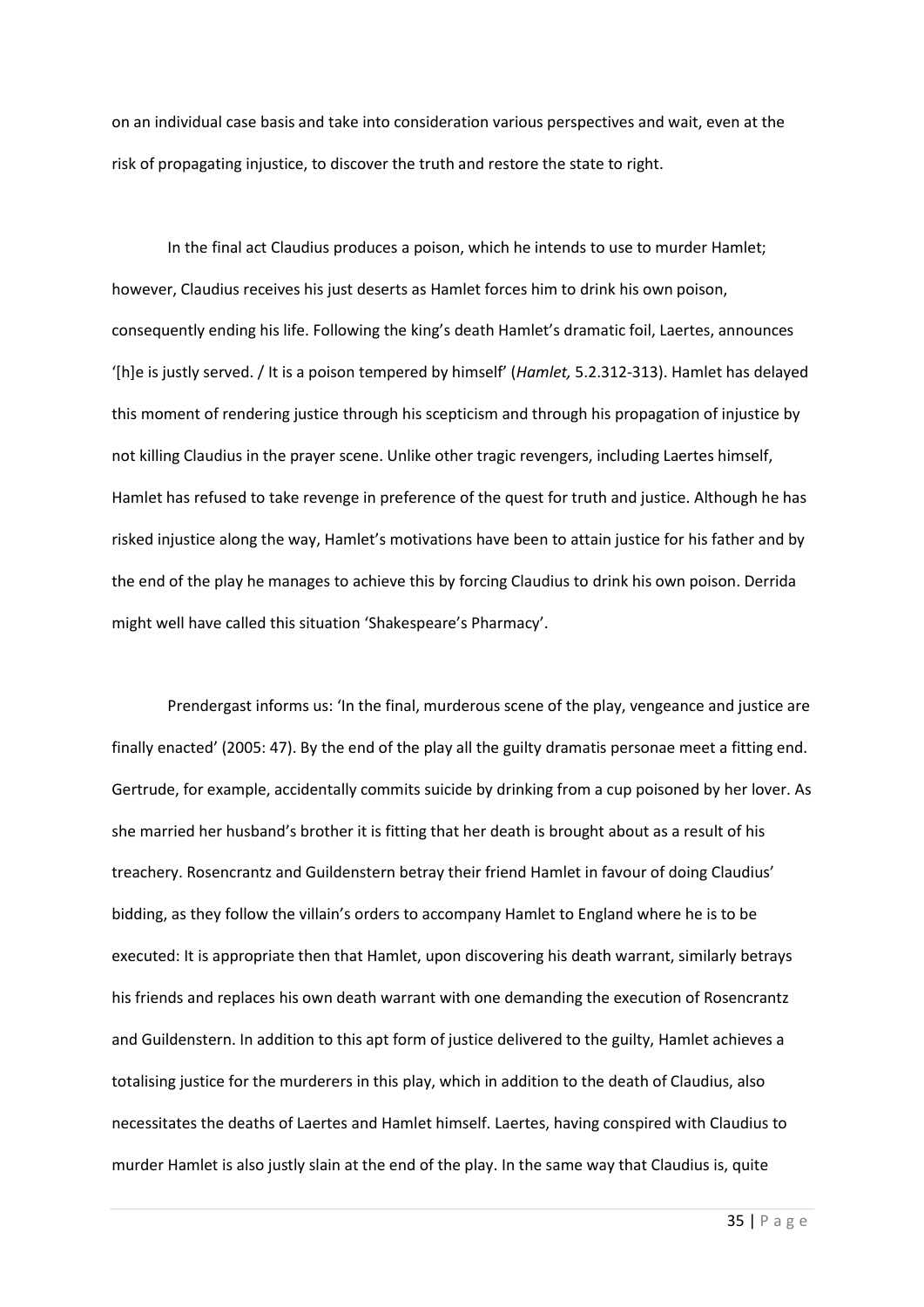appropriately, slain by drinking his own poison, Laertes endures a similar fitting form of justice. Laertes himself admits: 'I am justly killed with mine own treachery' (*Hamlet,* 5.2.92). Hamlet and Laertes inadvertently swap swords during the fencing duel and Laertes is murdered with the sword he himself poisoned, which he also successfully inflicts Hamlet with. Thus, Laertes also suitably achieves justice for the death of his father Polonius, whom Hamlet murdered earlier in the play. Both sons have avenged their fathers' deaths by taking the life of their murderers with their own hand. More than vengeance though, Hamlet has successfully achieved total justice against the murderers by the end of the play, as all those who have committed the crime of murder are killed by the hand of the son of the father that they have murdered, or in the case of Laertes, by the person they have murdered themselves. As we noted earlier however, injustice is an unfortunate, yet necessary part of the quest to attain justice. Ophelia is completely innocent, and yet just like the liars and murderers in this play she too meets her death. However, as highlighted earlier, the way in which death occurs (and at whose hand) is essential with regards to determining whether or not justice has been achieved. Ophelia commits suicide and her death is not an intended part of Hamlet's quest for justice; in fact her death is one of the few things that motivates Hamlet to take action, as he leaps into her grave to declare his love for her in the final act of the play. This leaves us then with Polonius. Though he is not entirely guiltless, (as he has people spy on his son, prevents his daughter from seeing the man she loves, as well as manipulating her to his own ends in order to act as the right man to a, whether he knows it or not, fratricidal usurper) Polonius' death does seem unjust. Perhaps Polonius is the collateral damage in this quest for justice, of which Ophelia's suicide is also an unfortunate by-product. Ultimately though, Hamlet's mission to attain total justice against those who have committed murder is achieved at the end of the play, despite the high price of injustice towards others that accompanies it.

After discussing Hamlet's self-assigned mission to attain justice as opposed to vengeance, Mercer's determination that: 'Not only is *Hamlet* not a revenge tragedy; it is hardly a tragedy at all'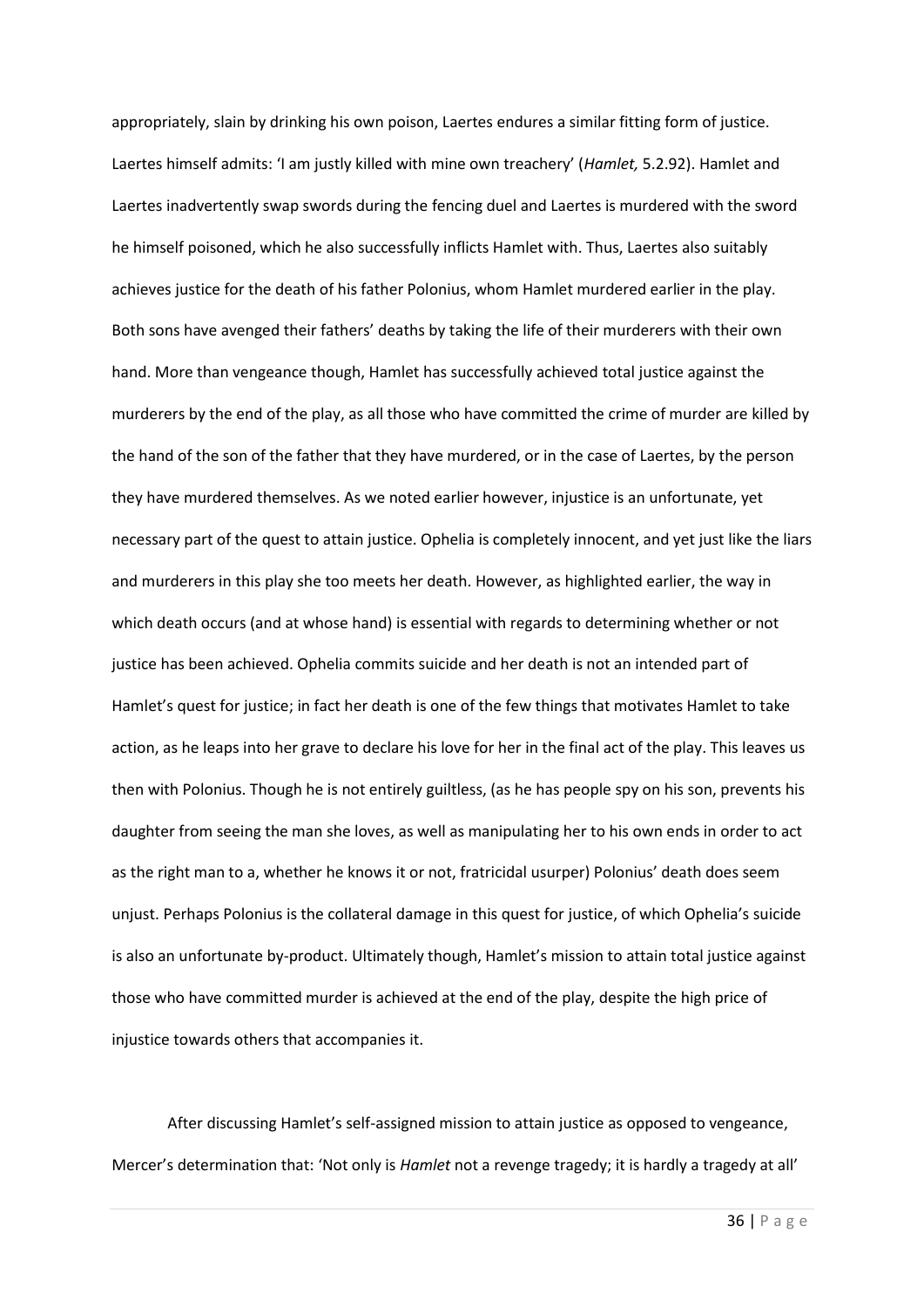(1987: 246) becomes less challenging to understand. *Hamlet* is not a revenge tragedy as the prince seeks to attain justice, not vengeance. Hamlet succeeds in achieving the impossible and dispenses a form of justice to the guilty and total justice to the murderers at the end of the play, liberating the state of Denmark from the rule of the murderous villain Claudius. Despite the bloodshed, the play's resolution is not tragic, but optimistic as it points towards the possibility of achieving justice. Justice is possible in *Hamlet* through the use of a deconstructive logic. Deferral, even though it seemingly countenances injustice, is a part of the process of attaining justice. *Hamlet* demonstrates that justice is possible by way of deconstruction; it is through Hamlet's continual failure to achieve vengeance that Hamlet finally succeeds, in the case of those who have committed murder, in attaining a totalising form of justice at the closure of the play.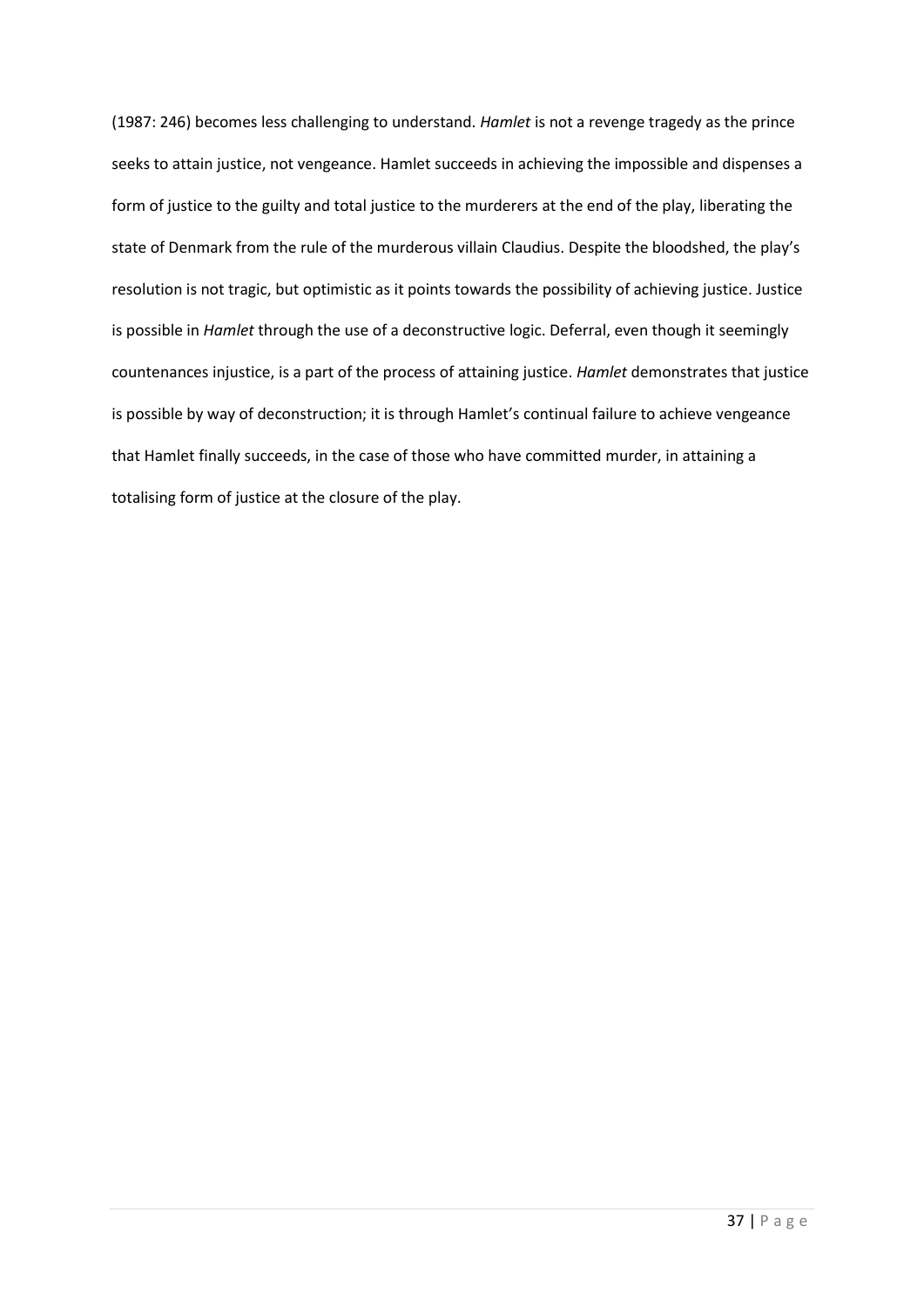## Chapter 3: Performativity

**.** 

The spectre of justice can also be recognised to be at work in *Hamlet* through an analysis of performativity, which this chapter will endeavour to explore. To begin with this chapter will offer an explanation of performativity; including Derrida's criticism and development of this term across the course of his writing, as his initial understanding of the term is altered by his concept of spectrality in his later works. Derrida discusses performativity within *Hamlet* in his analysis of the 'oath scene' and the influence of spectrality upon this reading is evident here. Chapter 1 concluded that, despite the *spectral anachrony*, Shakespeare was experimenting with the developing idea that people possess an interior subjectivity in *Hamlet*. This concept of an internally governed, inaccessible space within the mind is necessitous to an understanding of performativity. The distinction between the spirit and the spectre can be made with reference to the difference between interiority and exteriority, as the spirit is that which is interior whereas the spectre is the externalisation of the interior. This important division marks the difference between an Austinian and Derridean conception of performativity.

In Austin's 1955 William James Lectures, later published as '*How to do Things with Words'* in 1962, he proposes the case for performative utterances or sentences. Unlike recognised constative utterances, which present something as true or false, Austin suggests that performatives do not '*describe* my doing of what I should be said in so uttering to be doing or to state that I am doing it: it is to do it' (1976: 6). Words *do* things. In a subtitle that echoes Hamlet's philosophical outburst: 'there is nothing either good or bad, but thinking makes it so' (Shakespeare, 1891: 2.2.255-6), Austin asks 'Can saying make it so?' (1976: 7).<sup>3</sup> Performative speech acts not only say the words, but in being uttered produce the action. As Hamlet is often criticised for his inaction, this chapter will examine the use of performatives within the play to show how Hamlet acts linguistically. Derrida's

<sup>3</sup> Note that although I refer to the Second Quarto edition of *Hamlet* throughout the thesis, Hamlet's philosophical musing quoted here only appears in the Folio.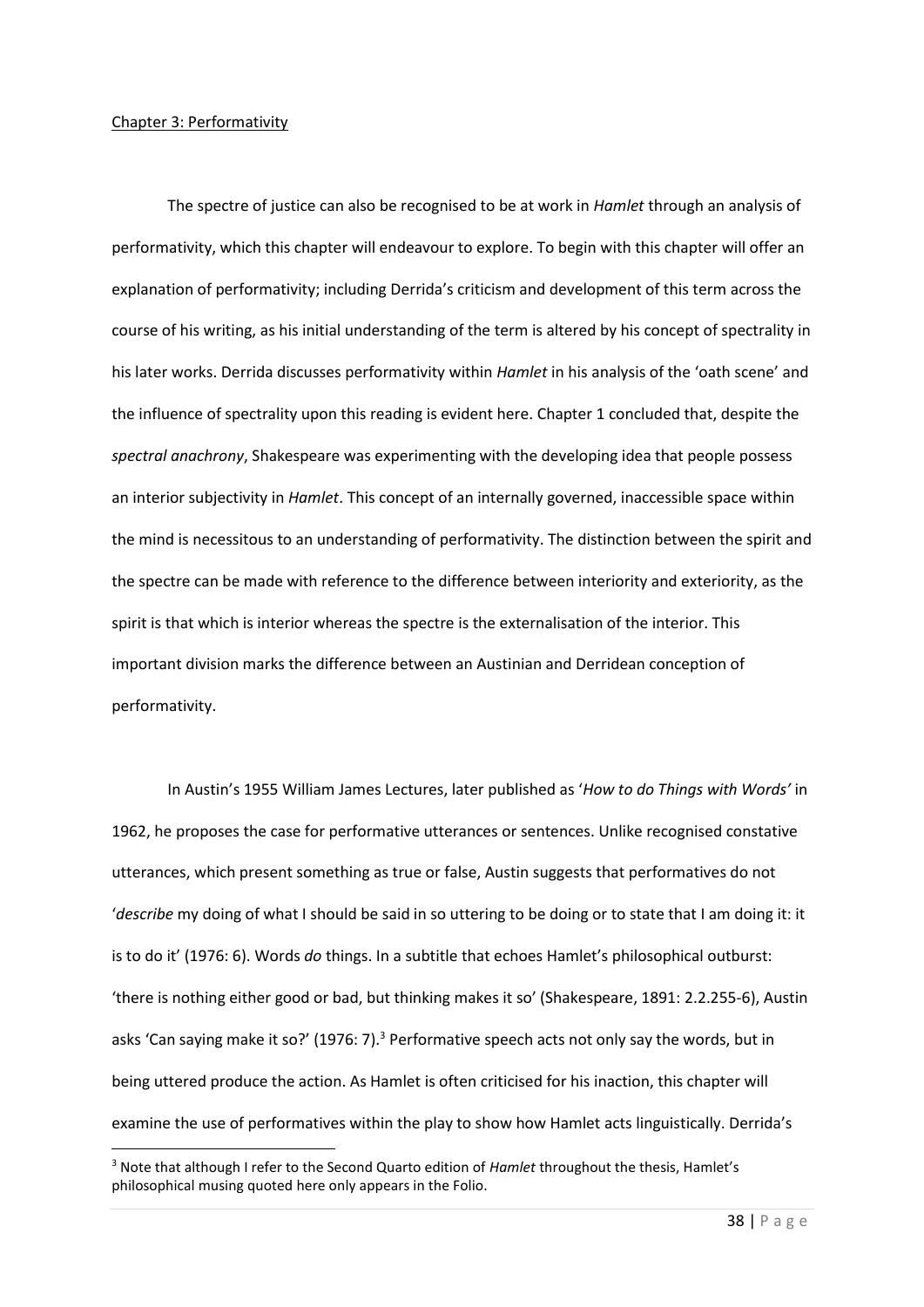familiarity with Austin's work dates back to his well-known 1971 essay 'Signature Event Context'. This paper later provoked a very public exchange with John Searle.<sup>4</sup> Despite his criticism of performativity, Derrida has continued to engage with the idea throughout his career; his understanding of performativity also later informed his analysis of the oath scene in *Hamlet,* which we will analyse here. This is how Derrida redefines the term:

[...] performativity for me is [...] that which produces events, all institutions and acts in which responsibility is to be assumed; but it is also that which neutralizes the event, that is to say, what happens.

# (2000: 467)

 $\overline{a}$ 

A performative creates an event; for example a couple getting married and uttering the words 'I do' are producing a new marriage. However, Derrida says that performativity also neutralises the event. In order for this marriage to be acknowledged it must repeat the recognised, accepted conditions for a marriage: in this sense it is not a new event, but re-iterates that which has occurred many times before. Saying 'I do' re-affirms the power of the marriage institution, thus neutralising the uniqueness of the event by legitimising the institution which produced it.

Austin identifies a difficulty with the concept of performativity that Derrida later criticises. After classifying performatives as words that do things, Austin states a condition for the performative: 'the words must be spoken 'seriously' [...] their being serious consists in their being uttered as (merely) the outward and visible sign [...] of an inward and spiritual act' (1976: 9). In order for performatives to be happy or felicitous, as Austin terms them, they must be spoken with the speaker's intention to fulfil them. Therefore, if a performative is uttered but the speaker does not inwardly commit to acting upon those words, the performative is not false but, what Austin terms, 'infelicitous' (1976: 16). Derrida criticises this in *'*Signature Event Context' arguing that, to be able to determine whether a performative is felicitous or not 'conscious intention would at the very least

<sup>&</sup>lt;sup>4</sup> Following the publication of Derrida's essay 'Signature Event Context', John Searle responded with an essay entitled: 'Reply to Derrida: Reiterating the Differences' in which he criticises Derrida's interpretation of Austin. Derrida replied to Searle's critique with another essay titled 'Limited Inc. a b c...' The title of this essay was later used as the title of a book published in 1988, which contains a summary of Searle's response and both of Derrida's essays.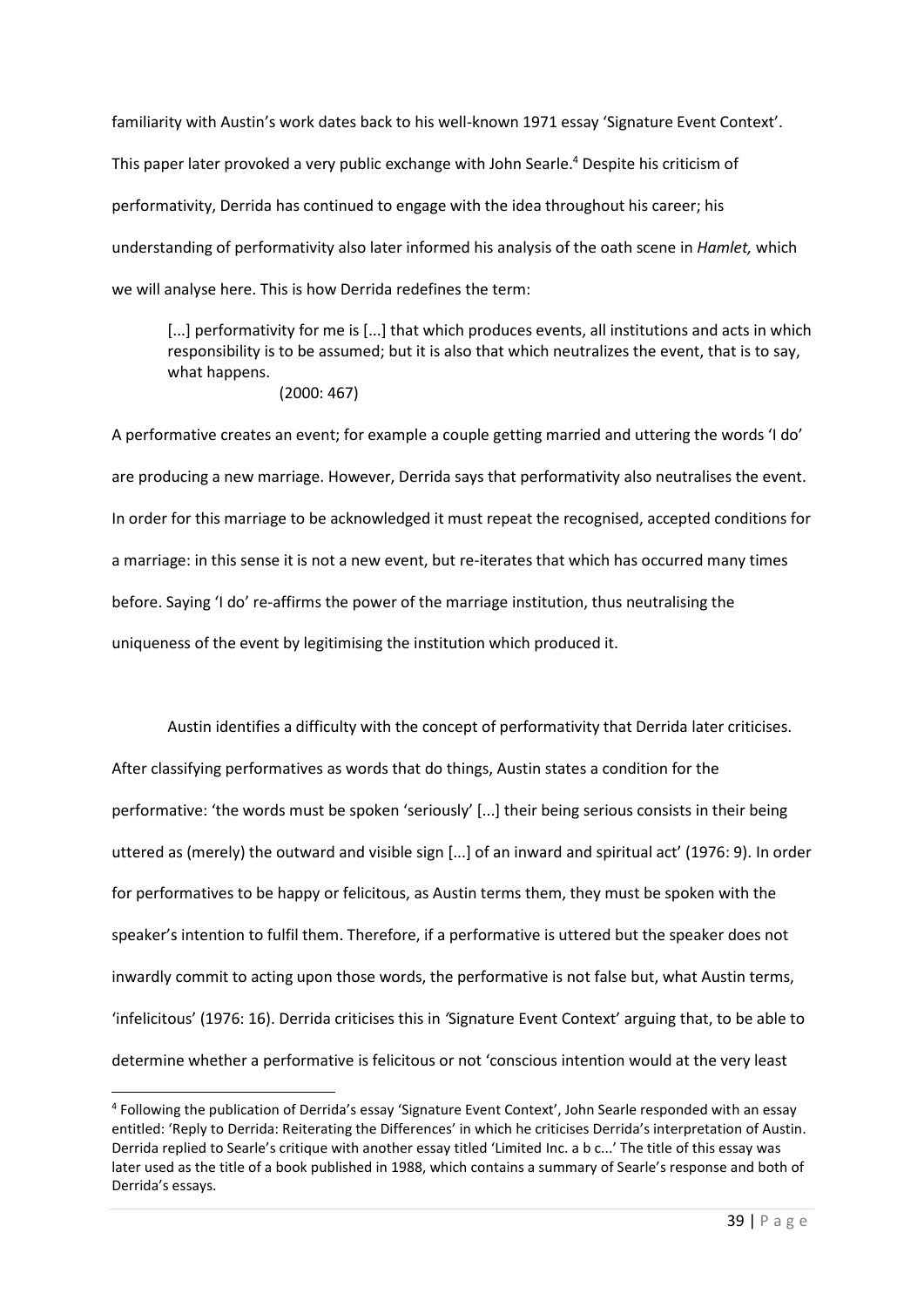have to be totally present and immediately transparent to itself and others,' (1988: 18). It is impossible to know the interior subjectivity of an individual, and according to Derrida the inward intention may not even be entirely present to the individual themselves. Thus, Derrida questions whether or not there is such a thing as a 'felicitous' (Austin, 1976: 42) performative.

This dimension of Derrida's critique of Austin is already well known. What Derrida overlooks in Austin, however, is the phrase 'an inward and spiritual act' (Austin, 1976: 9), as performativity is curiously dependent upon the *spiritual*. Austin emphasises the importance of spirituality when he goes on to say: 'Thus 'I promise to . . .' obliges me – puts on record my spiritual assumption of a spiritual shackle' (1976: 10). Derrida misses the extent to which, already in Austin's text, there is a relationship between performativity and the spiritual – a term which Derrida also links with the spectral. Austin's formulation of the performative already contains a spectral dimension, which Austin refers to as the spiritual. Thus, it is not surprising that, in his essay 'Ghost Writing', Derek Attridge assigns a performative significance to the ghost of the king, arguing: 'The ghost speaks performatively – it is itself a performative – nothing will be the same again after it has appeared and spoken' (2001: 176). Here Attridge rightly begins to affiliate performativity with the spectral; although, arguably, this affiliation was always already present in Austin.

Swearing an oath is a performative act. In *Hamlet* both Horatio and Marcellus are asked by the prince to: 'Never make known what you have seen tonight' (*Hamlet,* 1.5.143). Hamlet is unconvinced by their unified reply: 'My lord, we will not' (*Hamlet,* 1.5.144), and asks them to swear that they will not, both vocally and by his sword. The oath requires both the performative utterance: 'In faith, my lord, not I' (*Hamlet,* 1.5.145) and a performance of placing their hand upon the sword, which the ghost also commands them to do: 'swear' (*Hamlet,* 1.5.149). Derrida discusses the significance of this oath scene in his book *Specters of Marx:*

the pledge or the promise (the oath, if one prefers: "swear!"), the **originary performativity**  that does not conform to pre-existing conventions, unlike all the performatives analyzed by the theoreticians of speech acts, but whose force of *rupture* produces institution or the constitution, the law itself, [...] *Violence* of the law before the law and before meaning,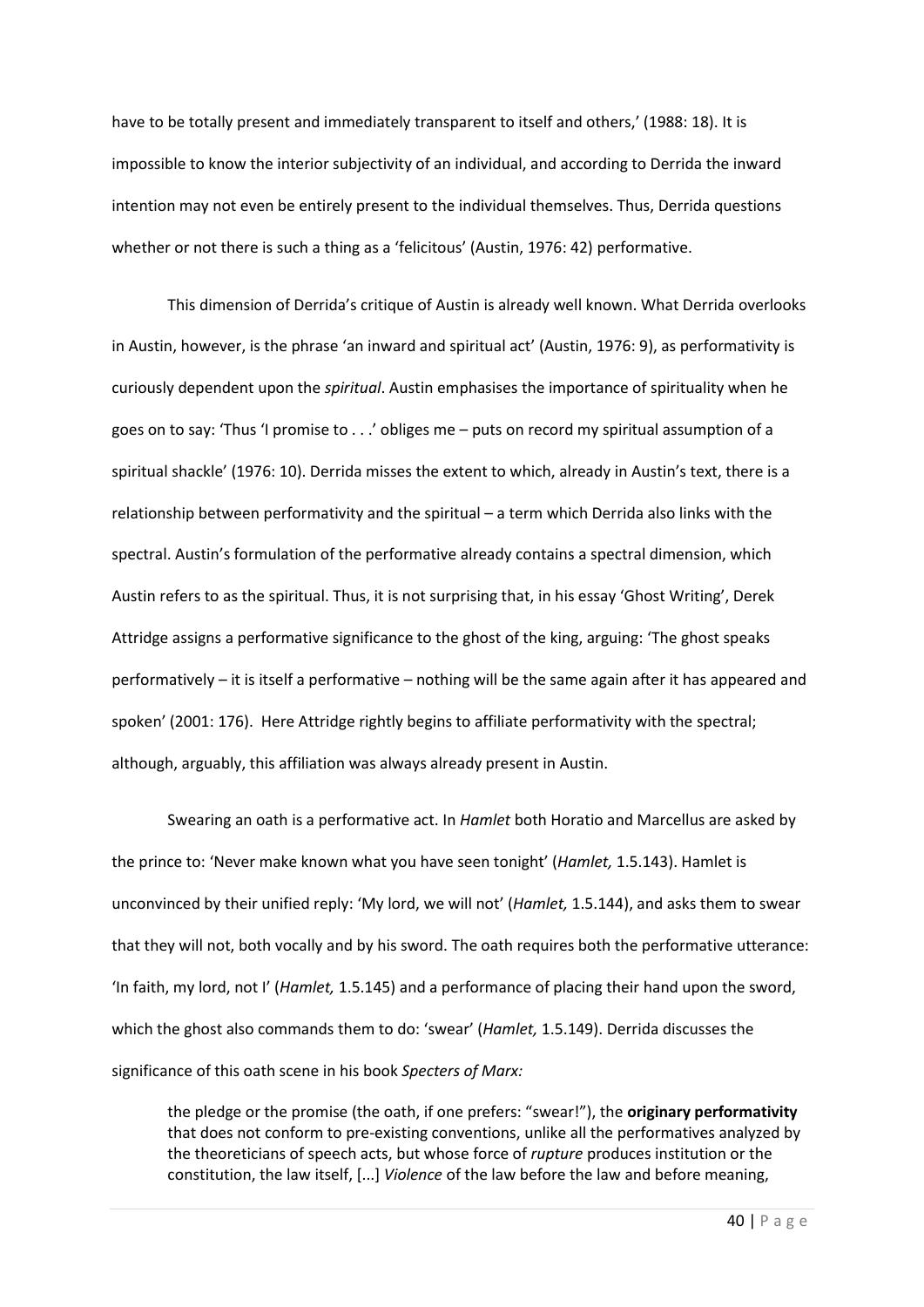violence that interrupts time, disarticulates it, dislodges it, displaces it out of its natural lodging: "out of joint." [...] The pledge is given here and now, even before, perhaps, a decision confirms it. It thus responds without delay to the demand of justice.

### (1994: 36-7, my emphasis in bold)

Derrida says that the swear scene in *Hamlet* immediately responds to the call for justice as it produces the event of swearing; however, it does not neutralise the event. It produces the event in uttering and performing the oath. Yet, at the same time it cannot neutralise the event, it cannot legitimise the institution of the law, as it invents an oath that is before the law. The oath called for is self-negating as it demands the speakers to utter a vow of silence, to speak in order to promise not to speak. The aim of the event is to ensure the event remains a secret. This is why the swear scene is unlike any analysed by 'theoreticians of speech acts', it is not merely legitimising the performative of swearing, but creates a rupture with the institution. 'The juridical is at work in the performative' (Derrida, 2000: 467): this oath defies a judicial system that cannot yet account for this type of oath and by swearing in this scene Horatio and Marcellus produce something that breaks from the existing law and invents the law. They are entreated to remain silent upon seeing the ghost as they have witnessed the impossible. Horatio and Marcellus do not possess a full comprehension of the event, or of the significance of the assignment of silence that they are asked to swear to. Despite this they both vow to remain silent. Thus, as Derrida points out, the performative of swearing an oath here responds immediately to the demand for justice. That is not to say that in so swearing they have attained justice, but that in swearing, without understanding or questioning the demand to 'swear', they respond to a call for justice. Hence Derrida labels this oath the 'originary performativity' (1994: 36).

Despite the divided opinion between Austin and Derrida, as a result of Derrida's criticism of Austin, it is interesting to note how both philosophers share a similar concept. Derrida criticises Austin for assuming that there is an internal spirituality. However, although he criticises him for assuming there is something 'inward and spiritual' which is unknowable, in *Specters of Marx,* Derrida gives the following definition of a spectre: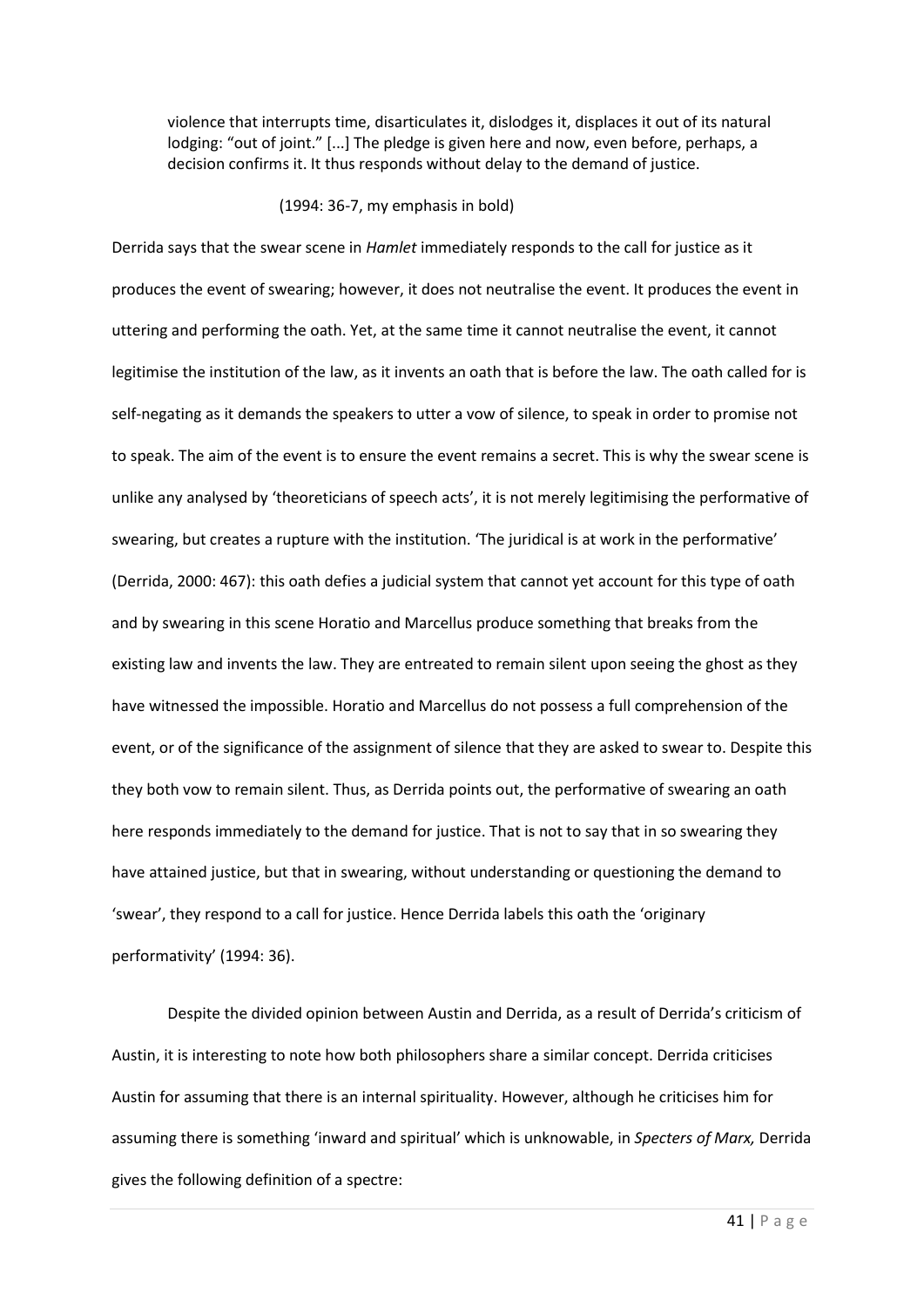[...] the specter is a paradoxical incorporation, the becoming-body, a certain phenomenal and carnal form of the spirit. It becomes, rather, some "thing" that remains difficult to name: neither soul nor body, and both one and the other. For it is flesh and phenomenality that give to the spirit its spectral apparition, but which disappear right away in the apparition, in the very coming of the *revenant* or the return of the specter. There is something disappeared, departed in the apparition itself as reapparition of the departed. The spirit and the specter are not the same thing, and we will have to sharpen this difference; but as for what they have in common, one does not know what it *is,* what it is presently. It *is* something that one does not know, precisely, and one does not know if precisely it is, if it exists, if it responds to a name and corresponds to an essence. One does not know: not out of ignorance, but because this non-object, this non-present present, this being-there of an absent or departed one no longer belongs to knowledge.

(1994: 5)

The word 'spirit' is used three times in his attempt to define the spectre. Derrida makes the same presumption which he criticises Austin for; that there is something inward and spiritual that can act as the foundation for something physical. When Derrida defines the spectre he says that it is the becoming-body of the spirit. The spectre is a corporealisation of the spirit, the difficulty in distinguishing between the spirit and the spectre derives from the unknowability of spirituality. The spiritual intentions of a person do not '[belong] to knowledge', but, despite being unknowable, Derrida argues that the spectre is an embodiment of this spirit. Importantly, Derrida rightly points out, the 'spirit and the specter are not the same thing'. Performativity is spectral; the spectre is dependent upon a spirit for it to have any form of existence. For Derrida, it is through the spectral that we can gain access to the spiritual. Thus, performativity is spectral: as Austin has it, it is the actual embodiment of something spiritual, which, as Derrida has it, is spectrality.

In giving the 'inward and spiritual' (Austin, 1976: 9) intention to remain silent a verbal existence, Horatio and Marcellus create a ghost which will haunt them. Uttering the oath produces a spectre, a 'spiritual shackle' (Austin, 1976: 10) is forged and the inward and spiritual is made outward and visible. The performative produces a spectre which will haunt the actions of the men throughout the rest of the play. The spectral performative of the oath causes a '*rupture'* (Derrida, 1994: 37) in time. The oath spoken here and now in response to the call for justice will alter the course of action in the future and upon reflection has already been at work. Even though Horatio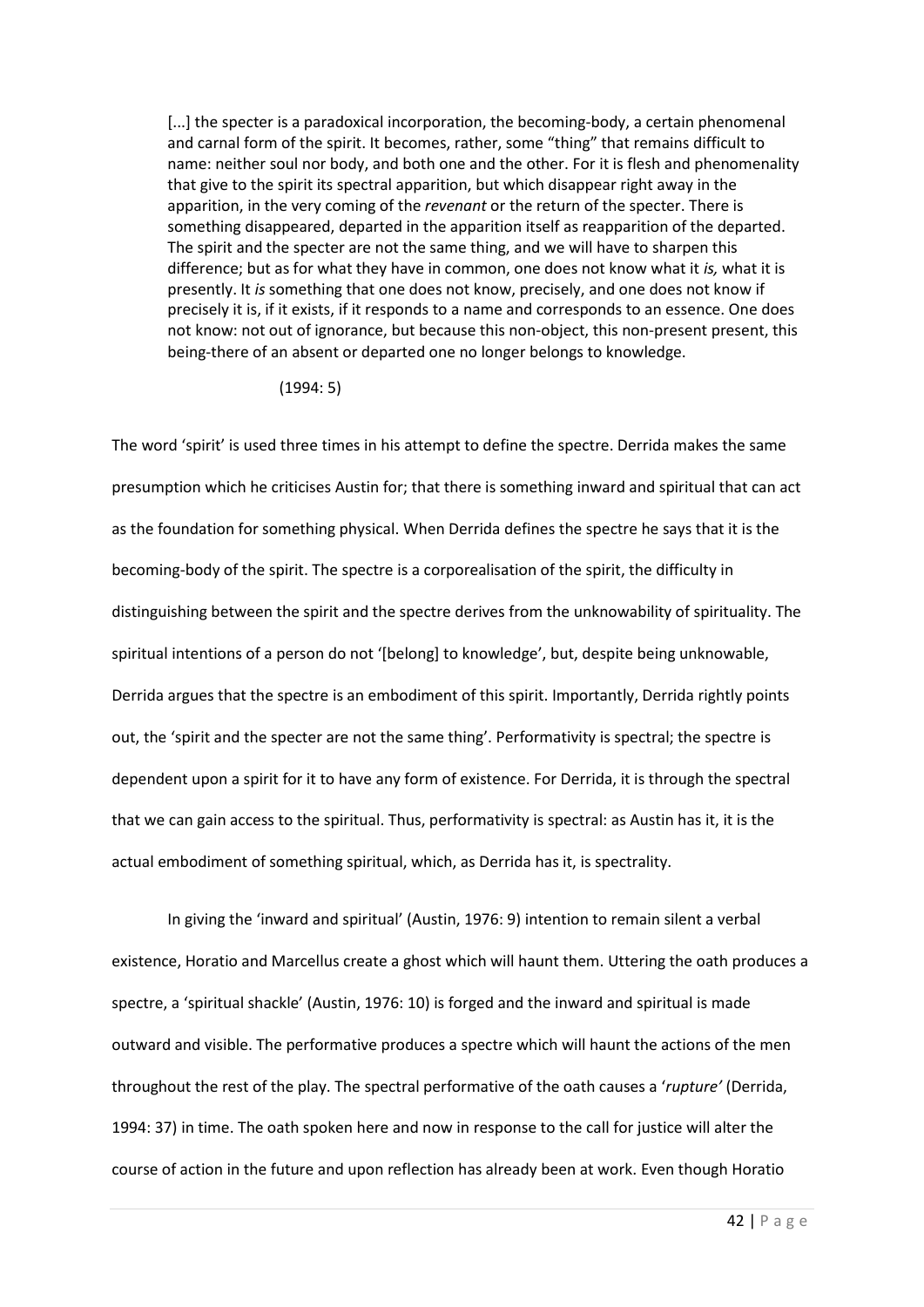and Marcellus have only just performed the oath in this scene, they have spiritually committed loyalty to Hamlet before this scene, as they have already been keeping the presence of the ghost a secret from the rest of the court in favour of loyalty to Hamlet. This 'originary performative' produces a rift, dislodging everything that has come before it and all that will follow it. The oath therefore shares properties with the ghost of Hamlet's father, who emerges from the past to demand commitment to a future course of action in order to set the present to rights, and who thus, for Derrida, puts the time out of joint. The performative of the oath is spectral as the ghost too is spectral. My term *spectral anachrony*, that I again propose to use here, characterises this effect that the production of a spectre (in this case by way of a performative) has on time. A spectre does not adhere to a linear chronology and its functioning can only be recognised retrospectively; as was also the case with the spectre of interiorisation and the spectre of justice, which is once again at work here in the oath scene.

Derrida only looks at the oath that Horatio and Marcellus swear to. But, Hamlet swears an oath as well. This oath forms the basis of all of Hamlet's actions following the event. After his conversation with the ghost Hamlet says: 'Now to my word./ It is 'Adieu, adieu, remember me.'/ I have sworn't' (*Hamlet,* 1.5.110-112). What is it exactly that Hamlet has sworn to? What is his 'word'? Here is a quotation from Hamlet's conversation with the ghost:

| <b>HAMLET:</b> | Speak, I am bound to hear.                    |
|----------------|-----------------------------------------------|
| GHOST:         | So art thou to revenge when thou shalt hear.  |
| []             |                                               |
|                | If thou didst ever thy dear father love $-$   |
| <b>HAMLET:</b> | O God!                                        |
| GHOST:         | Revenge his foul and most unnatural murder!   |
| <b>HAMLET:</b> | Murder!                                       |
| GHOST:         | Murder most foul $-$ as in the best it is $-$ |
|                | But this most foul, strange and unnatural.    |
| <b>HAMLET:</b> | Haste me to know't that I with wings as swift |
|                | As meditation or the thoughts of love         |
|                | May sweep to my revenge.                      |
| GHOST:         | I find thee apt.                              |
|                | (Hamlet, 1.5.6-7, 23-31)                      |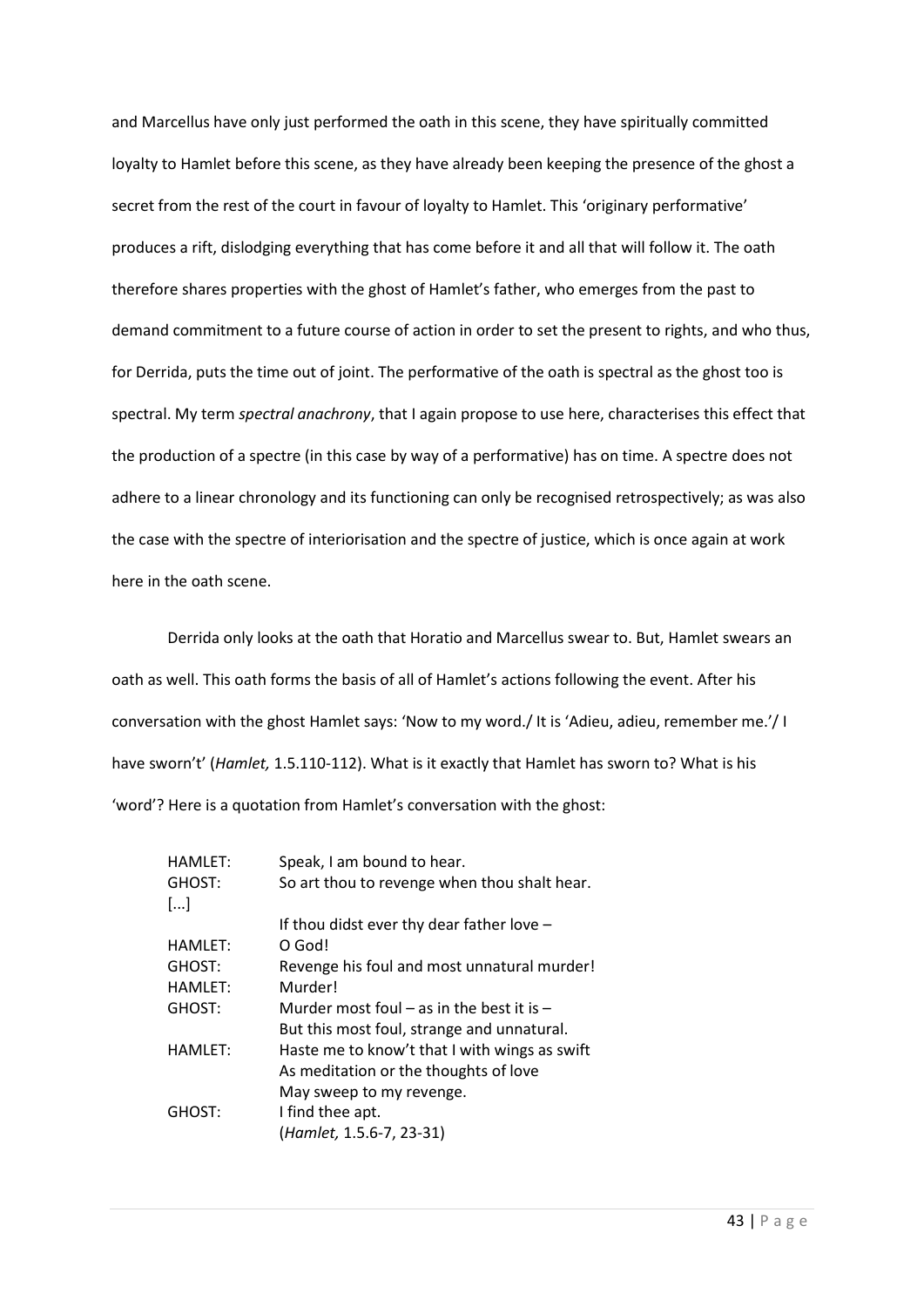Before Hamlet has agreed to be the administrator of revenge the ghost tells him he is bound to avenge him. Vengeance is not optional, whether he swears to avenge his father or not Hamlet must murder his Uncle.<sup>5</sup> When the ghost begins to speak of his murder Hamlet interrupts him. This linguistic break with conversational turn-taking shows that Hamlet anticipates what the ghost is about to say. As Attridge tells us, what the ghost tells Hamlet 'is and is not news to him' (2001: 176). Before Hamlet has been told that Claudius murdered his father he already suspected it to be true, as demonstrated by Hamlet's exclamatory later in the scene: 'O my prophetic soul! My uncle!' (*Hamlet,*  1.5.40). After the ghost demands revenge for his murder, Hamlet repeats back 'Murder!' as this is an exclamation uttered in shock. However, it is not a shock at hearing something which he had not previously conceived, but one that is uttered in the shock of having confirmed that which he already knew. Note the *spectral anachrony* here; the spectre of justice, that requires the state to be set to right, is already at work in Hamlet's mind as he suspects his uncle of 'foul play' (Hamlet, 1.2.254).<sup>6</sup> It is only here and now, once the ghost has confirmed his suspicions, that the spectre of justice can be recognised as having already been at work.

Hamlet next asks the ghost to tell him what happened so he may 'sweep' to his revenge. This is the point at which Hamlet swears to avenge his father's death: 'Haste me to know't that I with wings as swift/ As meditation or the thoughts of love/ May sweep to my revenge' (*Hamlet,*  1.5.28-30). Even in saying he will exact vengeance 'swiftly' Hamlet already delays the promise with flowery rhetoric. Hamlet does not convincingly verbally commit himself to the task of vengeance, which regardless of his own volition is a task he must fulfil. Yet, he later adamantly states: 'I have sworn't', despite the fact that it is not apparent what it is that he has sworn to. In *How to do Things with Words* (1976) Austin characterises the problem of identifying the interior commitment to a performative that is necessary for its felicitousness by quoting from *Hippolytus*. He quotes it in

<sup>5</sup> With reference to chapter 2 let us remind ourselves at this point that, although vengeance is asked of him, Hamlet rejects this task in favour of seeking justice.

 $6$  Upon learning from Horatio that the ghost of his father has been sighted, Hamlet declares: 'My father's spirit – in Arms! All is not well; / I doubt some foul play' (*Hamlet,* 1.2.253-254).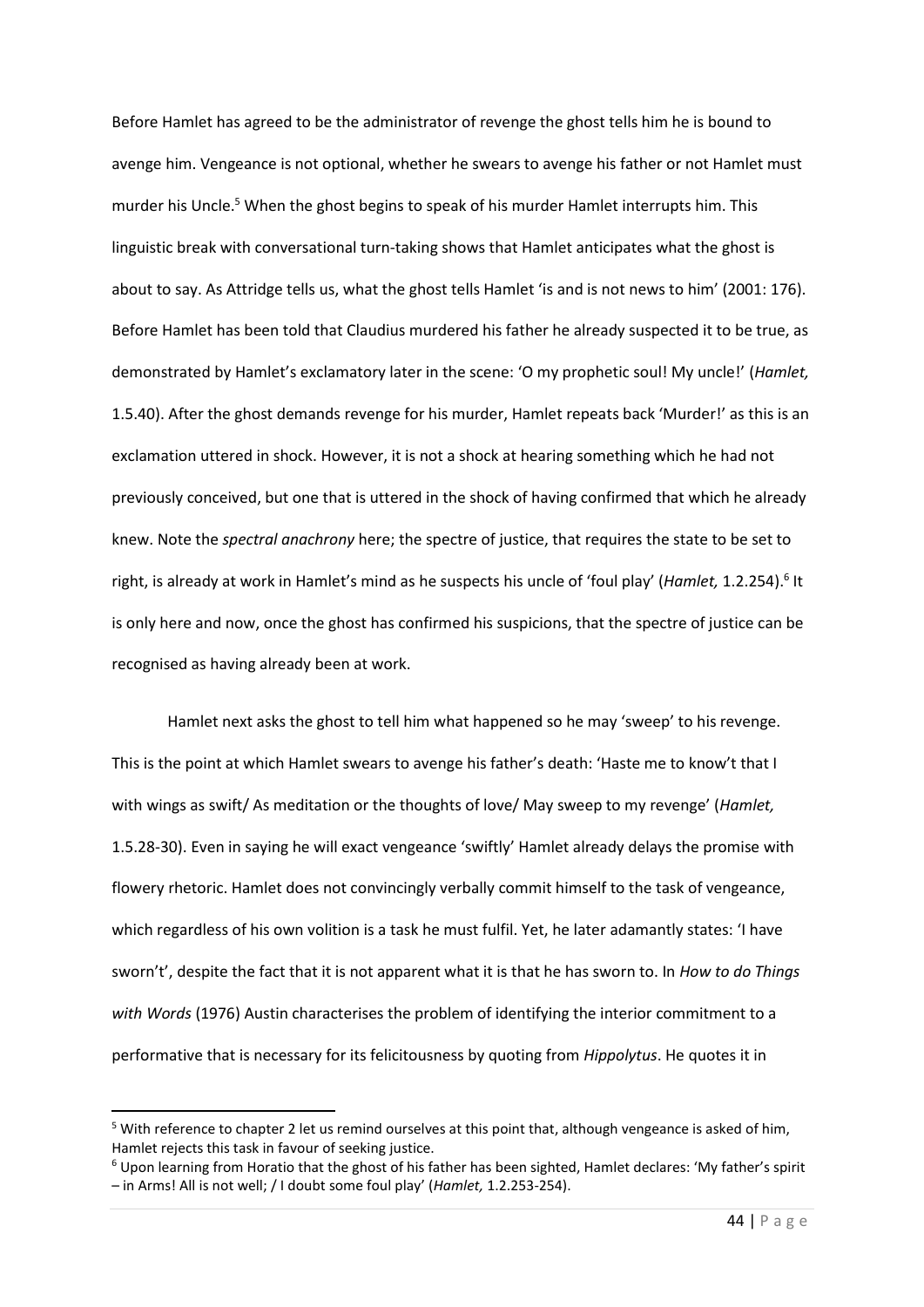translation as: 'my tongue swore to, but my heart (or mind or other backstage artiste) did not' (Austin, 1976: 9-10). The problem in understanding Hamlet's oath is a reversal of this phrase. For whatever it is that Hamlet has sworn to, he has sworn it inwardly and without giving a clear utterance to it. In comparison to Horatio and Marcellus who are asked to repeatedly swear to their oath of silence, and place their hand on a sword to do so, Hamlet neither makes a performative, nor a performance, of that which he swears to and does not directly outline what the oath is that he has made. His heart has sworn to, but his tongue has not. Hamlet possesses the inward and spiritual commitment that Austin refers to, but lacks the utterance of a committed performative to produce a spectre or 'spiritual shackle' (Austin, 1976: 10). The spectre of his oath to vengeance is, as his spectre of mourning, one that continues to exist only from within. In doing this Hamlet relocates the performative from the public to the private realm. In uttering words publically when swearing, as Horatio and Marcellus do: 'In faith, my lord, not I' (*Hamlet,* 1.5.145), they are placed under the judgement of an external audience as to whether or not they will prove to be felicitous in acting on the performative (i.e. later fulfilling that which they have sworn to do).

Yet, as Hamlet does not observably announce to a public audience an oath that he has sworn, it is only himself that can determine the felicity of his performative. The 'conscious intention' which Hamlet has sworn to is not even 'totally present and immediately transparent to itself' (Derrida, 1988: 18), let alone to others. Hamlet's task of performativity is not only to comply with what he has sworn to do, but to discover the meaning of that which he has sworn to himself. In comparison to Horatio and Marcellus who unquestioningly respond to Hamlet's command, not to speak of what they have seen, Hamlet unconvincingly swears to avenge his father: 'Haste me to know't that I [...] May sweep to my revenge' (*Hamlet,* 1.5.28-30) and later questions what is asked of him. Horatio and Marcellus swear 'in faith' (*Hamlet,* 1.5.145), they do not understand and swear anyway; whereas Hamlet swears, but needs to question and make sense of what he has sworn to before he can act upon it. Derrida recognises the oath that Horatio and Marcellus make as an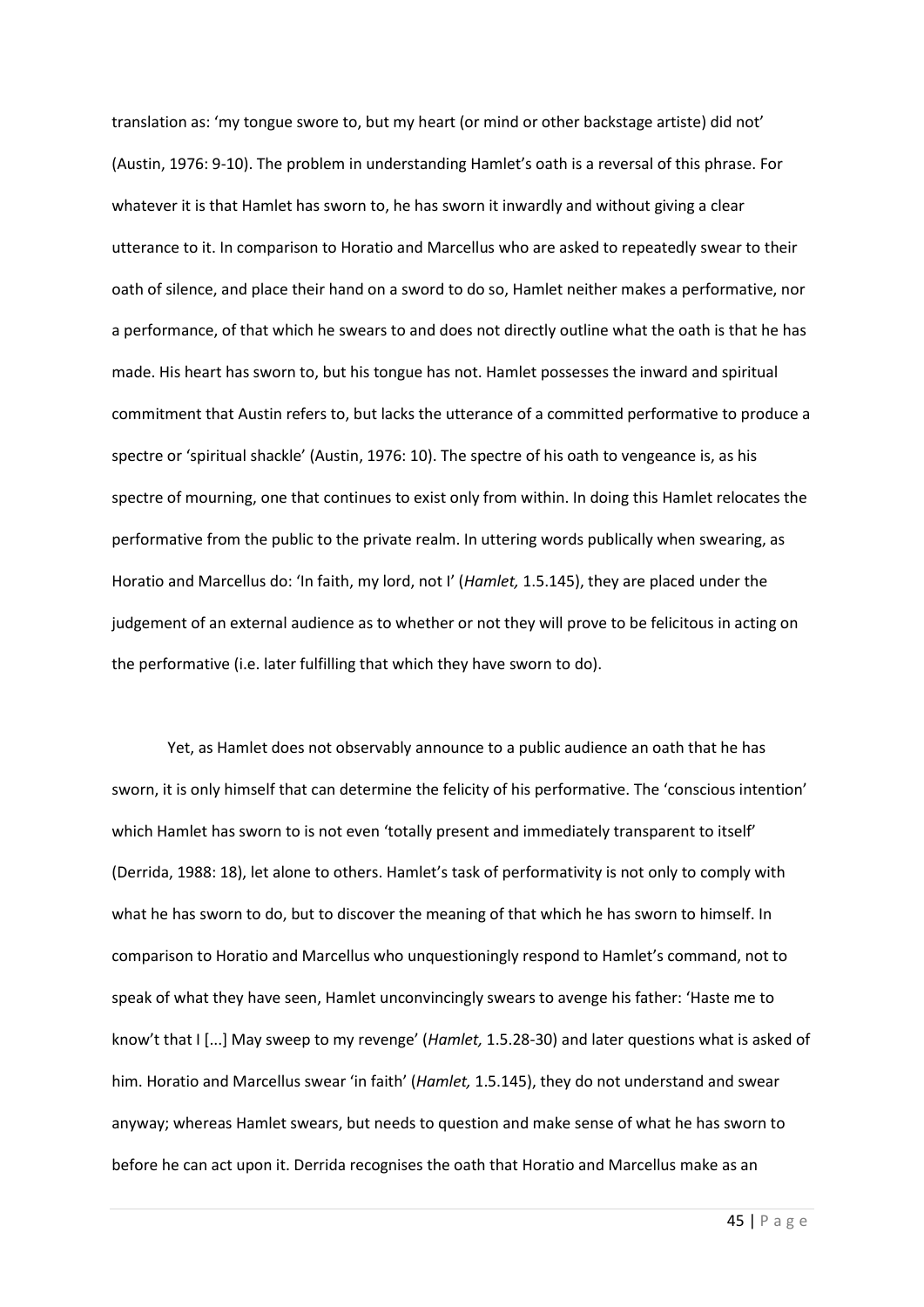'originary performativity' that 'responds without delay to the demand of justice' (1994: 36-37). However, as Hamlet's oath is not verbalised it does not immediately respond to the demand for justice; instead Hamlet's response to the ghost's demand for *vengeance* is an internal commitment to seek the attainment of *justice.*

In lecture XII Austin comes up with five general classes of performatives with illocutionary force. Amongst these are 'commissives', and he provides a list of examples of these which include: 'promise', vow', 'pledge myself' and 'swear' (1976: 157-158). In our analysis of the 'swear' scene in Act 1 scene 5 then we were already concerned with the commissive performative. Although Austin does not list this as an example, we will now look at 'I shall obey' as a commissive performative, as promising to obey in *Hamlet* is a recurring act that is performed by multiple dramatis personae. Austin says: 'The whole point of a commissive is to commit the speaker to a certain course of action' (1976: 157). In Act 1 scene 2 Gertrude solicits Hamlet not to go to Wittenberg, to which Hamlet replies: 'I shall in all my best obey you, madam' (*Hamlet,* 1.2.120). In uttering this commissive performative Hamlet submits his will to the desires of his mother and commits to acting in her interests, as opposed to his own. He says he will stay in Denmark and he does – Hamlet fulfils the performative so we can retrospectively deem this felicitous. Hamlet remains true to his word here. What Hamlet does in giving up his autonomy is to place himself in a position of performative powerlessness. He submits to the persuasive power of his mother: 'Let not thy mother lose her prayers, Hamlet. / I pray thee stay with us, go not to Wittenberg' (*Hamlet,* 1.2.118-119). He acts upon her interests and not his own. Hamlet's inaction in not going to Wittenberg is actually a course of action itself. Thus through inaction here, Hamlet is actually taking an action approved by his mother. Later, the ghost comes along and commands Hamlet to avenge him as Hamlet is once again called upon to produce a commissive performative, to swear to avenge his father. In 'The Time is Out of Joint' Derrida proposes that, after this encounter with the ghost, Hamlet 'no longer knows what to do and becomes [...] merely a powerless witness' (1995: 34). Although Hamlet is asked once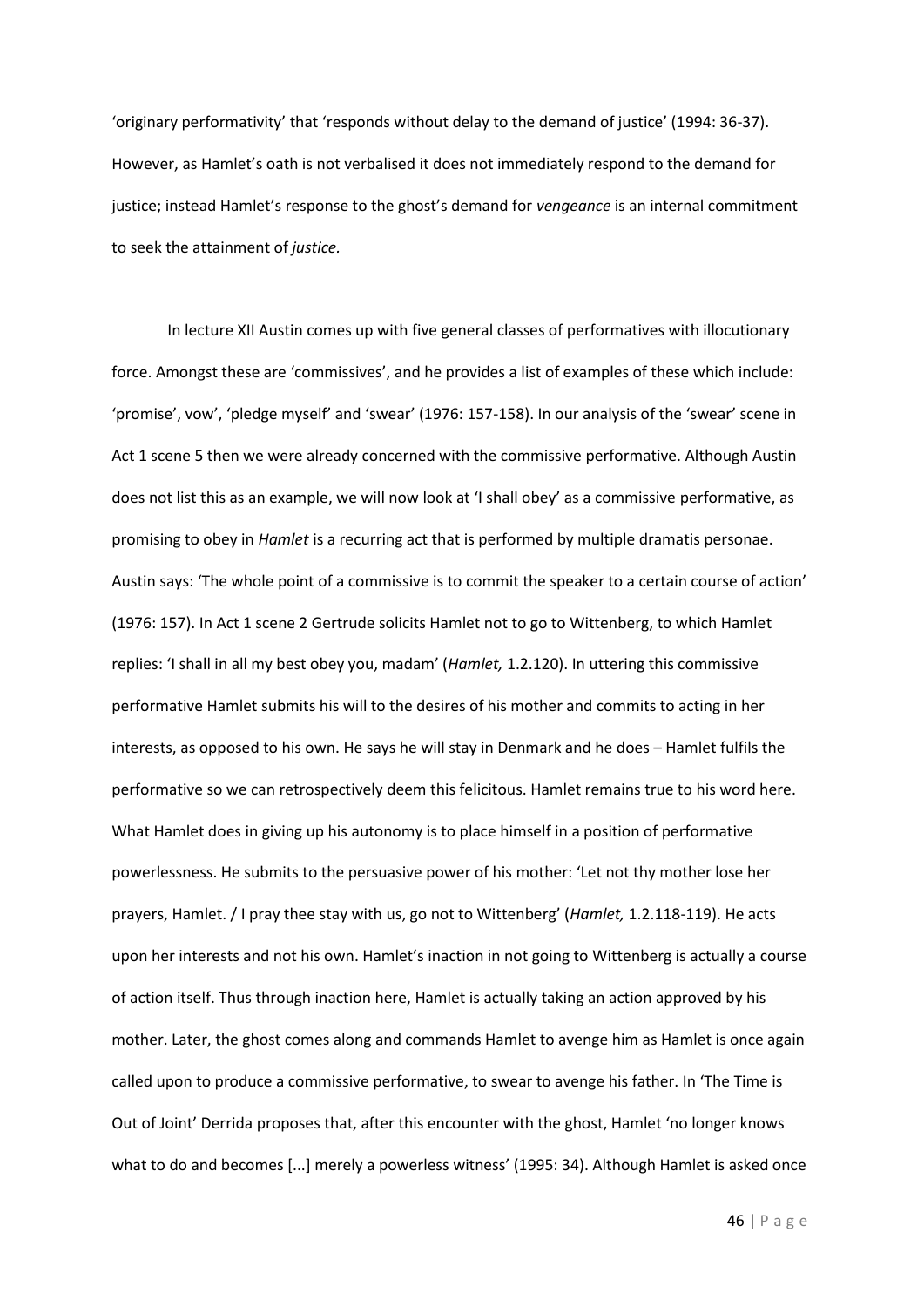more to submit his own volition, this time he is required to act upon the command; whereas, his mother made a passive request of him to stay in Denmark. Hamlet could easily fulfil the request of his mother as it did not require him to take action – in his passive state of not doing something (i.e. to not go to Wittenberg) he was doing what was asked of him. However, in submitting to his father's demand and once again placing himself in a position of performative powerlessness, Hamlet is now required to take action in order to comply. In swearing vengeance he has committed himself to a course of action that requires action. Hamlet does not possess the power or authority to act of his own volition. This may seem pessimistic, but Derrida offers us the following optimism: 'There is ethics precisely where I am in performative powerlessness' (2000: 467). By being in a powerless state Hamlet is able to question the authority of the other. To be in the position of performative power requires absolute certainty and commitment, doubt is seen as a weakness. However, from his position of powerlessness Hamlet is able to interrogate the authority of the ghost and to critique the judicial system that functions on vengeance. In criticising this Hamlet opens a discussion that contains the possibility of justice.

Austin's prerequisite, that there ought to be an inward, spiritual commitment to a performative in order for it to be felicitous, is exemplified in Hamlet's retort to his mother. When Gertrude asks Hamlet why his father's death 'seems' so particular with him, Hamlet says his displays of grief may: 'indeed 'seem',/ For they are actions that a man might play,/ But I have that within which passes show,/ These but the trappings and the suits of woe' (*Hamlet,* 1.2.83-86). Here Hamlet attests to his interior, spiritual commitment to his performance of grief.<sup>7</sup> However, following Derrida's line of argument, that the interior subjectivity of an individual cannot be known, leads performativity to the following possible conclusion:

 $^7$  As we began to discuss with regards to the spectral anachrony of an interior subjectivity in chapter 1 (see pages 18-19).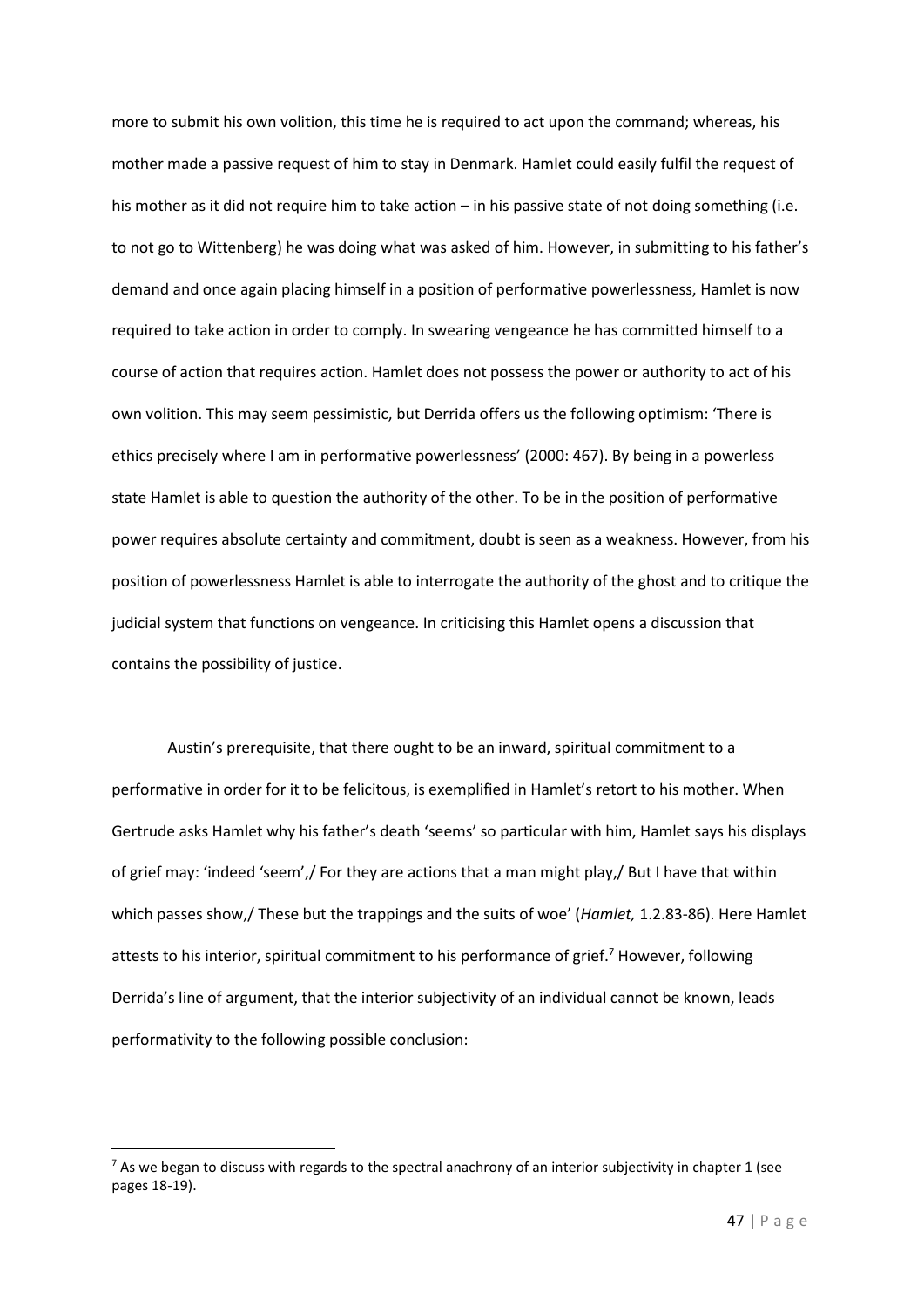"Performativity," it now appears means, among other things, the assumption that human beings have no innate selfhood or subjectivity but become what they are through more or less forced repetition of a certain role. (Miller, 2009: 146)

Miller proposes that it is our actions that define us, and as these are outward and visible (and therefore knowable) we must judge a person based on their actions alone. This reading suggests removing the problematic concept of an 'innate selfhood' from performativity altogether. However, this contradicts what Hamlet attests to when he claims to have 'that within which passes show' (*Hamlet,* 1.2.85). Despite Derrida's initial disapproval of the idea that the performative requires an inward commitment, and therefore an interior subjectivity, in his essay 'Signature Event Context' in 1971, by the time he is using performativity to discuss *Hamlet* in the 1990s, Derrida has begun to deploy the term 'spectrality' in order to combine the performative with interiority, without having to fully endorse subjectivity. Let us here expand upon the earlier distinction Derrida made, that the 'spirit and the specter are not the same thing' (1994: 5): the spectre is the 'becoming-body' and it is through this spectral corporealisation, that the inward and spiritual can be given an outward presence. Therefore, the spectral is linked to the outside world as the ego is connected to the id – it is outwardly perceptible whilst still in connection with an internal spirit. Whereas spirituality, in the way Austin uses the term, is solely internal and has no way of being accessed by the external world.

In *Hamlet* the play-within-the-play provides another example of how the performative is spectral, as it also is in the oath scene. Surprisingly Derrida does not write about the play-within-theplay, which is interesting with regards to performativity. In this scene the player queen promises to remain loyal to her husband and not to remarry after his death: '*If once I be a widow ever I be a wife'*  (*Hamlet,* 3.2.217), this performative is, as the player king notes: '*deeply sworn'* (*Hamlet,* 3.2.219). The player queen produces an Austinian spiritual shackle as she puts on record her determination to remain loyal to her husband. Whilst Derrida neglected this scene, current Derridean scholars have taken up the task of discussing it. Nicholas Royle refers to it as: 'a strangely private-public theatre, a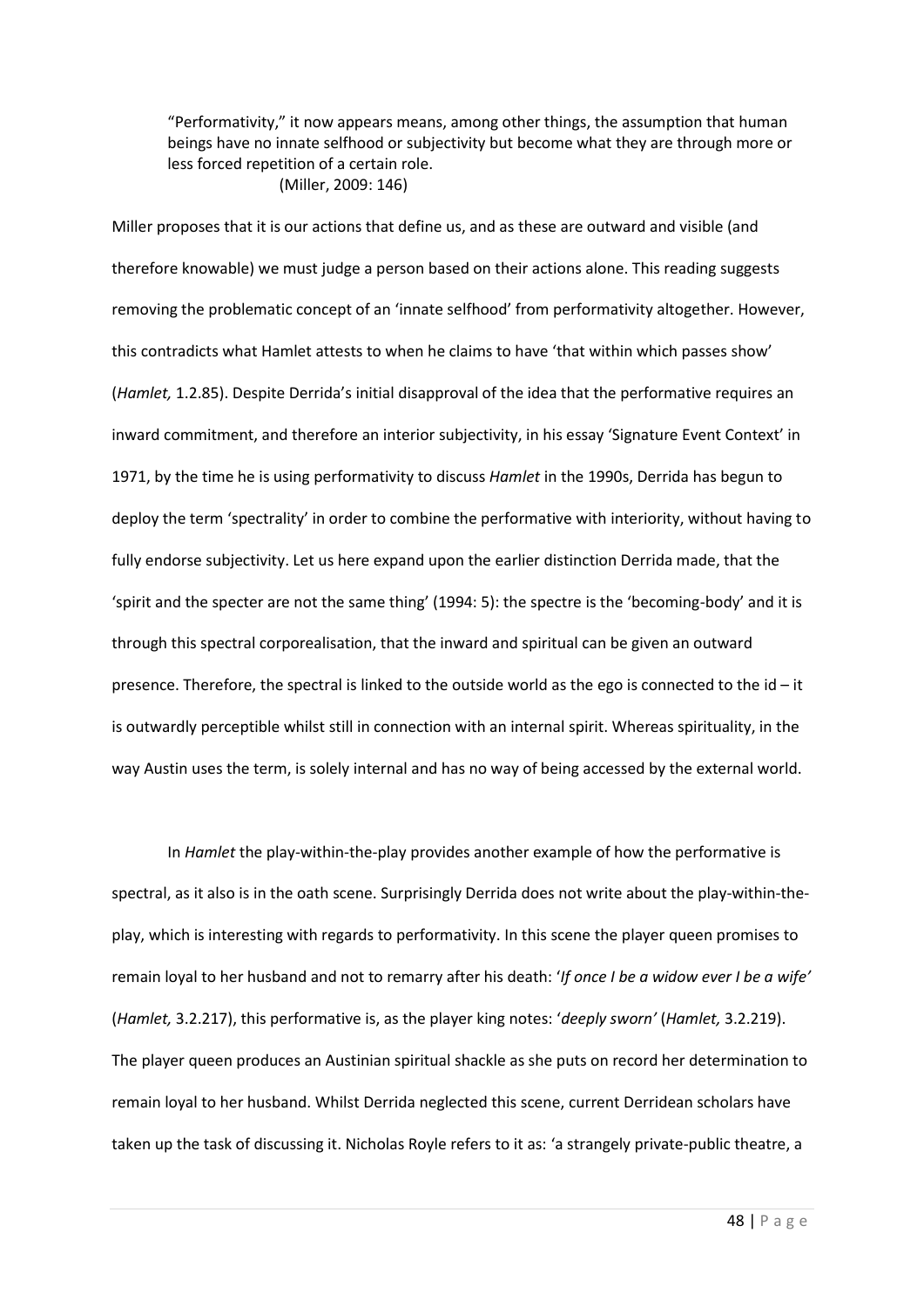sort of interior magic show that passes show, the exposure or exscription of a character's otherwise secret and unknown thoughts and feelings' (2012: 144). Echoing Hamlet's reference to an interior subjectivity (as he has that within which 'passes show'), Royle's interpretation here is far from Miller's allusion to an understanding of performativity that is detached from an 'innate selfhood' (2009: 146), and far from Austin's denouncement of the performative being: '*in a peculiar way*  hollow or void if said by an actor on the stage' (1976: 22). What Royle suggests is that the performatives produced in the play-within-the-play in *Hamlet* actually enable access to the inward spirituality of those outside the fictional confines of the play. Or to put it another way, the spectral production of fictional performatives enables an exploration of spirituality. Miller's earlier quote then can be aligned with Derrida's perspective in the 1970s. However, as Derrida further explored the idea of spectrality his understanding of performativity has also altered accordingly, and it is from a post-1990s Derridean perspective that Royle discusses *Hamlet.* In addition to Royle, Cixous also adds that:

*To make* truth while resorting to dramatic metaphor, to produce *effects of unveiling* without tearing the veil, is the very art of the theatre-within-the-theatre which Shakespeare will have brought to incandescence: through evocation, through condensation and displacement, through spectral figuration, to make the trace of the secret spring to light. (Cixous, 2012: 4)

The play-within-the-play produces a 'spectral figuration'. Through the performatives in *The Mousetrap* the spirits of Claudius, Hamlet and Gertrude are revealed. The initial dumb-show recreates the scenario of the murder of a king by pouring poison into his ear. In re-creating the scene of his father's murder Hamlet wishes to expose Claudius' guilt and thus: 'By indirections [to] find directions out' (*Hamlet,* 2.1.63), to quote Polonius. Nevertheless, this is dangerous as until this point Hamlet's knowledge of Claudius' guilt has remained a secret: by putting on this performance Hamlet is making his secret knowledge apparent to the murderer. Though this is a dangerous pursuit, it is necessary for Hamlet to stage the play-within-the-play, in order to: 'simultaneously [test] the Ghost's honesty and Claudius's conscience' (Cavell, 2003: 179).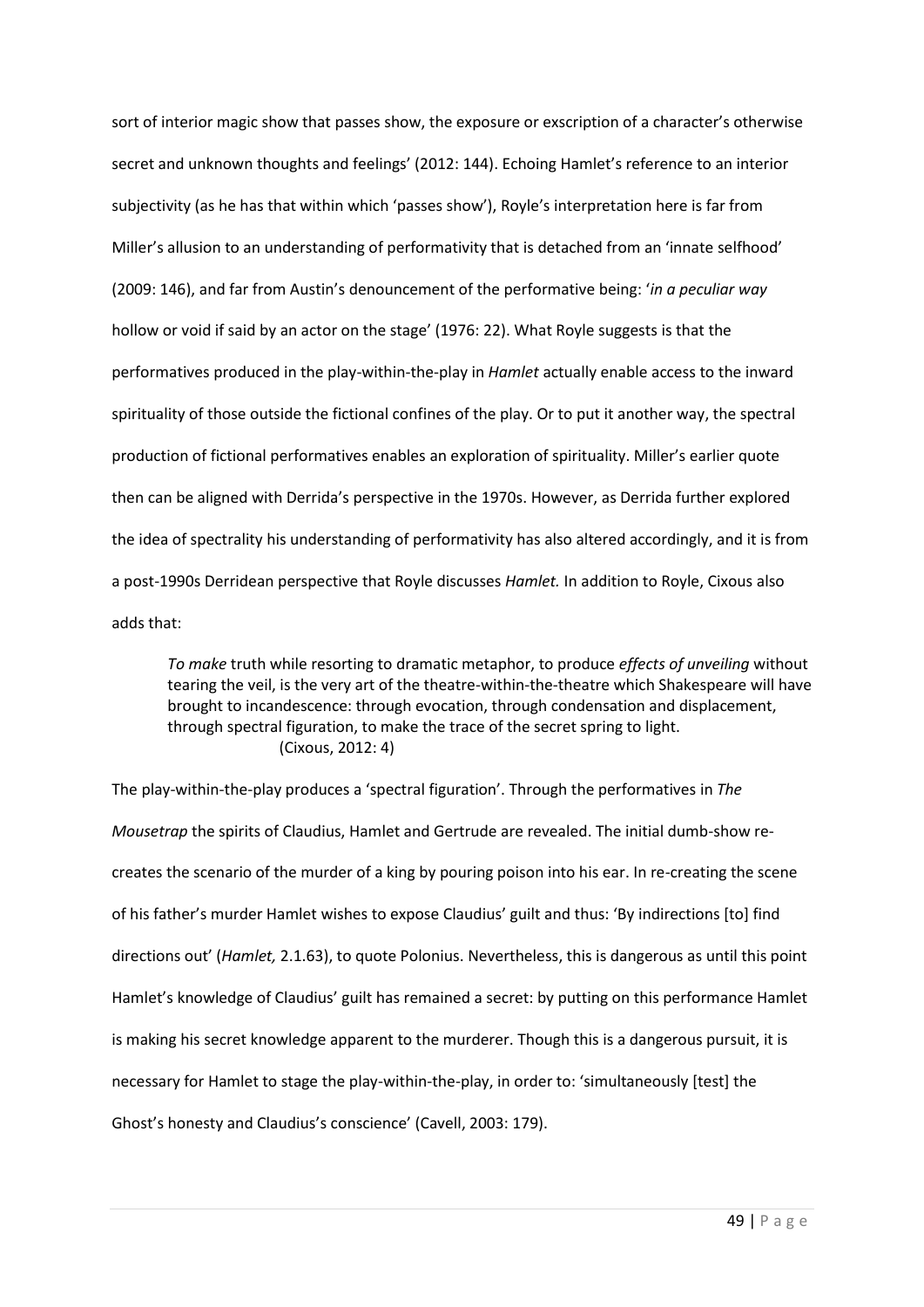Austin tells us that a performative will be '*in a peculiar way* hollow or void if said by an actor on the stage' (1976: 22), but despite the fact that the player queen's performative is fictional it reveals Hamlet's spirit as he displays to his mother his dismay at having seen his mother remarry, which in turn allows Hamlet to ask his mother her thoughts on the matter, to which she responds: 'The lady doth protest too much, methinks' (*Hamlet,* 3.2.224). Gertrude's spirit is revealed by way of the fictional performative. Not only does *The Mousetrap* reveal Hamlet's and Gertrude's inward spirit, but it also divulges the spirit of Claudius. Witnessing the spectre of the play-within-the-play causes Claudius to utter the exercitive performative: 'Give me some light, away' (*Hamlet,* 3.2.261). Through this command Claudius reveals his guilt, confirms Hamlet's suspicions, and verifies the veracity of the ghost's story. The performative is bound up with the spectral and is an outward display of the inward spirit; even fictional performatives have the capacity to touch upon the spirit, as the player queen's performative reveals the spirit of Hamlet, Gertrude and Claudius. Performatives are spectral as they are connected to, and reveal, that which is inward and spiritual. Austin outlines that the performative requires an interior subjectivity to be felicitous; however, it is only by way of a Derridean conception of spectrality that it is possible to bear witness to the inward spirit which the performative is connected to.

The play-within-the-play does more than to offer a direct reflection of actions that have occurred, and it is for this reason that it cannot strictly be deemed an example of *mis-en-abyme,* as the person that murders the king in *The Mousetrap* is not the king's brother but 'one Lucianus, nephew to the king' (*Hamlet,* 3.2.237). The play-within-the-play is a production of Hamlet's spirit, revealing not only his knowledge of Claudius' guilt, but also his 'fantasy' (Cavell, 2003: 183) and required task to murder his uncle.<sup>8</sup> Although Derrida does not discuss the play-within-the-play in *Hamlet* directly, he does indirectly refer to it in such a way that implies our understanding of *spectral* 

<sup>&</sup>lt;sup>8</sup> I use 'fantasy' here in the sense used by Cavell when he says 'we look at the dumb-show as Hamlet's invention, let me say his fantasy,' (Cavell, 2003: 182-183).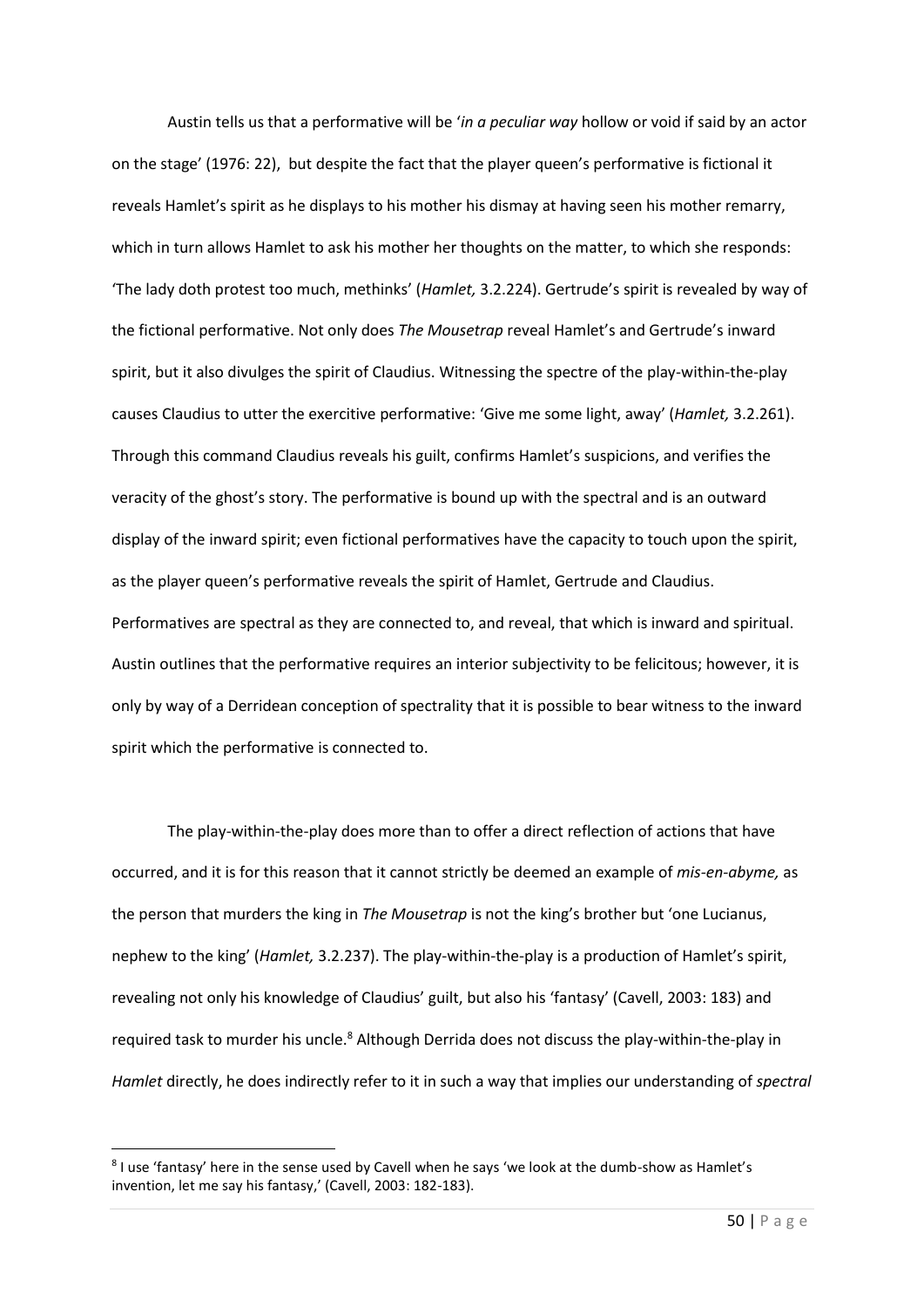*anachrony*. The play-within-the-play is in a part a necessary reconstruction of Claudius' initial crime of murder in order to test the veracity of the ghost. Derrida tells us:

There is tragedy [...] on the condition of this [...] **spectral anteriority** of the crime – the crime of the other, a misdeed whose event and reality, whose truth can never *present themselves*  in flesh and blood, but can only allow themselves to be presumed, reconstructed, fantasized' (1994: 24, my emphasis in bold)

The play-within-the-play is both a reconstruction of the initial crime and a representation of Hamlet's fantasy to avenge his father. The performance of the play is a re-enactment of that which came before, in this way it is anachronic, as well as spectral as this reproduction endeavours to haunt Claudius and remind him of his crime.

In this spectral demonstration of Hamlet's interior subjectivity the player king speaks the words: *'I do believe you think what now you speak./But what we do determine oft we break./ Purpose is but the slave to memory*' (*Hamlet,* 3.2.180-182). Not only does this refer to the player queen's determination not to marry again once her husband has died, but very pointedly refers to Hamlet's own inaction. The play produces a spectre that exposes Hamlet's spirit, which he earlier elucidated in the Act 3 scene 1 soliloquy: 'the native hue of resolution/ Is sicklied o'er with the pale cast of thought,/ And enterprises of great pitch and moment/ [...] lose the name of action' (*Hamlet,*  3.1.83-87). The play-within-the-play is spectral and reveals Hamlet's hamartia which is to think too much. When the player king says '[p]urpose is but the slave to memory' it recalls the ghost's parting words to Hamlet 'adieu, adieu, remember me' (*Hamlet,* 1.5.91). By penning lines for the play Hamlet is remembering his father and offering himself a spectral display of his fantasy, a nephew murdering a king, in order to motivate him to take action in his revenge.

As swearing an oath is a performative, prayer is also a performative.<sup>9</sup> After prematurely ceasing the performance of *The Mousetrap* Claudius retires to pray. In his final lecture in *How to do* 

<sup>9</sup> The prayer scene was also discussed at length with regards to justice in chapter 2; see pages 29 and 30 for a recapitulation.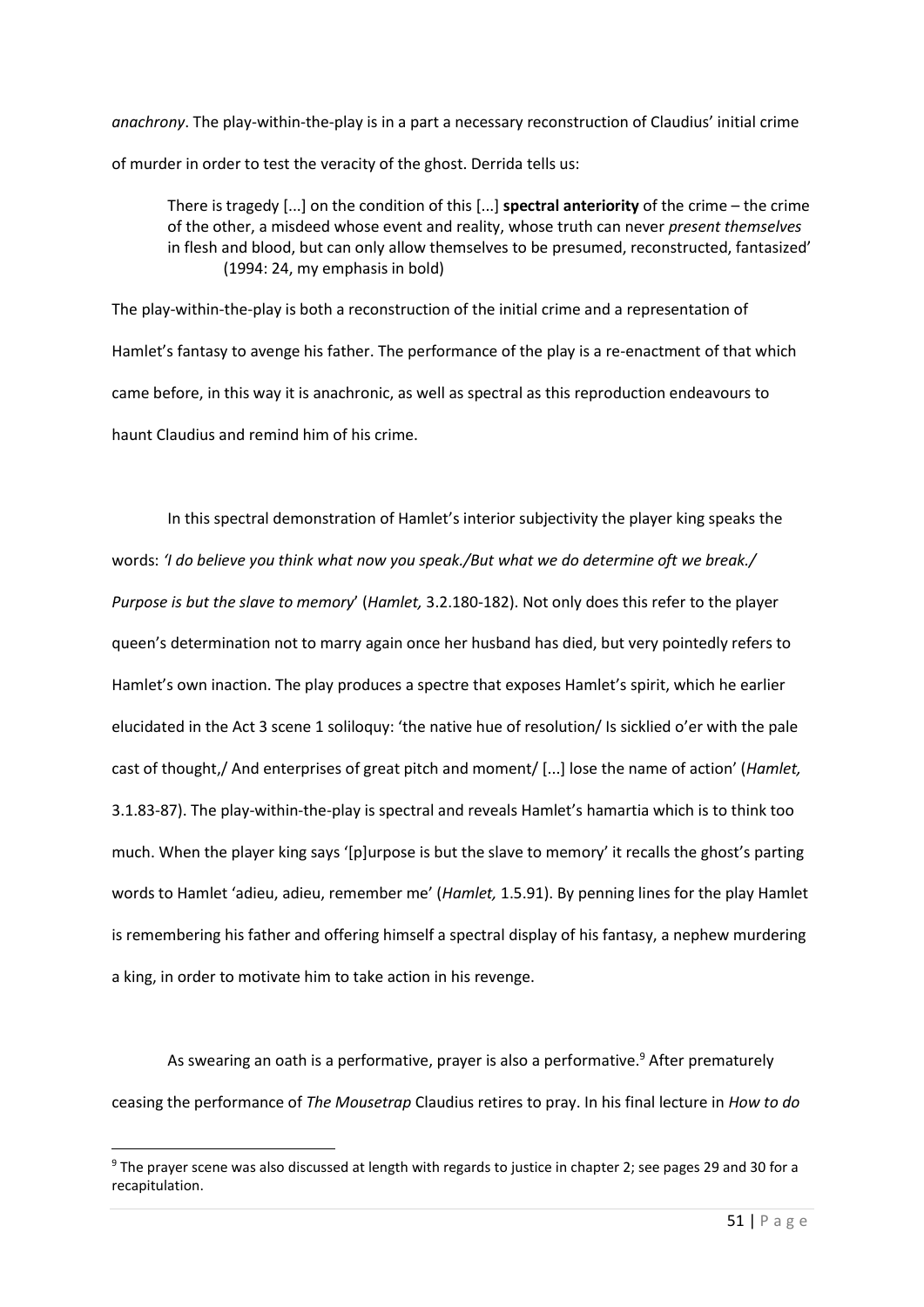*Things with Words* Austin labels 'pray' as an exercitive: 'An exercitive is the giving of a decision in favour of or against a certain course of action, or advocacy of it' (1976: 155). It is interesting to compare Claudius' prayer to the oath Horatio and Marcellus make earlier in the play. The oath they make is self-negating, as they speak the words of the oath in order to take a vow to silence. On the surface Claudius' prayer is similarly self-negating, as he prays in the knowledge that his prayer is hollow.<sup>10</sup> Claudius begins by saying: 'Pray can I not,' (*Hamlet,* 3.3.38). This prayer-less prayer becomes even more ironic as Hamlet steps in at the moment where Claudius has knelt down, and the protagonist contemplates murdering him. However, he decides not to because he does not wish to 'take him in the purging of his soul/ When he is fit and seasoned for his passage' (*Hamlet,* 3.3.84- 85). Hamlet has walked in and seen the outward performance of Claudius kneeling down and based upon witnessing this chooses not to take revenge, as he does not wish to send his uncle's soul to heaven. The audience, who are in the privileged position to have heard Claudius' soliloquy prior to Hamlet's arrival, are aware that although Claudius does the action of kneeling down he does not inwardly commit to the prayer. Which is revealed in Claudius' rhyming couplet that ends the scene after Hamlet has left the stage: 'My words fly up, my thoughts remain below. / Words without thoughts never to heaven go' (*Hamlet,* 3.3. 97-98). Claudius himself highlights Austin's issue with performativity. For a performative to be felicitous it requires a spiritual commitment to fulfilling the course of action that the performative is supposed to commit to: 'Words without thoughts never to heaven go'. Without this spiritual commitment Claudius believes that the prayer is unsuccessful.

However, in one important respect, the prayer is successful. Claudius still carries out the outward performance by kneeling down to pray and through this action Hamlet sees Claudius at prayer and because of this decides not to kill him. Although the prayer seems self-negating, as Claudius does not commit to a course of action that will save his soul, because he performs the action of kneeling the prayer still saves him from death. The performance of prayer, and

<sup>&</sup>lt;sup>10</sup> I apply this term in the sense that Austin uses it when he states that: 'a performative utterance will, for example, be *in a peculiar way,* hollow or void if said by an actor on the stage' (1976: 22).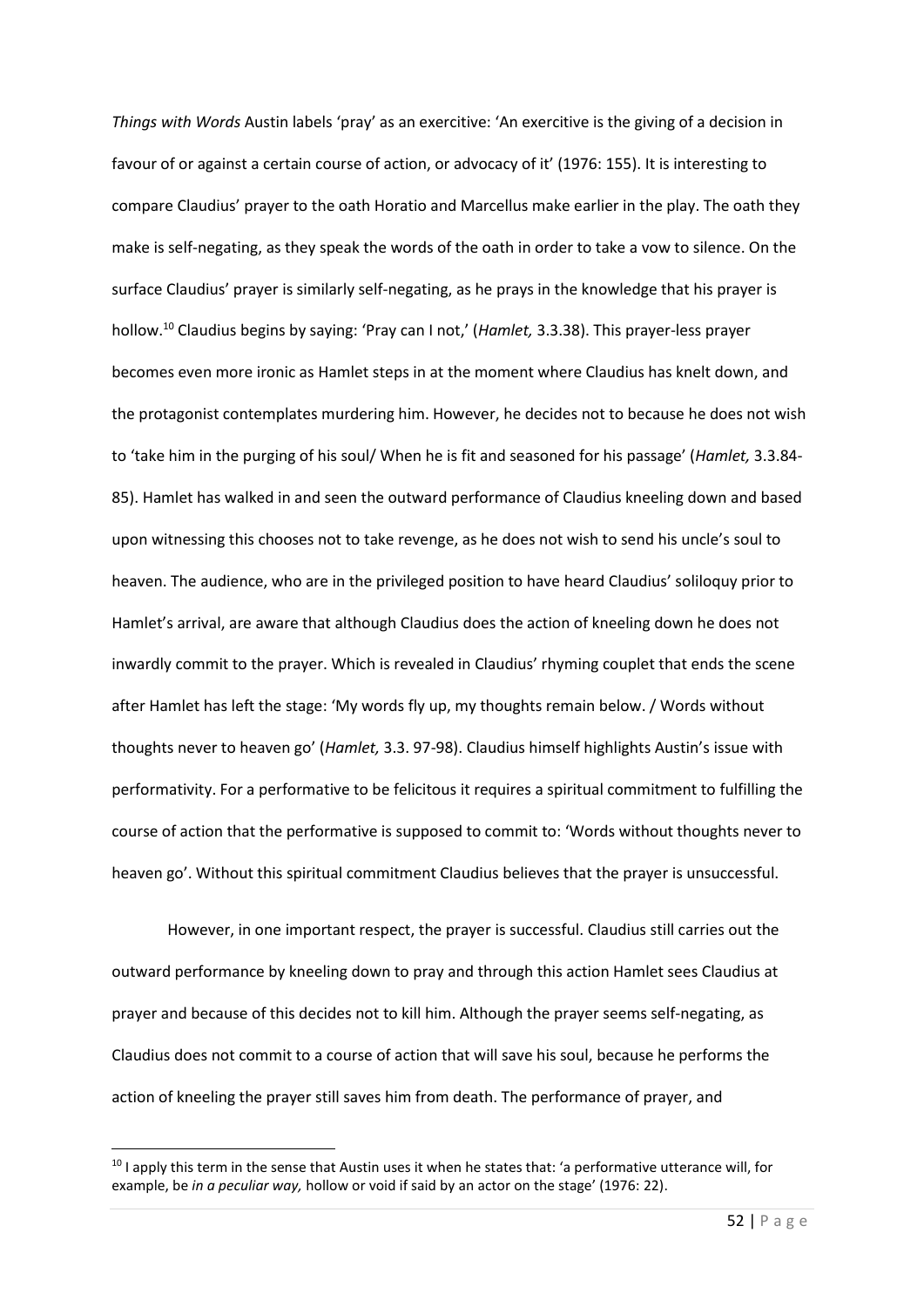performativity itself, operates independently of the intentions of the individual. In a chapter entitled 'Derrida's Special Theory of Performativity' Miller tells us both that: 'a speech act may have unintended consequences' and that it 'may, however, act on its own to do something quite different from what the speaker means to do' (2009: 165). This is precisely what we see in the prayer scene; Claudius is aware that although it looks as though he is praying, because he is kneeling, he knows that he cannot pray for forgiveness when he still possesses the effects his crime gained him. Yet, by kneeling to pray Claudius produces the unintended consequence of saving his own life, as it prevents his nephew from murdering him. The prayer scene functions in opposition to the aforementioned oath scene. In the scene where Horatio and Marcellus swear a vow of silence to both King Hamlet and Prince Hamlet, the performative utterance of the oath produced a spectre that haunts their commitment to this. However, as Claudius' prayer lacks a spiritual commitment it is hollow and no spectre is produced. Whereas the ghost is a spectre – a spirit without a body, Claudius is the opposite, a body without a spirit. Conversely, that being said, Claudius' corporeal shell is not utterly devoid of a spiritual intention, he commits himself wholeheartedly to the task of killing Hamlet and it is this which proves to be his downfall.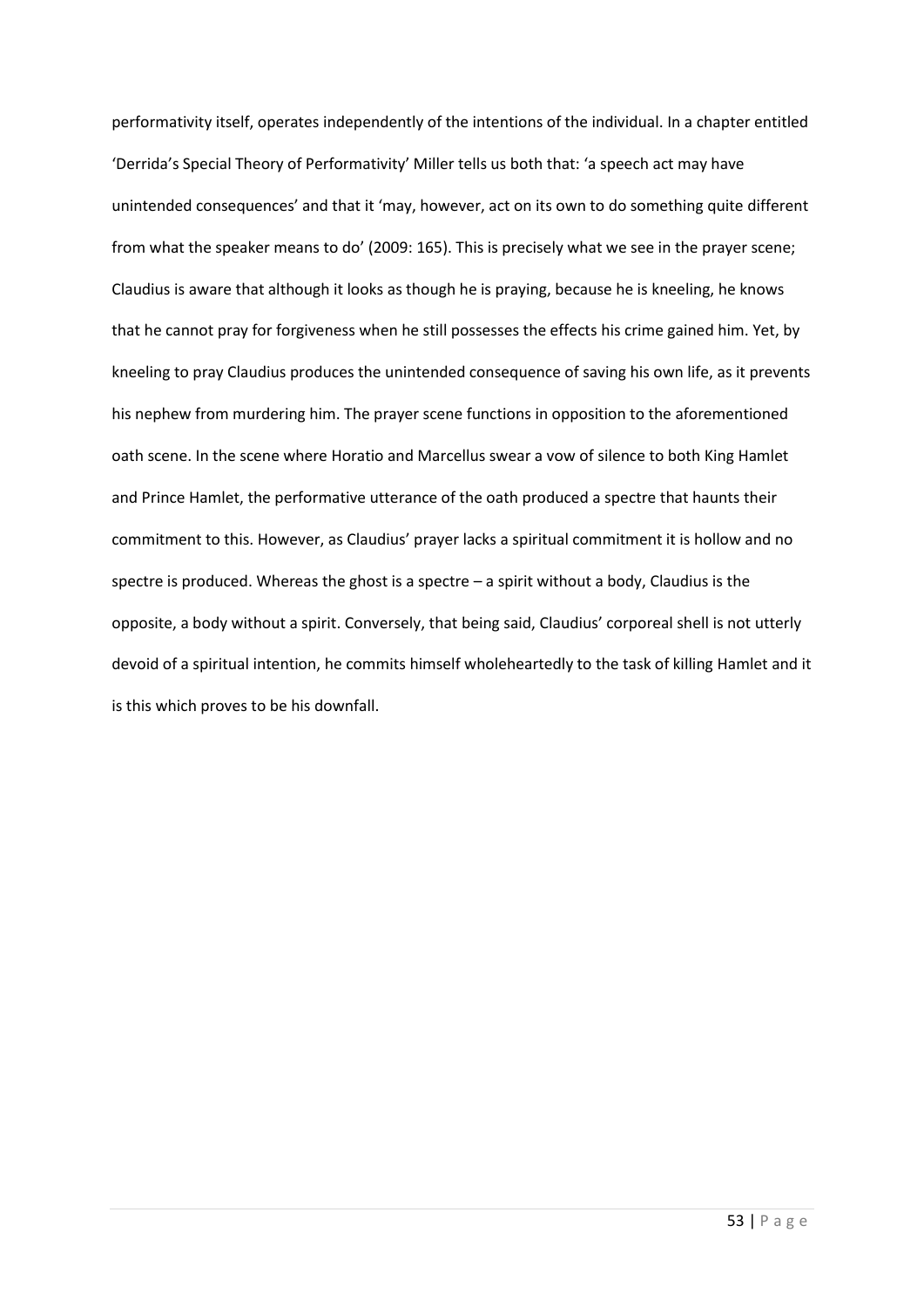#### Chapter 4: Walking Dead

**.** 

This chapter will argue that ghosts can be corporeal*,* proposing that Prince Hamlet himself can be considered as a ghost and that in this deconstructive state of existence he can bring about revolutionary changes in the state of Denmark. Beginning with the definitions of a spectre from, Rodolphe Gasché as well as from the writings of Derrida, we will consider the ghostliness of various scenes in the play. A quote from Derek Attridge based on the exteriority of the ghost of the King in the first Act will demonstrate how, in *Hamlet,* the ghost occupies a physical space in the world at the start of the play. This initial ghost acts as a catalyst to the subsequent actions that drive the plot forward and gives rise to other types of ghosts; including the corporeal ghost of Hamlet, the spirit of revolution and the ghost of the undecidable. I will then go on to demonstrate the deconstructive nature of a ghost's existence, as it is simultaneously visible and invisible in the scene between Hamlet and his mother.<sup>11</sup>

Following an examination of the recognised ghost of the play, the evaluation will continue by arguing that Hamlet himself is a corporeal ghost. Through an analysis of Ophelia's ghostly encounter with Hamlet, paralleled with the meeting he and Horatio have with the ghost of the King, it is possible to deem how after his meeting with the ghost Hamlet himself has become a spectre. By thinking of Hamlet as a corporeal ghost our certainty and understanding of life and death and presence and absence is deconstructed in such a way that we can question our experience of human existence. A re-examination of the '[t]o be, or not to be' (*Hamlet,* 3.1.55) soliloquy based on the idea that Hamlet is a ghost, who has been sent away to England with his death warrant signed, will show that Hamlet miraculously manages to reappear on stage in a graveyard in Act 5. Another imperceptible ghost in the play that can be detected through an understanding of *spectral anachrony* is the ghost of the undecidable; we can retrospectively bear witness to the presence of

 $11$ In chapter 1 this scene was discussed with relation to interiority (see pages 18-19). However, the examination of this scene here will more closely consider deconstruction.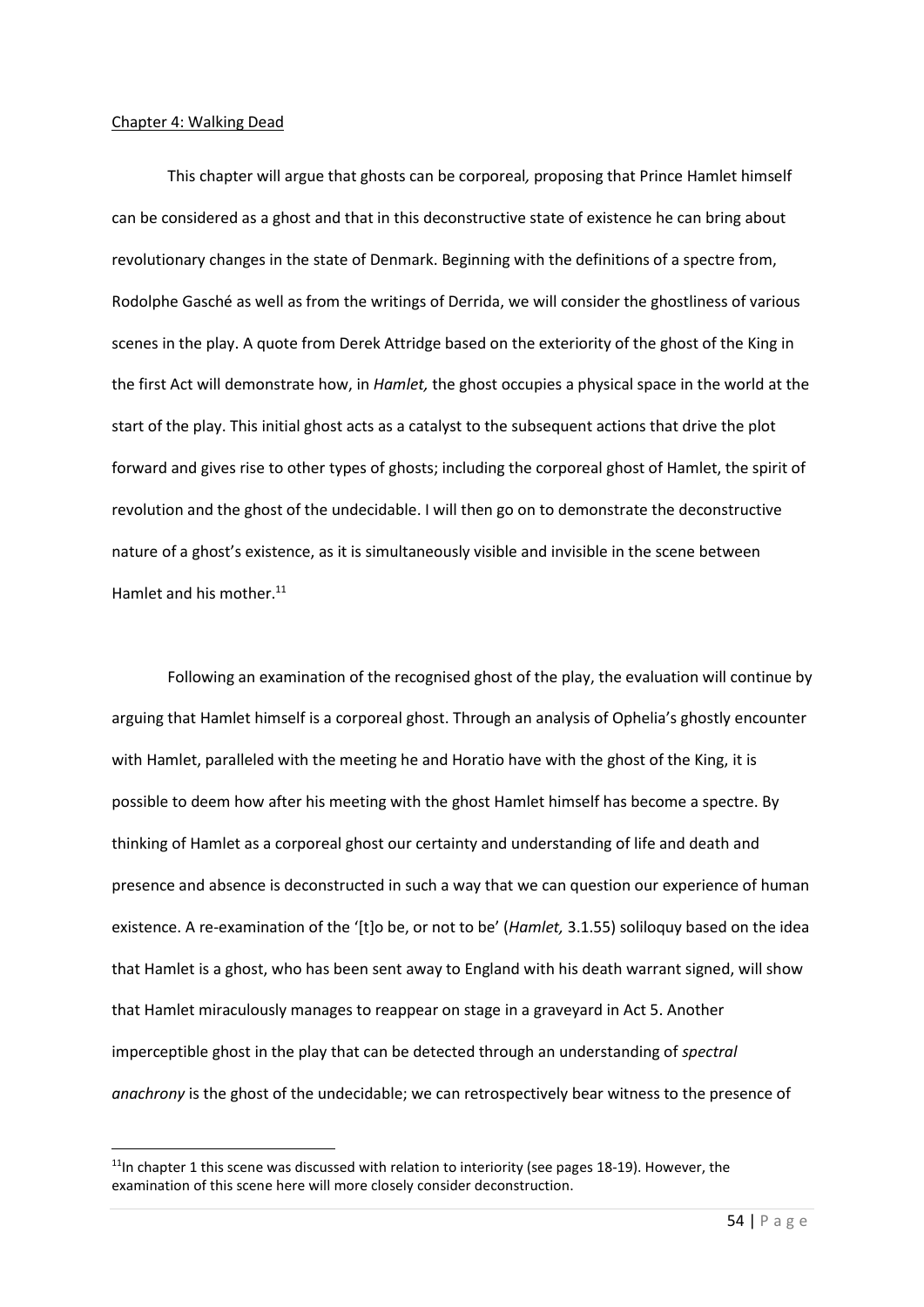this invisible ghost in the prayer scene. Finally, in the tragic conclusion of *Hamlet* the ghosts that have been so pivotal to the action and course of the play are laid to rest. Hamlet exists as a corporeal ghost and the conventional ways in which we understand or explain life and death are not as opposed as we might think. Consequently, this brings about a new way of considering our own existence that is not bound up in the notion that life is superior to death. This will lead us to consider that *Hamlet,* as a text, is itself a ghost through the timeless way in which it continues to haunt the English language.

The first step towards arguing for Hamlet's existence as a corporeal ghost is to define an understanding of what a ghost is. To recap from the last chapter, Derrida's definition of a ghost is that: 'the specter is a paradoxical incorporation, the becoming-body, a certain phenomenal and carnal form of the spirit' (1994: 5).<sup>12</sup> Derrida illustrates here the complexity of understanding a ghost, as a ghost is both alive and dead, present and absent. It occupies a physical place in the world and is therefore 'carnal', but it does not have a bodily existence in the same sense that a human does, and he therefore positions it as a 'becoming-body'. The deconstructive nature of the ghost questions the superior position of life by being simultaneously alive and dead. A deconstructive analysis of ghostliness raises questions about our understanding of life and death and encourages us to articulate it in new ways.

Another important concept Derrida formulates that will be useful when discussing *Hamlet*  and ghosts is that of '*hauntology*' (Derrida, 1994: 10). With his usual playfulness, Derrida creates this term, which, if pronounced as Derrida would with a French accent, is a homophone for 'ontology'. Ontology, as defined by the Oxford English Dictionary, is 'that department of metaphysics which relates to the being or the essence of things' (2004: 824). The term hauntology combines ontology with the idea of ghosts: as the ghost is associated with death, hauntology not only is concerned with

 $12$  To see this quotation again in full return to page 42, where spectrality is discussed in relation to spirituality.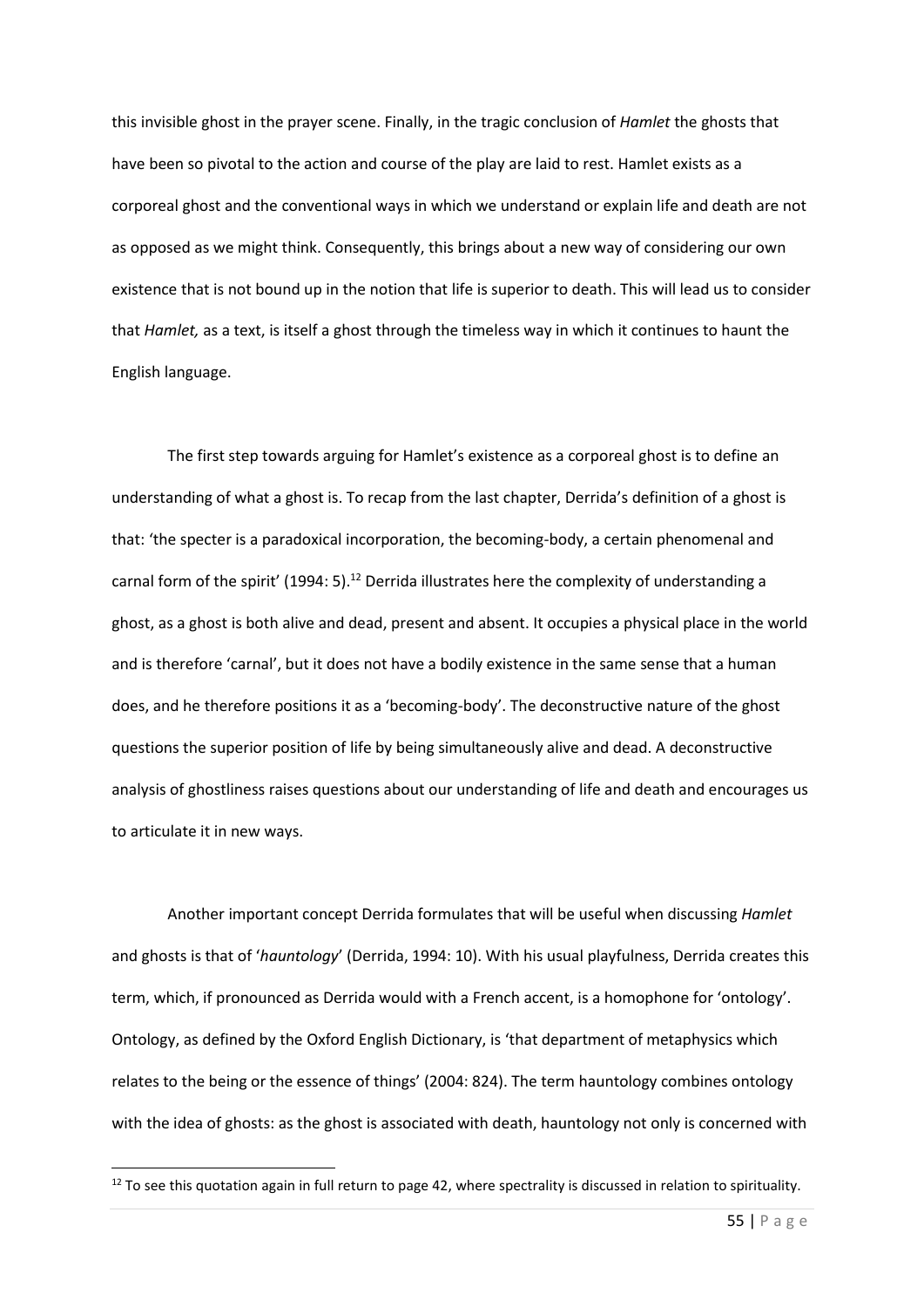the nature of existence but also begins to 'comprehend [...] the discourse of the end' (Derrida, 1994: 10). Hauntology considers how Being and existence in the present are also haunted by the spectres of the past. As these ghosts have died and returned to the realm of Being they bring with them teleological and eschatological ends, thus combining life with death and placing the past alongside the present. The chronological disruption and ontological paradox brought about by ghosts are characterised by Derrida's term hauntology.

Rodolphe Gasché also gives a detailed definition of a 'specter'; he argues that the ghost is associated with light due to its etymological derivation from the Latin word *spectrum,* saying that the spectre results from the 'decomposition and refraction of sunlight' (2012: 155). However, Gasché also recognises that the ghost is a deconstructive figure, despite being a thing of the light it is also associated with darkness: 'the *specter* is a being tied to the night' (2012: 155). Gasché's definition is also useful when we place *Hamlet* in its historical context; the play would have been performed in the open-roofed theatre of The Globe in broad daylight, yet the opening scene takes place at night. The contradiction between light and darkness would have had literal significance to the audience, adding to the philosophical exploration in the play of the contrast between light and dark, presence and absence, life and death. As well as suggesting this contradictory understanding of a spectre, Gasché states in his definition that a ghost 'possesses a disappearing, ephemeral existence, more dead than alive' (2012: 155). However, the ghost is not always necessarily more dead than alive but can also be more alive than dead. This is the case in *Hamlet* where Hamlet is a corporeal ghost and is doomed, as his father's ghost is: 'for a certain term to walk the night' (*Hamlet,*  1.5.10), until he can achieve justice for his father which will result, ultimately, in his own death.

One way to argue that ghosts are corporeal in *Hamlet* is to turn to the first appearance of the ghost in the play. The stage direction reads 'Enter Ghost' (*Hamlet,* 1.1.38), as Attridge notes: 'Shakespeare exteriorizes the ghost in the first scene' (2001: 176). An actor playing the part of the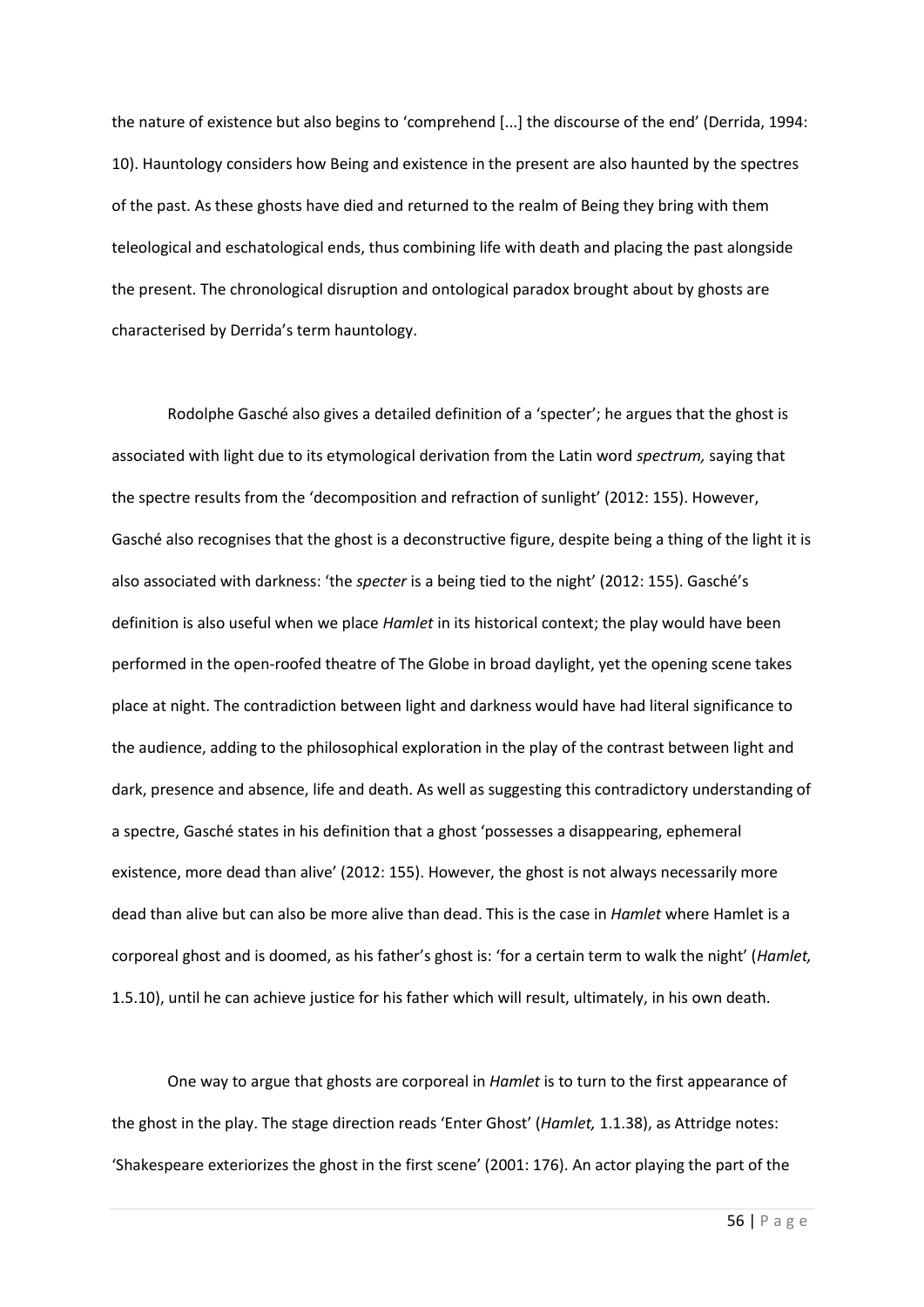ghost walks on stage; therefore the ghost initially has a physical presence. Attridge also describes the ghost as a 'borderline creature' (2001: 176)) suggesting that a ghost does not just appear as an image, as Gasché indicates in his definition, but that it has a corporeal existence. The ghost is more than a spectral image that is produced by one imagination – it is a physical Being seen by multiple witnesses in the first scene of the play. However, once the ghost has left the stage Marcellus says: 'It faded on the crowing of the cock' (*Hamlet,* 1.1.156), which contrastingly implies that the ghost is affiliated with the light as Gasché's definition stated. Deconstruction can be used as a means to understand these competing ideas: the ghost is both a corporeal presence and an image-like spectre that can walk onto the stage and fade away from it.

To complicate matters further, the paradoxical entity of the ghost (that is simultaneously Being and non-Being) is not only presented as a visible entity but, later in the play, is also invisible – as discussed in chapter 1. The first scene presents us with a physical ghost, the ghost of Hamlet's father, which walks onto the stage and is witnessed by Marcellus, Barnardo and Horatio. Yet later in the play when Hamlet visits his mother in her chambers, the ghost appears physically on stage yet is seen and heard only by Hamlet. In this scene the ghost is concurrently visible and invisible, and deconstruction allows us to comprehend this paradoxical coexistence. When the ghost enters Gertrude's chamber Hamlet speaks to it and Gertrude asks: 'Alas, how is't with you, / That you do bend your eye on vacancy / And with th'incorporal air do hold discourse?' (*Hamlet,* 3.4.112-13). Shakespeare uses this scene, in which Hamlet interacts with the ghost but Gertrude is unaware of its presence, to demonstrate the deconstructive duality of the ghost. The ghost is at once visible (to Hamlet) and invisible (to Gertrude); it is both present and absent as well as corporeal and incorporeal, as the spectre is not constrained to adhere to one fixed side of these binaries. It is the ghost's deconstructive capacity that allows Hamlet to see the ghost while Gertrude cannot.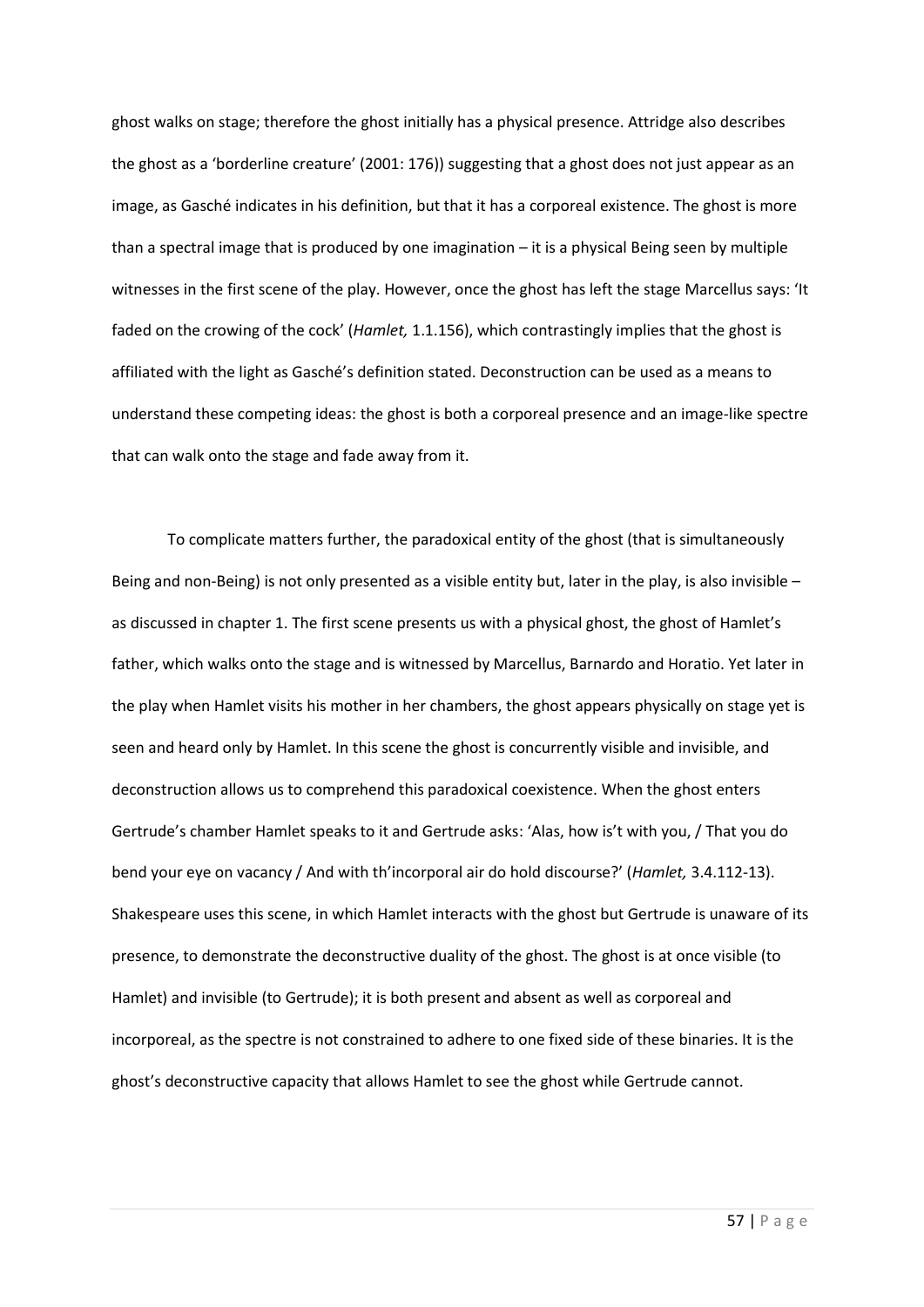After examining both the visible and invisible encounters with the recognised ghost of the play, that of Hamlet's father, we have developed a basis from which to argue for the various ways in which the protagonist is himself a ghost. An analysis of Ophelia's encounter with Hamlet will begin to reveal Hamlet's ghostliness. In Act 2 Scene 1 Ophelia recounts to her father a distressing visit she has received from Hamlet; she exclaims, '[M]y lord, I have been so affrighted' (*Hamlet,* 2.1.73). She then goes on to explain how a '[p]ale' Hamlet came into her chamber looking as though he had been 'loosed out of hell' (*Hamlet,* 2.1.78-80) and without speaking grabbed her by the wrist and stared at her face whilst making sounds 'so piteous and profound / As it did seem to shatter all his bulk / And end his being' (*Hamlet,* 2.1.92-93). Pale as a ghost, and groaning to boot Hamlet is the walking dead, and this silent encounter with Ophelia depicts his ghostly return to haunt the woman he loves. Following Hamlet's conversation with the ghost, where he is given the task of avenging his father's death, Hamlet is a dead man walking. He cannot carry out his task without it resulting in his own demise. The scene that Ophelia recounts to her father shows Hamlet as a corporeal ghost, he is alive but destined to die. His visit to Ophelia is a ghostly one, but one with the difference of corporeality.

On learning Horatio has seen the ghost of his father, Hamlet asks Horatio if the ghost is '[p]ale, or red?' Horatio replies, 'Nay, very pale' (*Hamlet,* 1.2.231-232). When Ophelia later remarks on Hamlet's pale countenance when she and he met, the audience can associate this with the earlier paleness of the ghost seen by Horatio; Shakespeare thus offers the audience a means of identifying the spectre in the later scene through the parallel between these ghostly encounters. Another instance of this spectral identification in the later scene can be found in Ophelia's observation that, as well as having an appearance that is ghostly pale, Hamlet looks as though he has been 'loosed out of hell / To speak of horrors' (*Hamlet,* 2.1.80-81). This again harks back to the earlier ghost scene on two counts: the ghost is released from hell in the hours of darkness to tell Hamlet of the horror that is his murder, the ghost confesses: 'I am [...]/ for the day confined to fast in fires/ Till the foul crimes done in my days of nature/ Are burnt and purged away' (*Hamlet,* 1.5.9, 11-13); also, whilst Hamlet,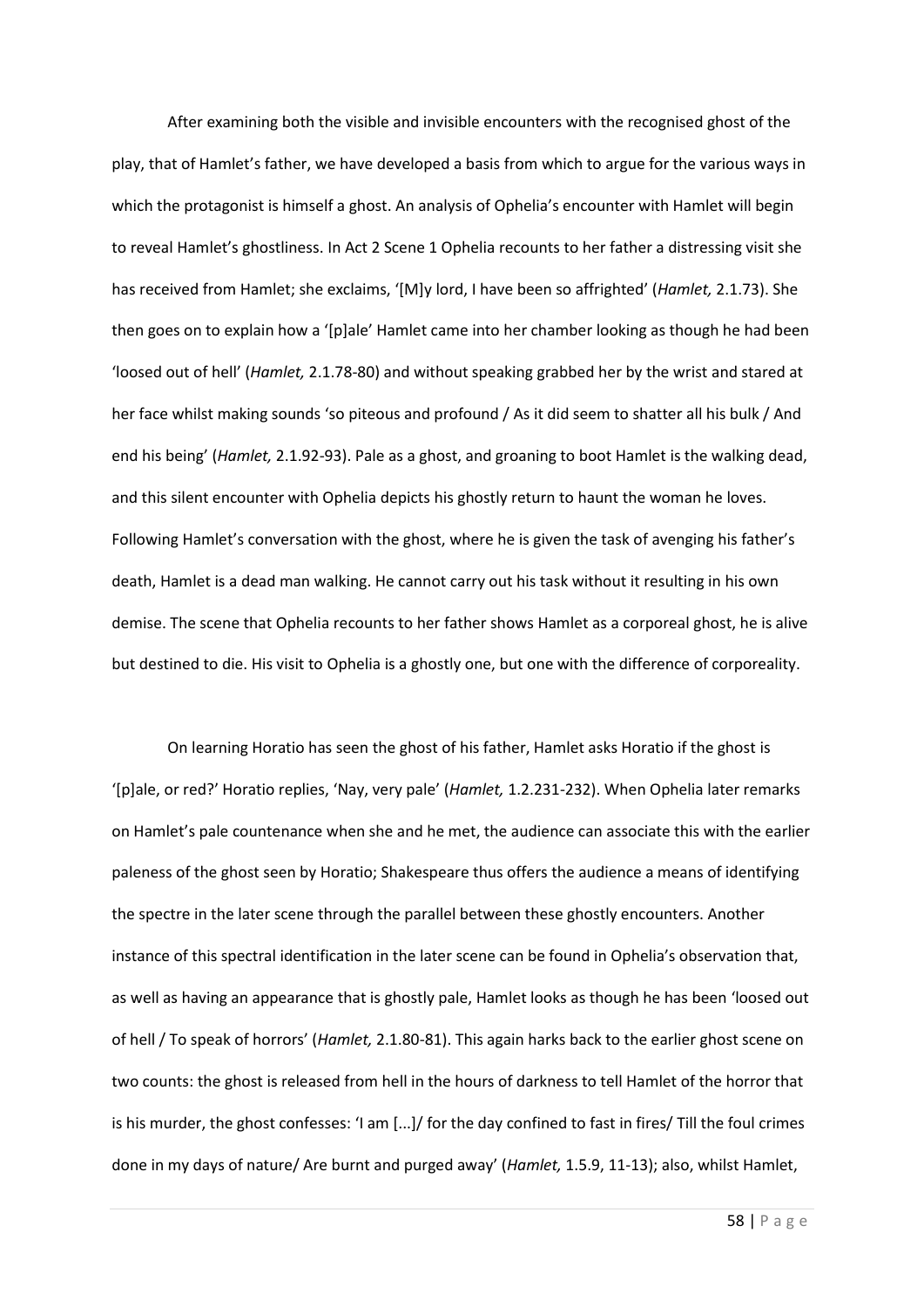in Ophelia's eyes, looks as though he could 'speak of horrors', the ghost of Hamlet's father does return to speak of one particular horror, that of his murder by his brother.

By making these associations between the return of the ghost of Hamlet's father and Hamlet's visit to Ophelia we can recognise Hamlet's own spectrality in this scene. However, Hamlet is a ghost in a sense different from that in which his father is a ghost: although Hamlet is a spectre, he is a corporeal one; Ophelia pronounces, 'He took me by the wrist' (*Hamlet,* 2.1.84). Despite being a silent, pale-faced spectre Hamlet is corporeal; he can touch people and interact with the world. Ophelia's comment of how Hamlet's sighs *seemed* to 'end his being' remind us of Hamlet's earlier retort to his mother: 'Nay it is, I know not "seems"' (*Hamlet,* 1.2.76). At the start of the play Hamlet can be certain of the distinction between what is present and what is absent. Yet, following his encounter with the ghost he is no longer convinced by the metaphysics of presence (that is privileging presence over absence), as he can no longer be certain of what is and is not. Hamlet's Being as he knew it has ended. He is no longer certain of reality, which leaves him as a ghost himself, haunted by the task that his father has set him and destined to die at the end of the play. The spectacular ghostly return of the recently dead King Hamlet and the protagonist's ghost-like encounter with Ophelia are not the only spectral visitations that Shakespeare offers us: there is yet another from Prince Hamlet in Act 5.

After discovering that Hamlet has (albeit unintentionally) murdered Polonius, King Claudius decides to send Hamlet away to England (*Hamlet,* 4.3.40-46); unlike us, Hamlet is unaware that the King's 'sovereign process' is the 'present death of Hamlet' (*Hamlet,* 4.3.61-63). After Hamlet has been sent away, to what should be his death, we next see him appear, as if by a miracle, on stage in a graveyard – a miracle elucidated when he recounts his journey to England to Horatio and explains how he surreptitiously discovered a letter bearing the command that his 'head should be struck off' (*Hamlet,* 4.2.25). Yet, in a sense, Hamlet *is* already dead; Horatio's companion in the graveyard is a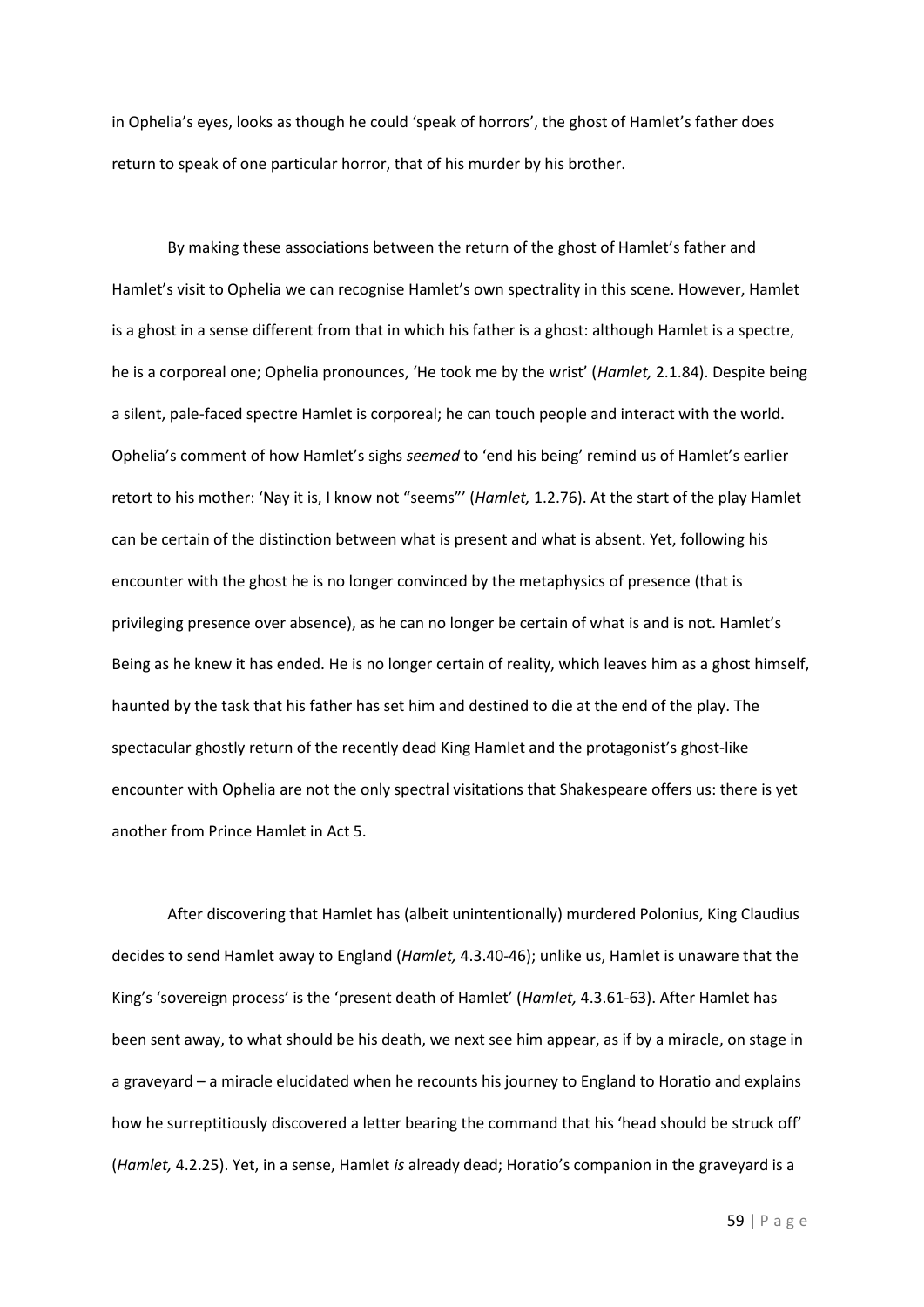revenant. Having witnessed the ghost of his father and read his own death warrant, Hamlet, says Derrida in his essay 'The Time is Out of Joint' (1995), has 'seen the impossible and he cannot survive what he has survived' (1995: 36); Hamlet cannot survive but his existence continues as a corporeal ghost. Just as the ghost of Hamlet's father identified himself earlier, not in response to Horatio's question: 'What art thou […]?' (*Hamlet,* 1.1.45) but to Hamlet himself: 'I am your father's spirit' (*Hamlet,* 1.5.9), so Hamlet, as a spectral entity, now feels it necessary to identify himself in the graveyard: 'This is I, / Hamlet the Dane' (*Hamlet,* 5.1.246). This announcement is foreshadowed earlier when Hamlet addresses the ghost of his father, he declares: 'I will speak to thee. I'll call thee Hamlet, / king, father, royal Dane' (*Hamlet,* 1.4.44-45). By applying *spectral anachrony* here it is possible to recognise that, through a retrospective analysis, there is a spectral identification between these declaratives; the spectre is anachronic and despite the temporal distance between these utterances they are connected by the spectre of death. In *Specters of Marx* Derrida notes the necessity for people to 'ontologize remains' (1994: 9) in order to commence the work of mourning. Denial that Hamlet is in fact a ghost stems from his corporeality, we know what space he occupies, and there is no need for the audience to ontologise his remains, as his self-proclamation gives us a satisfactory understanding of his existence and bypasses the work of mourning.<sup>13</sup> However, this prevents us from looking further into a hauntological understanding of Hamlet, who has just been sent to death and resurfaced in a graveyard.

By returning to Act 3 Scene 1 at this point and examining the 'To be, or not to be' (*Hamlet,*  3.1.55) soliloquy, where Hamlet muses extensively on death, we can gain a new understanding of both the famous soliloquy and the nature of Hamlet's existence in the play. In the speech Hamlet draws parallels between death and sleep 'to die: to sleep — / No more,' (*Hamlet,* 3.1.59-60). If death is 'to sleep no more' then it is pertinent that, as he tells Horatio, when Hamlet is travelling to

<sup>&</sup>lt;sup>13</sup> As Prince Hamlet is a corporeal ghost his self-proclamation bypasses the work of mourning. This is not the case when King Hamlet declares 'I am you father's spirit' (*Hamlet,* 1.5.9) because the ghost is, unlike the prince, not entirely corporeal (the ghost is described to fade away 'on the crowing of the cock' (*Hamlet,*  1.1.156).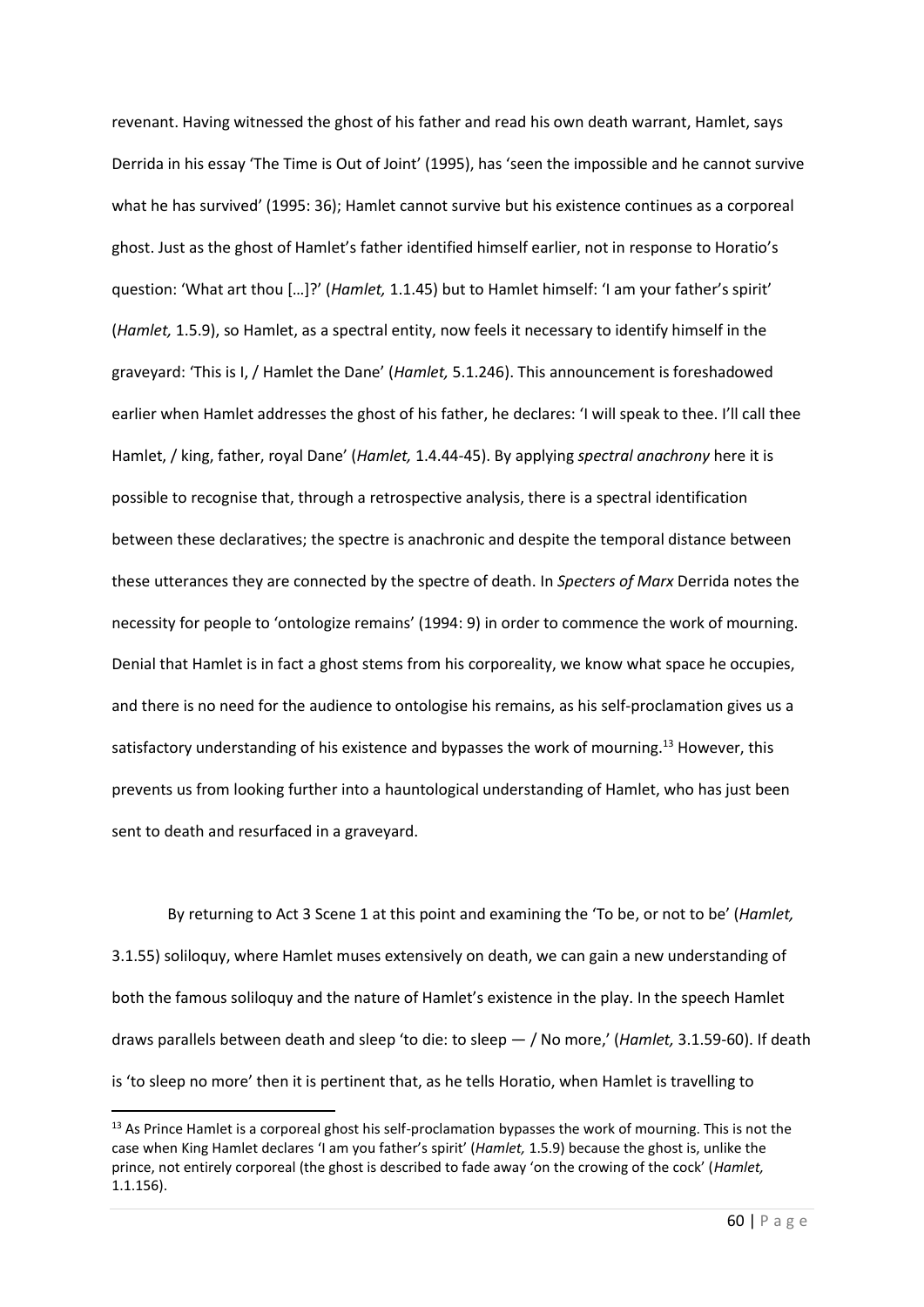England, there is in his heart 'a kind of fighting / That would not let [him] sleep' (*Hamlet,* 5.2.4-5). Hamlet cannot sleep as he is destined to live in a death-like state of corporeal ghostliness. The most telling suggestion that Hamlet is a ghost that we learn in this speech is that death is '[t]he undiscovered country from whose bourn / No traveller returns' (*Hamlet,* 3.1.78-79). However, Hamlet's father *does* return; he returns as a ghost in search of vengeance. Similarly, Hamlet travels to an undiscovered country, he is sent away with his signed death warrant to England. Hamlet also returns from the undiscovered country, as his ghostly existence continues in his quest for revenge. Hamlet comes back from England and is next seen again in the graveyard talking to the Sexton; as the gravedigger sings to the dead skulls he unearths, he also converses with Hamlet, the living dead. Hamlet continues to exist as a spectre, he is both doomed to die and cursed to live until he has attained his unfinished business in killing Claudius, at which point he will be able to die and his ghostly presence is no longer necessary.

Elsewhere in the soliloquy Hamlet asks 'who would bear the whips and scorns of time' (*Hamlet,* 3.1.69), which brings to mind Hamlet's earlier phrase and one with which Derrida himself is preoccupied: 'the time is out of joint' (*Hamlet,* 2.1.186). The arrival of the ghost at the beginning of the play prompts Hamlet to make this statement; the ghost disrupts the chronology of the play as, in terms of hauntology, it brings the past alongside the present, thus deconstructing any logical understanding of time. In his essay 'The Time is Out of Joint' Derrida notes that 'is' is 'the third person singular present indicative of the verb *to be*' (Derrida, 1995: 24). Time and Being are inextricably linked. Our understanding of what it means to exist is bound up with our understanding of a linear chronology of time. The ghost disturbs our understanding of time as well as of Being. When Hamlet questions 'who would bear the whips and scorns of time' (*Hamlet,* 3.1.69), we can therefore consider the ways in which Hamlet, as a ghost, defies the constraints that time places upon him. As he is a spectre, Hamlet haunts the play without giving a term to his mourning and does not respond to the demand for immediate vengeance, instead deferring revenge in favour of seeking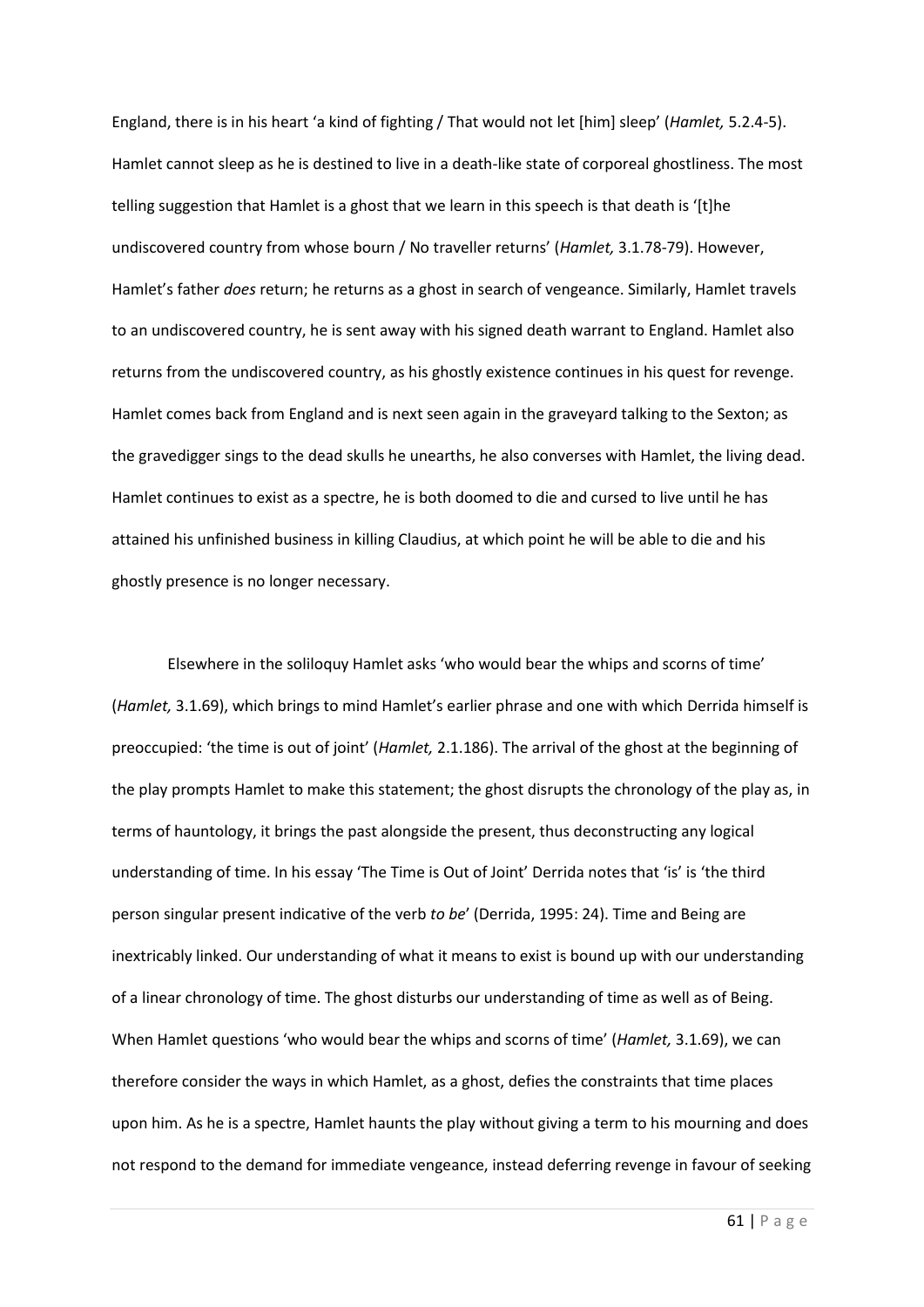to attain justice. After questioning why people suffer '[t]o grunt and sweat under a weary life' (*Hamlet,* 3.1.76), Hamlet suggests that man might himself 'his quietus make / With a bare bodkin' (*Hamlet,* 3.1.74-75). Why does Hamlet not simply commit suicide? He suggests it here and already in Act 1 scene 2 he has wished that the 'Everlasting had not fixed / His canon 'gainst self-slaughter' (*Hamlet,* 1.2.131-32). At the start of the play it is because God has forbidden it, however after his encounter with his father Hamlet is a corporeal ghost so he cannot commit suicide; he must continue to exist until the quest he has set himself to attain justice has been completed.

After looking at the ghost of the dead walking (Hamlet's father) and the walking dead (Hamlet himself), it is now time to make visible the invisible ghost of the play. Hamlet has an opportunity to murder the king whilst he is praying, and he refuses to do it. The following analysis of this 'prayer scene' in the context of Derrida's writing on the ghost of the undecidable will help to illuminate this invisible ghost. First of all it is important to define what we mean by the ghost of the undecidable. In his essay on 'Force of Law' Derrida states that '[t]he undecidable remains caught, lodged, at least as a ghost — but an essential ghost — in every decision' (1992: 24). In order to make a difficult decision one must go through the ordeal of the undecidable, and Derrida describes this necessary uncertainty as a ghost. The ghost of the undecidable deconstructs the opposition between yes and no. The prayer scene in *Hamlet* allows the audience to bear witness to the coexistence of certainty with uncertainty in the ghost of an impossible decision.

Left alone at the end of Act 3 scene 3, the King guiltily begins to pray, giving voice to his crimes as he does so. While Claudius is thus engaged, Hamlet enters behind him, declares: 'And now I'll do it' (*Hamlet,* 3.3.74) and, as he prepares himself to kill his step-father, draws his sword. At this moment in the play as Hamlet hovers behind Claudius with the sword raised above his head, ready to bring it down on him and kill him, the ghost of the undecidable presents itself, and Hamlet reconsiders murdering Claudius whilst he is praying, as he does not want '[t]o take him in the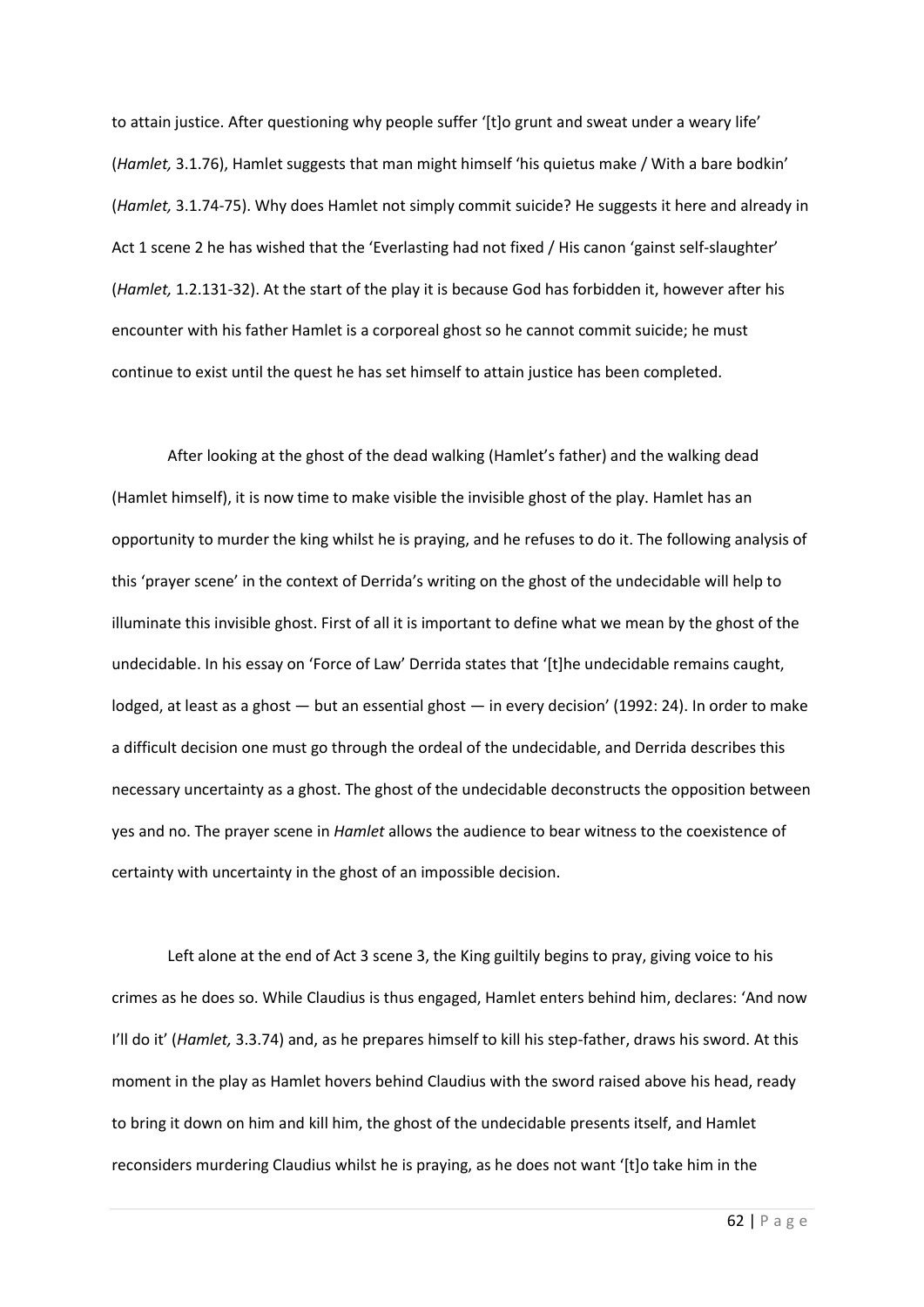purging of his soul / When he is fit and seasoned for his passage' (*Hamlet,* 3.3.85-86). Hamlet goes from decided action (drawing the sword to kill Claudius) to uncertainty and inaction (talking himself out of killing Claudius and sheathing the sword). Through a deconstructive analysis we can see how this moment in the prayer scene combines the presence of the action of raising the sword with the absence of inaction. Although intangible, the act of faltering brings together presence and absence in a process of deconstruction that the ghostly provides. The ghost of the undecidable is present and visible in the raised sword but at the same time is invisible, as this ghost is incorporeal. Nevertheless, it is only through *spectral anachrony* that it is possible to bear witness to this ghost. The spectre of the undecidable that is at work here can only be recognised through a retrospective analysis with the understanding of a deconstructive line of thought in mind.

This discussion of spectrality within the play leads to an analysis of the spectrality of the text itself*.* In *Specters of Marx* Derrida notes: 'A masterpiece always moves, by definition, in the manner of a ghost' (2006: 20-21). Shakespeare's *Hamlet* has itself become a ghost through its enduring reputation; for example the phrase '[t]o be, or not to be' (*Hamlet,* 3.1.55) is recognised worldwide. Just as a ghost is timeless, the play itself is timeless and continues to haunt the English language in the twenty-first century. 'The ghost is as much *event* as *object'* (Attridge, 1995: 224), which is certainly the case here. The timeless text of *Hamlet,* in its unstable form consisting of three different versions (the first quarto, the second quarto and the folio), is a presence that haunts the whole of the English language and continues so to do. *Hamlet* acts like a ghost in the way it haunts the very language we use and, in this sense, is a ghostly event as Attridge suggests the ghost can be.

*Hamlet* is a play filled with ghosts. Although they are often side-lined and cast aside as a strange supernatural phenomena, ghosts are actually integral to the plot and actions in the play, as an analysis of the various types of ghostliness that Shakespeare uses throughout the play helps us to understand. Had the ghost of Hamlet's father not returned from beyond the grave to set Hamlet the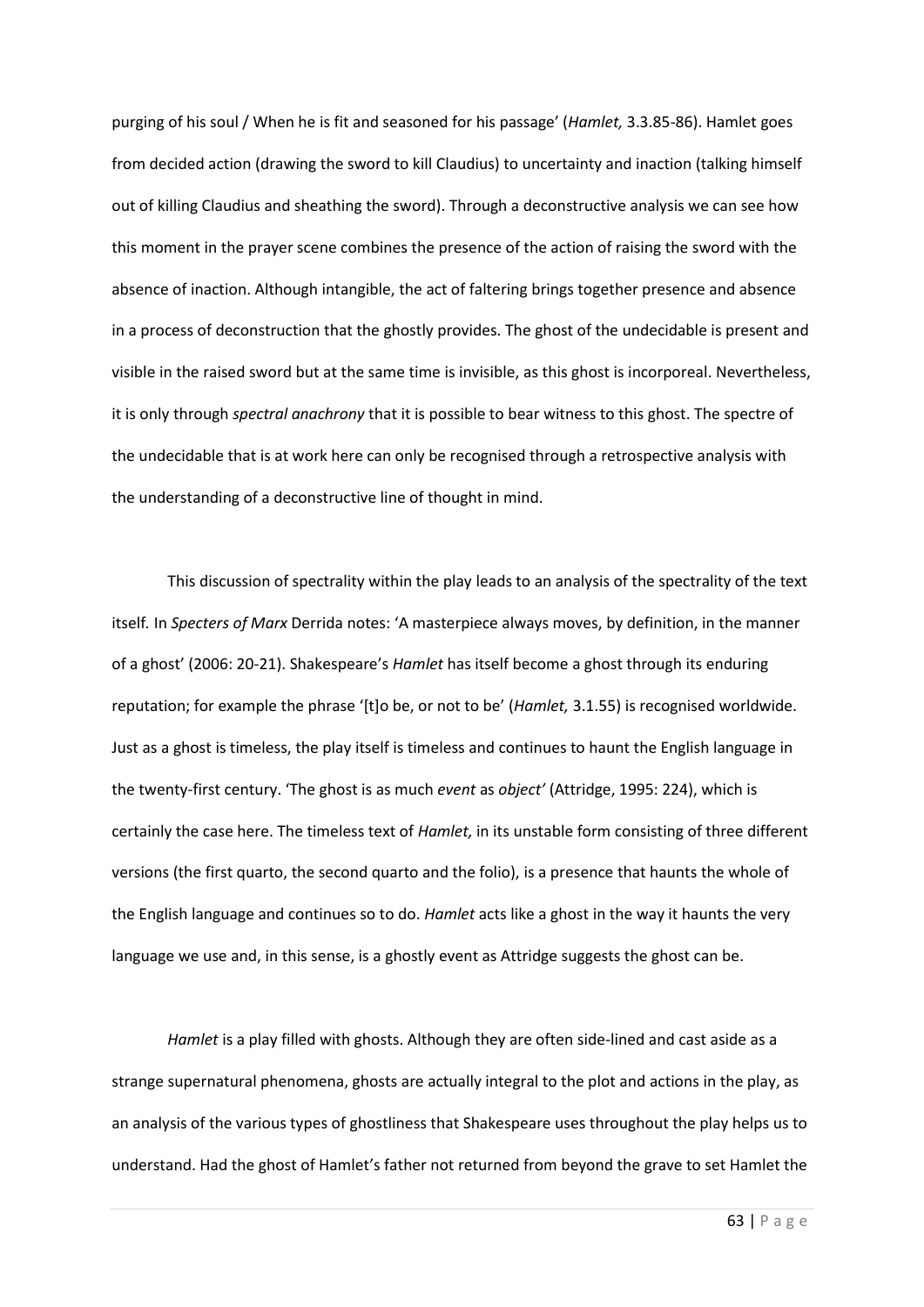challenging task of murdering his own uncle, then Hamlet would have stuck with the decision he made before learning the true nature of his father's death; that being: 'But break, my heart, for I must hold my tongue' (*Hamlet,* 1.2.159). Instead the ghost acts as a catalyst to the plot, giving Hamlet motive to break his silence and take action against his uncle. Without the ghost of the undecidable interrupting Hamlet as he is about to take his revenge the play would be over before Act 4 even begins.

Our protagonist is himself a revolutionary ghost; he is a walking dead man, haunting the play to bring about the necessary changes for the state. Hamlet is simultaneously living and dead, and this brings the very nature of Being into question: in his paradoxical state of existence Hamlet is an agent of revolution. Revolution is itself a spirit untouchable yet present, and in *Hamlet* the state of Denmark is on the cusp of revolutionary change. With young Fortinbras and his army, and Laertes and his mob of protestors, the monarchy is about to change hands.<sup>14</sup> Derrida's interest in this spectre of the revolution is influenced by his discussion of Marxism, in *Specters of Marx* Derrida tells us: 'Marx thought [...] that the dividing line between the ghost and actuality ought to be crossed, like utopia itself, by a realization, that is, by a revolution;' (1994: 47). Hamlet is as an agent to the spirit of revolution; himself crossing the line between ghostliness and actuality and as a ghost himself Hamlet is not bound to life but as a Being neither living nor dead can propel the spirit of revolution to the logical endpoint of the play. The death of Claudius during the play's final scene brings about advantageous changes to Denmark.

This leads us to consider the denouement of *Hamlet*. The command of his father's ghost, that Hamlet '[l]et not the royal bed of Denmark be. / A couch for luxury and damned incest' (*Hamlet,*  1.5.82) acts on him like a curse, since the mission to attain justice – to which Hamlet commits

<sup>&</sup>lt;sup>14</sup>The spirit of the revolution is apparent from the uneasy commencement of the play. Horatio explains to Marcellus and Barnardo the reason they are on watch is due to anxieties over young Fortinbras gathering an army against Denmark to reclaim the land his father has lost (see *Hamlet,* 1.1.94-105).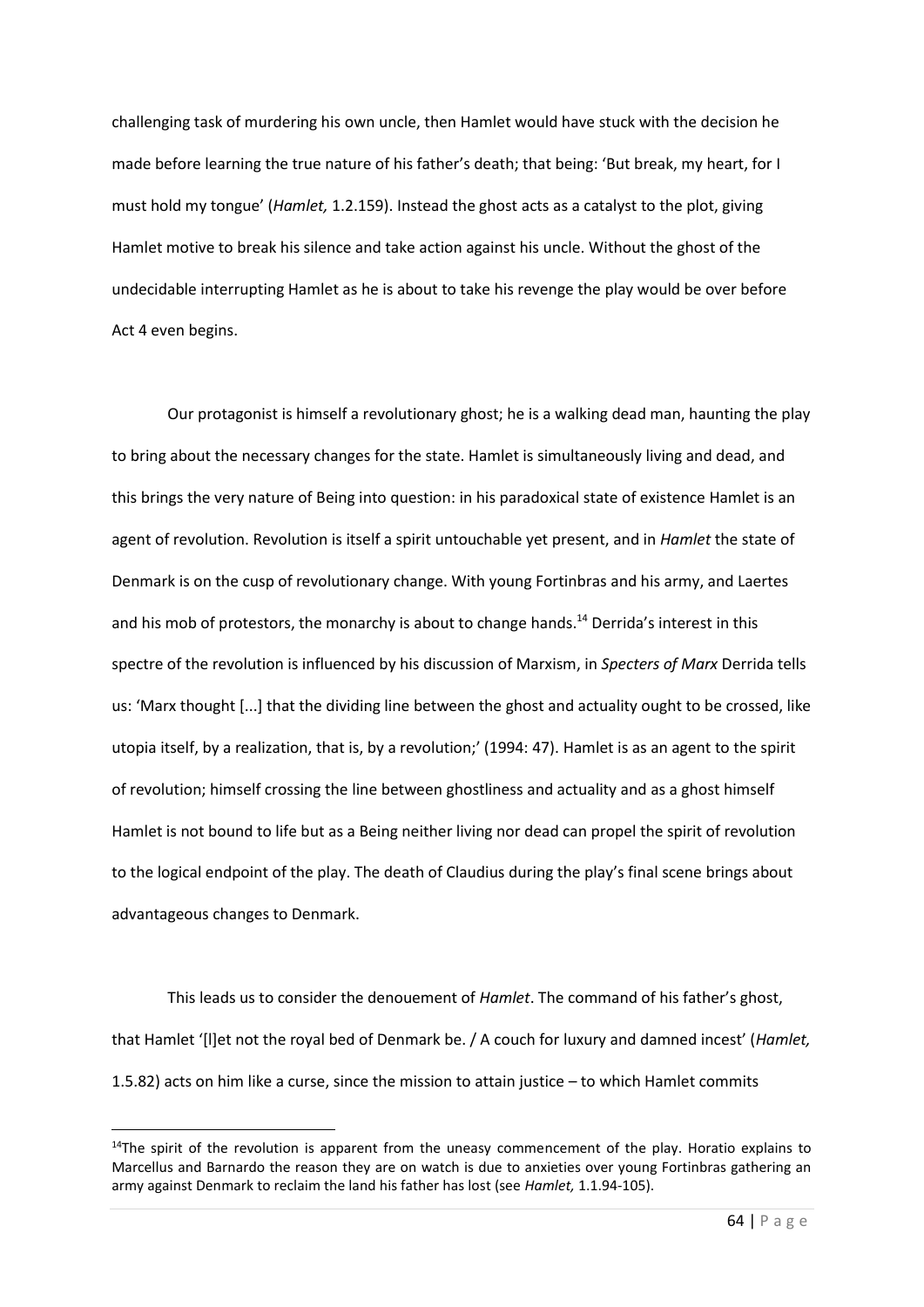himself – will ultimately result not only in his killing the King, his uncle, but also his own death. In his chapter on 'Hamlet and the Living Dead', Christofides examines the final scene of the play and insightfully proposes that:

[...] revenge takes us to a liminal point between life and death [...] close to death, still alive but fatally poisoned, [Hamlet] delivers justice from a place neither living nor dead

# (2012: 63)

In order to be the agent of the spirit of revolution and the minister of death Hamlet must himself be a ghost. However, Hamlet not only is a ghost in the final scene of the play in order to take his revenge but also has been a ghost throughout the majority of the play, since his own encounter with the ghost of his father. Derrida in his essay 'The Time is Out of Joint' says:

[...] one must stop believing that the dead are just the departed and that the departed do nothing. One must stop pretending to know what is meant by "to die" and especially by "dying." One has, then, to talk about spectrality.

## (1995: 30)

Not only is this quote relatable to deconstruction, as discussed in the introduction to this thesis, but is relatable to spectrality as a whole. Both King Hamlet the father and Hamlet the son have been haunting the play. Death is not a barrier to the spectres in *Hamlet*, as, regardless of their state of existence, be that spirit or corporeal ghost; they walk the stage and interact with the living in order to bring about revolutionary changes in the world. Once those revolutionary changes are achieved the ghosts are no longer required. By the end of the play, the corporeal ghost of Hamlet has, in killing Claudius, carried out the task for which he has been kept in his ghostly state; this allows Hamlet finally to achieve the peace of death, and his ghost is thus laid to rest. As Hamlet delivers total justice to the murderers of this play, namely Claudius, the spirit of revolution is free to bring about changes to the state of Denmark and thus Hamlet can succeed in what he set out to do, that is to 'set it right' (*Hamlet,* 2.1.187).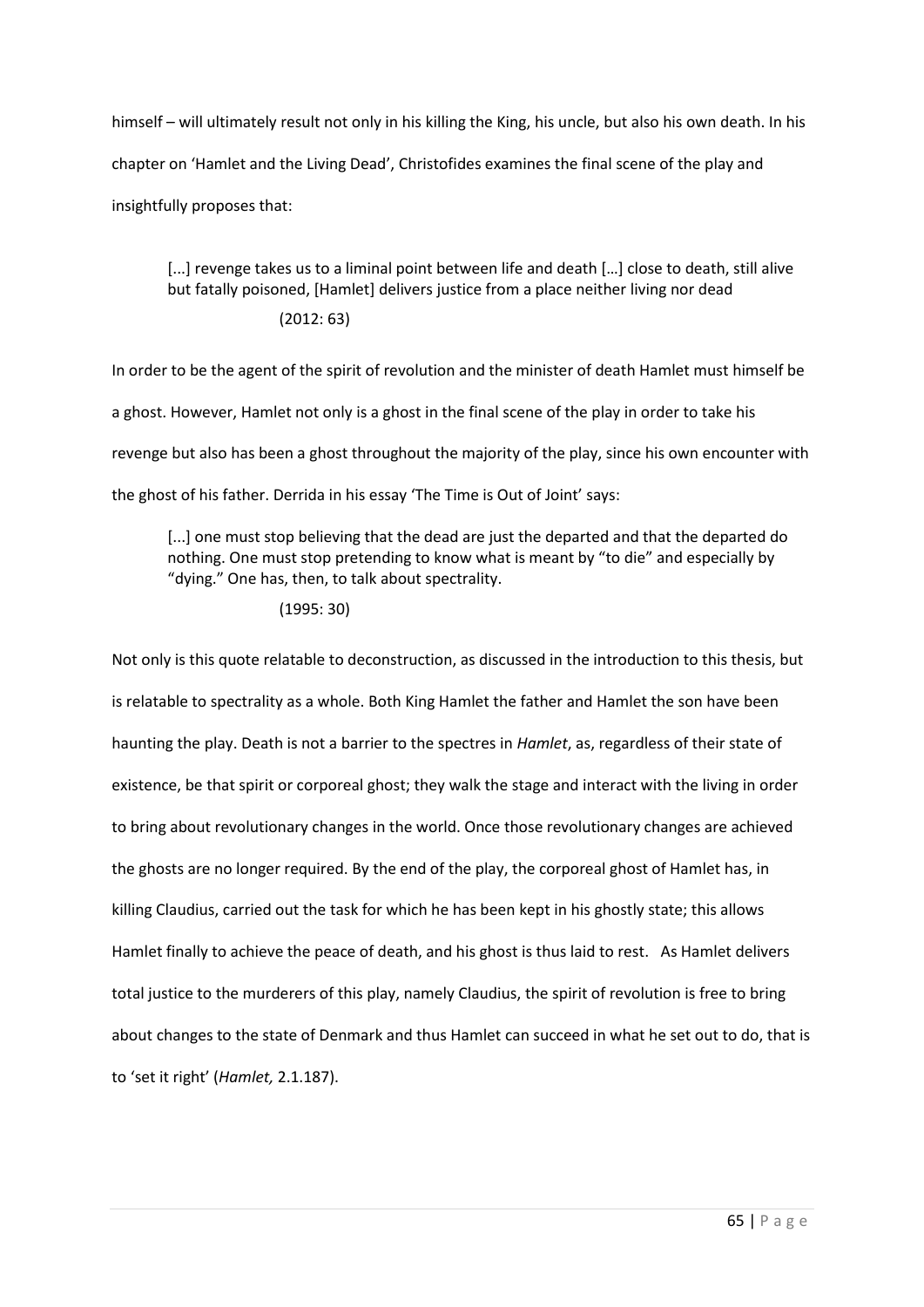In arguing that ghosts can be corporeal, as we see the protagonist is in the play, the certainty of our knowledge of reality and unreality, of life and death, of presence and absence, is deconstructed. The ghost is more than a liminal entity that strangely appears then disappears; it is an integral part of the play and necessary for our understanding of it. *Hamlet* needs the ghost of the King to appear in order that it acts as a catalyst to the action that follows; it requires Hamlet himself to act as a ghost and an agent of revolutionary change. As the ghost of the undecidable surfaces, a ghost is also an absent presence in every difficult decision, as we saw in the prayer scene. In his analysis of the ghost scene in *Hamlet* Derrida recognises Barnardo's 'irrepressible desire for identification' (1994: 11) of the ghost. In arguing for corporeal ghosts we are in part falling into the trap of the metaphysics of presence, that is, privileging presence over absence, in what Derrida terms our 'irrepressible desire' to identify the unknown. However, in its examination of the ways in which ghosts are simultaneously both alive and dead and present and absent, this deconstructive analysis considers not only the opposing sides of these binaries in order to contemplate the ways in which they coexist, but also that neither is superior to the other, thus dispelling any privilege of presence in favour of deconstruction. This thesis has shed light on our understanding of the terms we use to discuss life and death and has engaged with applying those terms to *Hamlet* in order to gain a new way to understand spectrality.

We have also considered the ghostliness of *Hamlet,* as the text itself is a ghost. Certain phrases from the play have been adopted into our contemporary idiom, such as 'method in the madness' and 'every dog has his day'; through these Shakespeare is present in the twenty-first century. However, the idiomatic expressions we use today have been contracted down, and the original phrases: 'Though this be madness yet there is method in't' (*Hamlet,* 2.2.202-203) and '[t]he cat will mew and dog will have his day' (*Hamlet,* 5.1.281) are not used as they were originally written. *Hamlet* is both present in our modern language, through the adoption of phrases from the play, but is also absent as these phrases have been transformed from their original wording. In this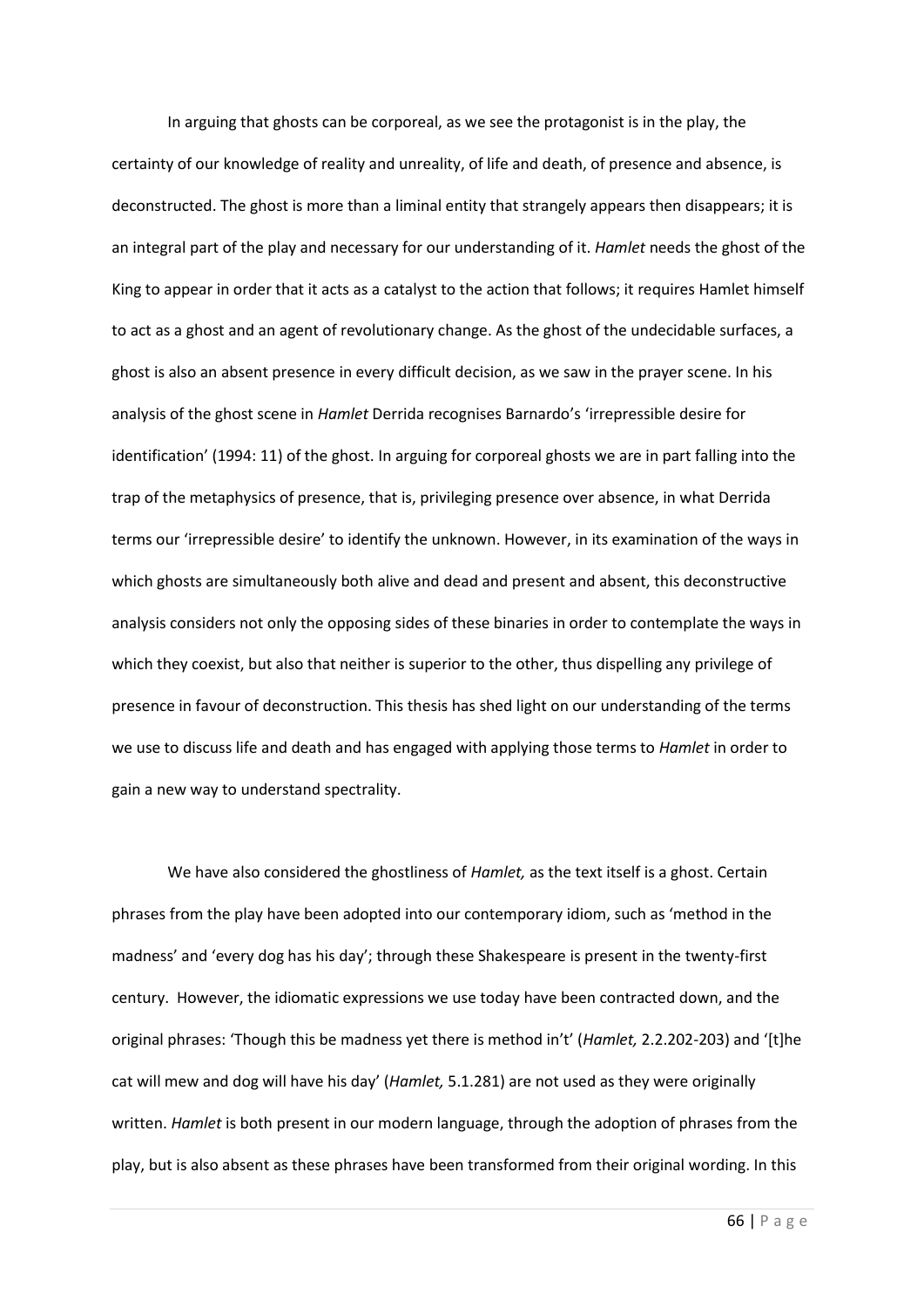way *Hamlet* is both present and absent and is a spectre that haunts the English language. Discussing ghosts in Shakespeare's *Hamlet* has led us to consider the nature of human existence and the notion of ghostliness. We are all the walking dead, alive for a time but destined to die one day. Perhaps ghosts are corporeal, as all people are ghosts and maybe our work of marginalising ghosts of the spirit is simply a work of easing our own conscience. Thus, the spectre acts as a reminder of our own ghostliness; in attempting to keep ghosts distinct from ourselves we simply try to distance ourselves from the dead, privileging ourselves as living Beings over ghosts when in fact we are one and the same. Our only understanding lies in the hauntological difference between the dead walking and the walking dead.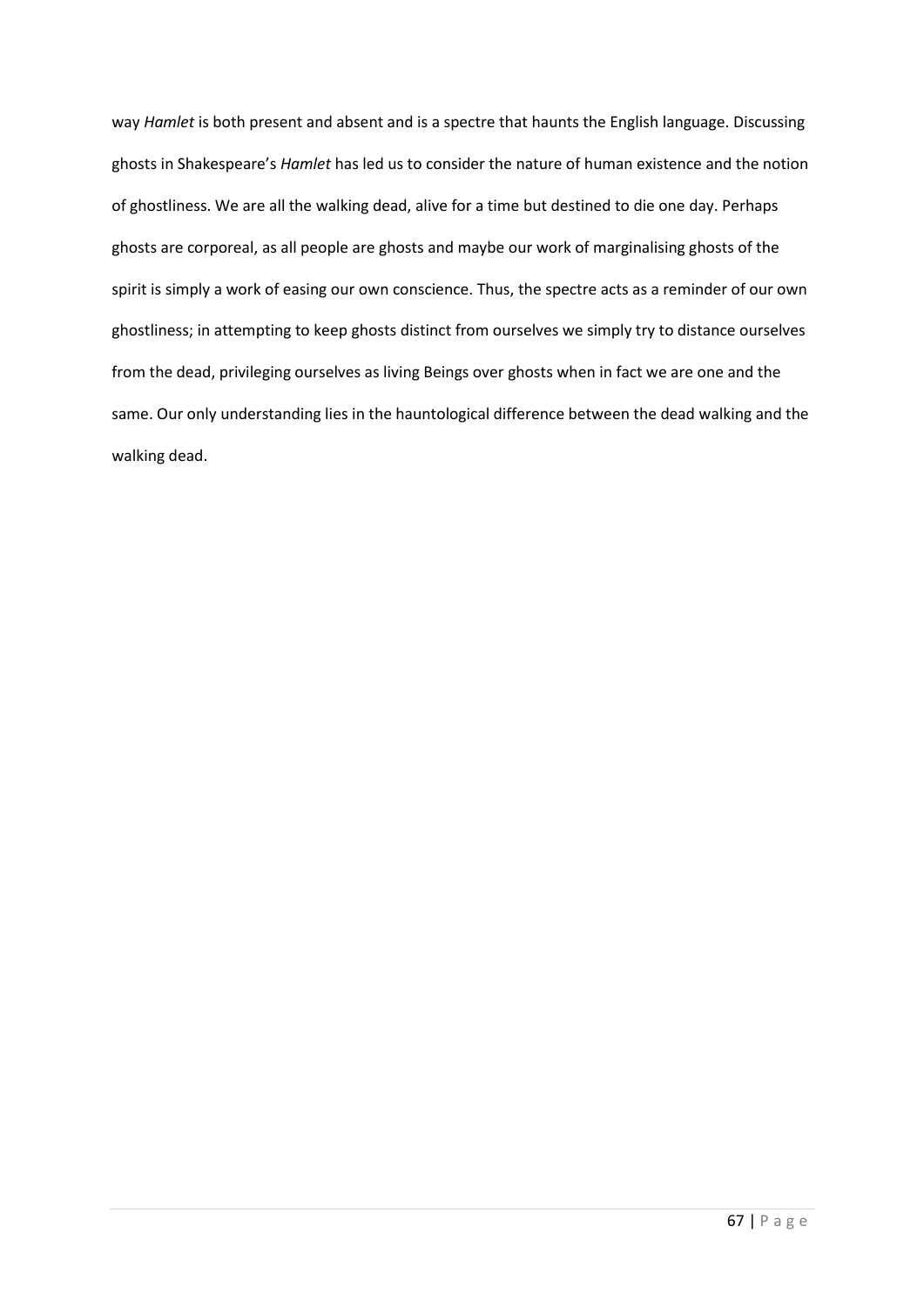## Conclusion

By analysing Derrida's writings on *Hamlet,* in this thesis, a new way of thinking has come to light; the inextricable combination of spectrality with anachrony, which was already present within Derrida's writing, has been fully propounded here. This thesis has endeavoured to show the importance of this connection by producing the term *spectral anachrony,* as well as applying this term theoretically as an approach to our understanding of *Hamlet,* that considers the possibility of the atemporality of a spectre. Through our retrospective analysis of the play, that accepts this possibility, we have been able to recognise the anachronic functioning of various spectres that have always already been at work.

We began, in the first chapter, to outline a distinction between a Freudian conception of mourning and Derrida's definition of mourning. Derrida argues that the 'work of mourning' (Freud, 1917: 245) is in fact 'interminable' (Derrida, 1996: 172) and, unlike Freud, suggests that mourning can never be completed. With this foundational understanding in mind we continued by discussing death as a spectre, as before and after death both the idea of death, and the dead themselves, continue to haunt the living. In addition to the spectre of death, that haunts the living as they are continually employed in the work of mourning, we also considered the anachronic spectre of an interior subjectivity. The philosophical understanding of the world was, at the time *Hamlet* was being penned, shifting from an objective to a subjective worldview. As the boundaries between objectivity and subjectivity were unstable, Shakespeare began to experiment with this idea in the play, hence his initial representation of the ghost as an externalised and visible entity, to the ghost as later possessing an internal existence in Hamlet's mind and being invisible to Gertrude. Shakespeare's choice to play with this developing idea of an interior subjectivity in *Hamlet* is also spectrally anachronic, as the spectre of subjectivity haunts the play before Descartes has given a full comprehension of what the term means. Instead of dismissing Hamlet's phrase 'I have that within which passes show' (*Hamlet,* 1.2.85) as merely 'gestural' (Barker, 1995: 32) as Barker does, this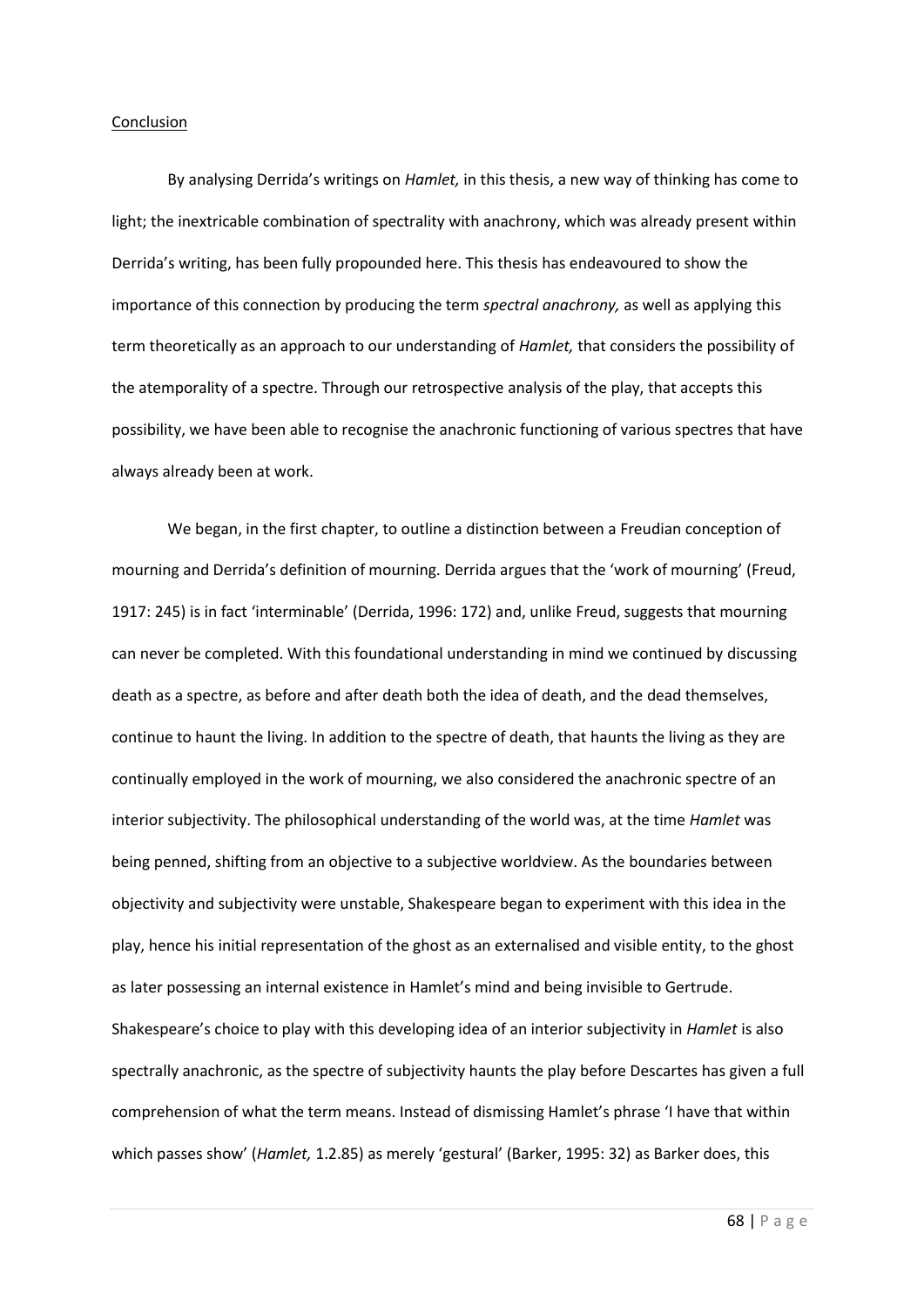thesis instead proposed that the *spectral anachrony* of Shakespeare beginning to discuss an interior subjectivity should be welcomed. The spectral apparition of King Hamlet throws the prince into confusion and doubt. As Hamlet is already in mourning, as well as being melancholic, this visitation complicates Hamlet's work of mourning, as this makes it impossible for him to interiorise his father and to accept that dead only continue to exist from within; as in Hamlet's case his dead father also possesses a ghostly existence. Finally, this chapter outlined the important difference between death and peaceful death, as when Prince Hamlet dies at the end of the play the ghost of his father is laid to rest and Hamlet himself can rest in peace.

Just as the first chapter set out to make the distinction between mourning and melancholy, so the second chapter also began by making a few important distinctions. The first being the difference between justice and the law, although the two are related, justice is a perfect ideal whereas the law is calculable and applicable. The second was the difference between revenge and justice. Revenge is violent, retributive and obtainable, whereas justice is thought of as being beyond earthly reach. Claudius himself conceives justice as divine in comparison to the corruptibility of earthly laws: 'In the corrupted currents of this world/ Offence's gilded hand may shove by justice,/ [...] but 'tis not so above' (*Hamlet,* 3.3.57-58, 60). Derrida, in his elaborate discussion of Hamlet's mission 'to do right, to render justice, and to redress history' (1994: 24) overlooks this important distinction, as Hamlet is only asked to take revenge. Nonetheless, we reconciled this by arguing that Hamlet takes the mission to dispense justice upon himself. In addition to arguing for *spectral anachrony* of an interior subjectivity in chapter 1, chapter 2 continued this discussion by considering justice with regards to *spectral anachrony.* Justice is a spectre that haunts Hamlet throughout the play and it is also anachronic, as it requires Hamlet to retrospectively consider the murder of his father as well as to think of the possibility of attaining justice in the future. The mission that Hamlet has taken upon himself disjoins him from the present time, as the spectre of justice is – like the spectre of mourning – anachronic. Justice functions in *Hamlet* in two forms: the first form of justice in *Hamlet* is served to the guilty: to Gertrude, Rosencrantz and Guildenstern, who, having done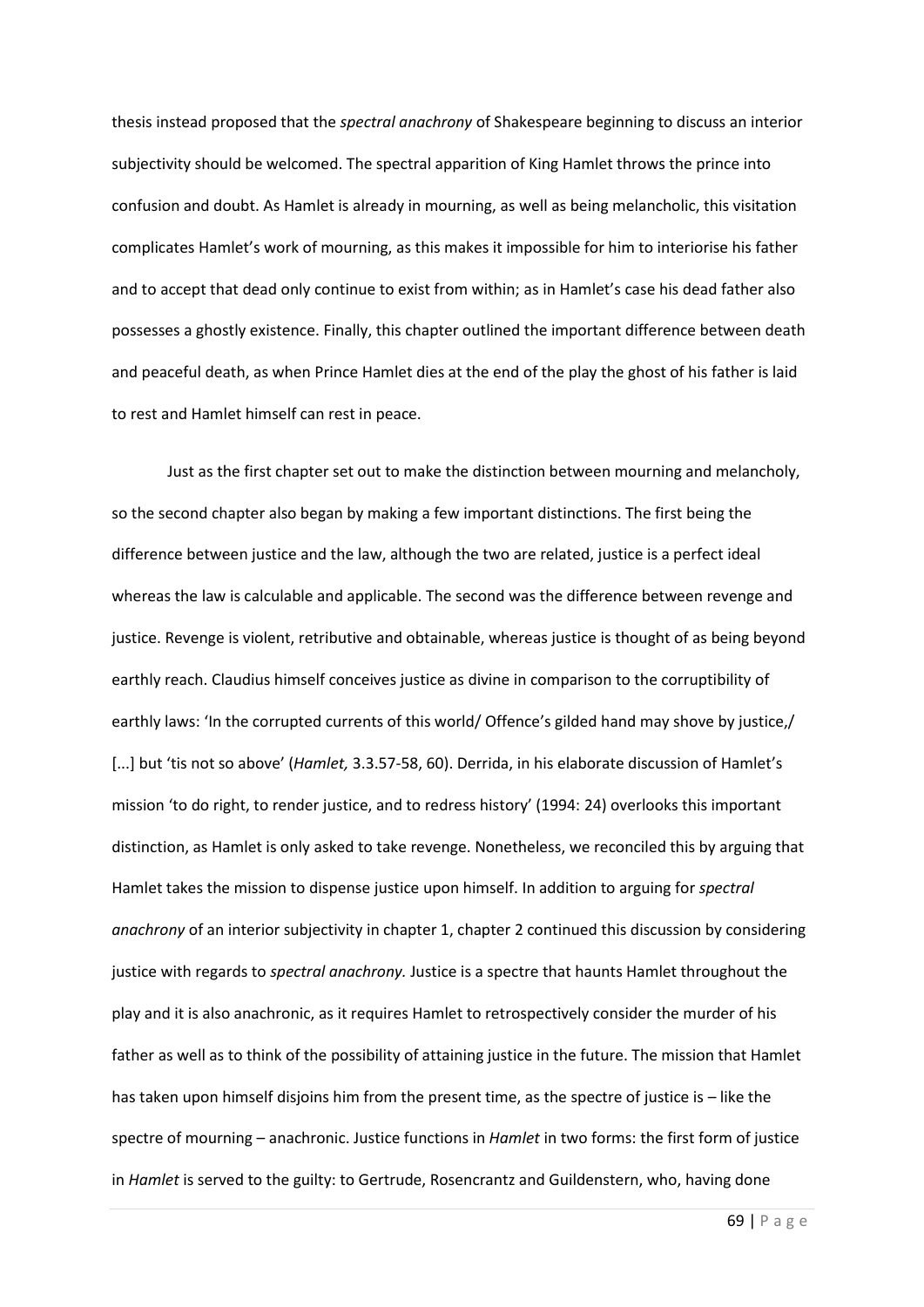wrong, receive a fitting form of justice. Gertrude drinks from a cup poisoned by her new lover, her husband's brother, and thus accidentally commits suicide and Rosencrantz and Guildenstern, having betrayed their friend are betrayed by their friend and led to their executions. In his mission to achieve justice, however, Hamlet kills Polonius, who (although himself not utterly guiltless) becomes the collateral damage in his quest. The by-product, as a result of this collateral damage, is the suicide of Ophelia; although she kills herself, so she is responsible for her own death, the murder of her father drove her to the insanity that caused this act. However, by way of a deconstructive logic this chapter set out to explore the paradox that injustice is necessary in the mission to obtain justice, and despite coming at a high price, Hamlet does deliver total justice at the end of the play to those who have committed murder. This second, totalising form of justice, is dispensed to Claudius for murdering King Hamlet, Laertes for murdering Prince Hamlet and to the protagonist Hamlet himself, for murdering Polonius. In the same way that Gertrude, Rosencrantz and Guildenstern meet a fitting end, so the murderers in this play also appropriately meet their deaths at the hand of the son of those they have murdered, or from those they have murdered themselves.

In the third chapter we saw that the spectre of an interior subjectivity, already discussed in the first chapter, is also bound up with the idea of the performative. When Austin defined the performative he was aware of the need for an inward and spiritual commitment to the performative. Derrida disliked this concept of spirituality as it is inaccessible on an external platform. However, Derrida's use of spectrality, although – like spirituality – is connected to the idea of an interior subjectivity, offers a slightly different view here with relation to performativity. For Derrida, spectrality allows for the embodiment of the internal in order to project it externally. In the case of the performative, therefore, the performative utterance is spectral. It creates a 'spiritual shackle' (Austin, 1976: 10), but in being spoken the performative brings the internal intention into contact with the external world, thus producing a spectre. Alternatively, when a performative lacks the inward and spiritual commitment when it is uttered, then such a spectre is not produced. The example chosen to demonstrate this was Claudius' prayer; as the prayer is hollow it does not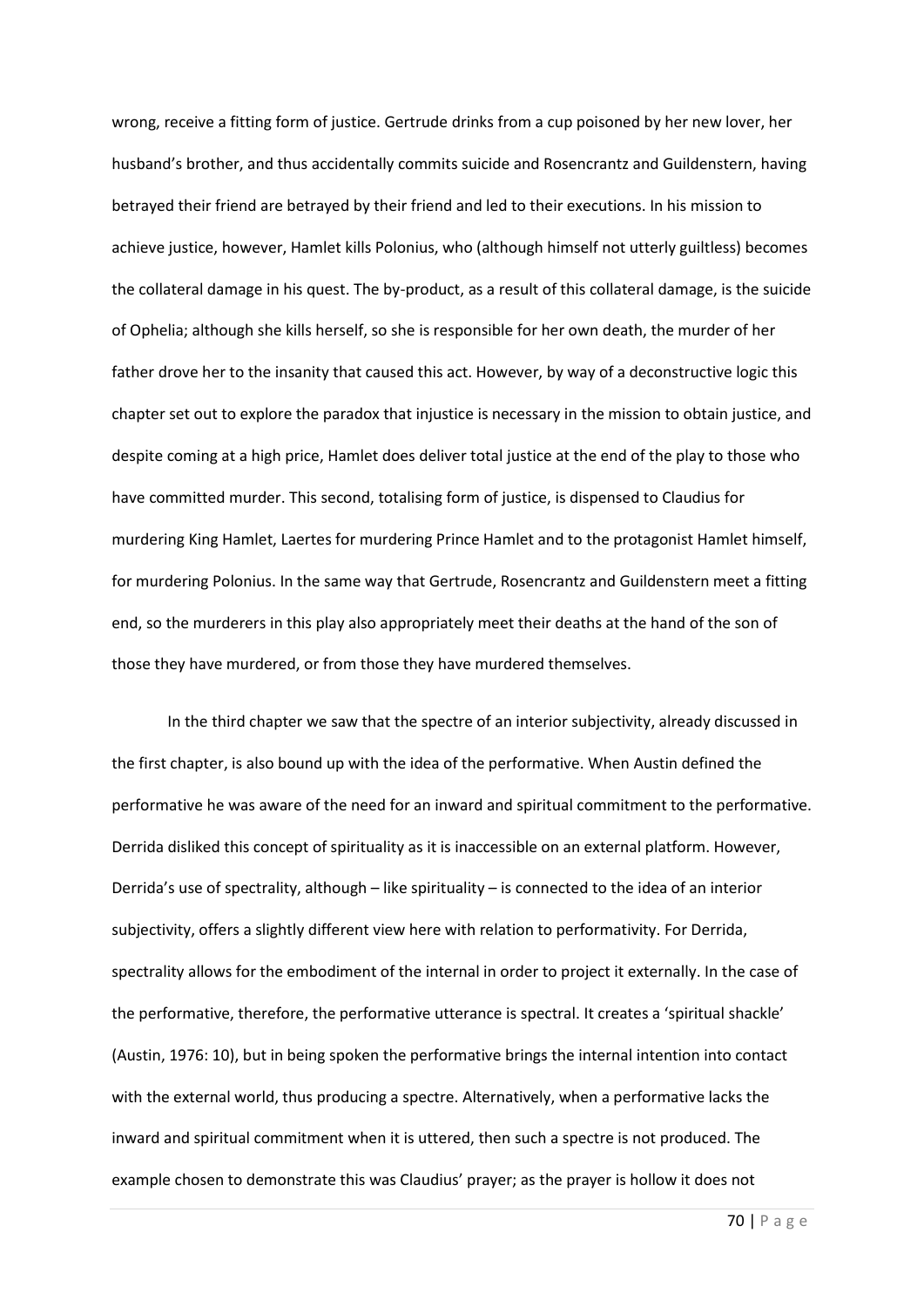produce a spectre from the performative and the utterance does not bind him to a future commitment. When a felicitous performative is uttered, such as the oath that Horatio and Marcellus swear to, that Derrida calls the 'originary performativity' (1994: 36), then it is possible to analyse the *spectral anachrony* of the performative, as the commitment which they make when they utter the performative 'In faith, my lord, not I' (*Hamlet,* 1.5.145), that swears their silence, they already prove to have been adhering to. In the retrospective recognition of this, we can deem the spectre, which the performative has produced, to be anachronic. The important distinction made in this chapter, then, was the difference between Austin's conception of spirituality and Derrida's conception of spectrality. Although the two are connected: spirituality is entirely internal, whereas with spectrality Derrida combines this idea of the internal, interior subjectivity with the external, verbal commitment; thus altering our understanding of performativity.

In the final chapter, after looking at the spectrality of mourning, of justice and of performativity, I proposed that Prince Hamlet himself is a spectre that is kept alive to bring about justice at the end of the play; which also coincides with the spirit of revolution, as advantageous changes are made to set the state to right. Unlike his father, who is the dead walking, Hamlet is the walking dead, who is similarly a ghost but with the difference of corporeality. To offer an example of Hamlet's ghostliness a comparison between, Hamlet's encounter with the ghost, and, Ophelia's silent encounter with Hamlet, revealed a spectral identification between these two ghastly events. In addition to this we re-assessed the: 'To be, or not to be' (*Hamlet,* 3.1.55) soliloquy, with this reconsideration that Hamlet is a corporeal ghost who has been sent to his death, viewed his own death warrant and then is next seen on stage in a graveyard. Following which we considered the *spectral anachrony* of the ghost of the undecidable. Although this spectre could not be witnessed at first, through *spectral anachrony –* an approach combining the idea of spectrality with anachrony retrospectively – it was possible to consider that, upon reflection, Hamlet's moment of hesitation and his act of faltering when attempting to kill Claudius unites presence with absence in a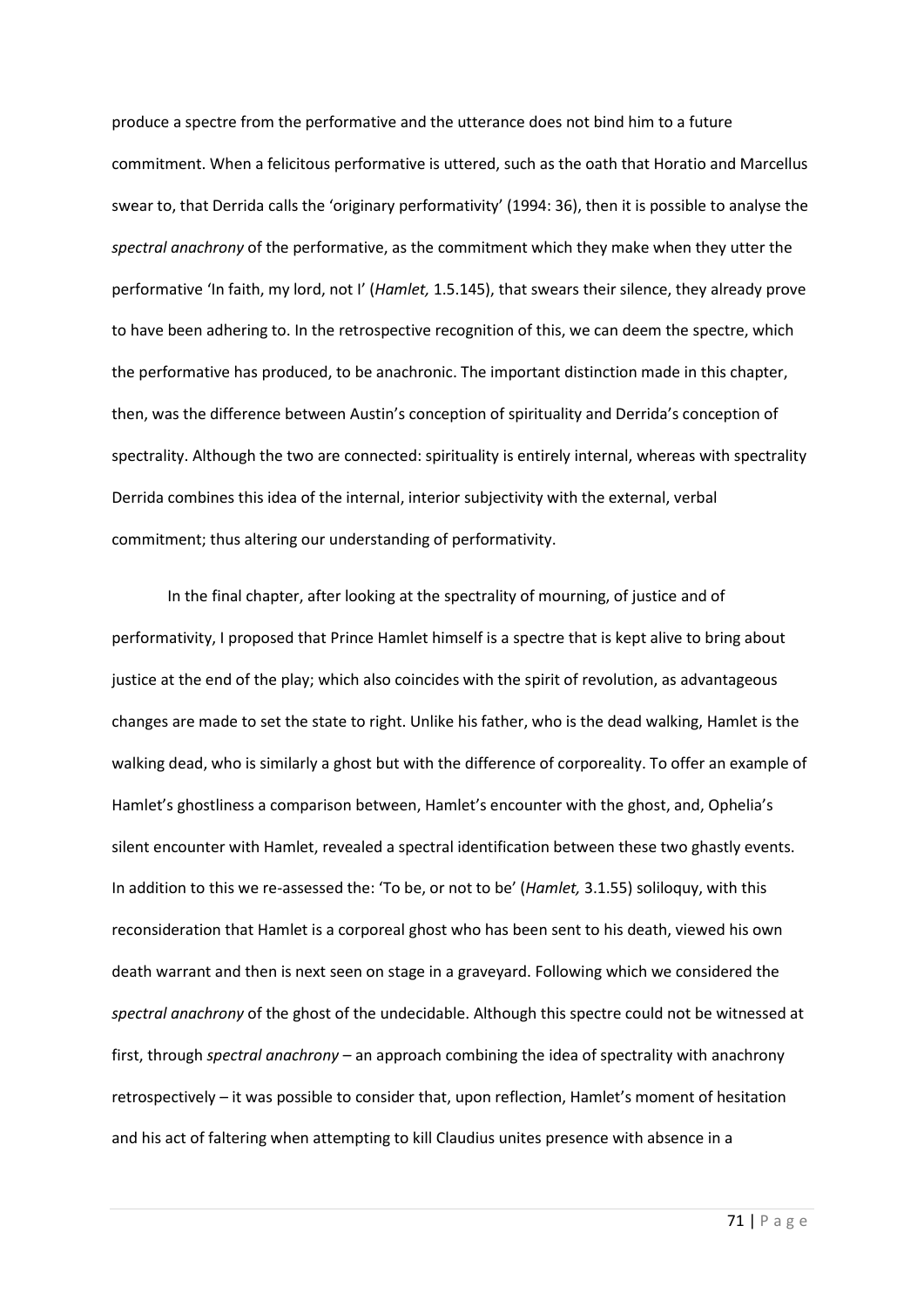deconstructive sense. Yet, as is the case where *spectral anachrony* is concerned, this spectre can only be recognised retrospectively.

The application of the term *spectral anachrony* is itself indebted to the spectre of deconstruction, as the idea that spectrality and anachrony are combined was always already present within Derrida's writings on *Hamlet;* however it is only through returning to the text that it is possible to recognise that this was already present within his writing. This logic is also the logic of deconstruction; *spectral anachrony* is not a new idea, just as a deconstructive interpretation does not say something that was not already in the text itself, rather in the same way that a deconstructive reading exposes that which is already in the text, my formulation of *spectral anachrony* just brings forth that which was already present within Derrida's writing. Although the idea was already present it could only be fully recognised through the temporal distance of retrospection and in going over Derrida's work, in view of *Hamlet,* which was also so influential to him, it has been possible to give the idea of *spectral anachrony* an existence that makes it applicable and useful – thus giving this spectre a corporeality in our work and a presence in our thought.

In this thesis the understanding and application of *spectral anachrony* has been influential to analysing *Hamlet,* by applying the concept it has been possible to answer the question as to why the ghost is initially visible in the play to multiple witnesses and later invisible to Gertrude. It has also been possible to recognise the *spectral anachrony* of justice, as justice is a spectre that is anachronic and does not adhere to a chronological flow of time, it is in part as a result of this, as well as due to the work of mourning, that Hamlet declares the time to be 'out of joint' (*Hamlet,* 2.1.186). With regards to performativity we noted the *spectral anachrony* of every performative utterance, as in uttering a performative a spectre is produced, that continues to haunt the speaker but which can also be noticed to have already been at work. As is the case for the oath to silence that Horatio and Marcellus swear to. Interestingly, this concept of spectrality that Derrida builds upon is already present in Austin's text under the guise of spirituality. In the final chapter we witnessed the ghost of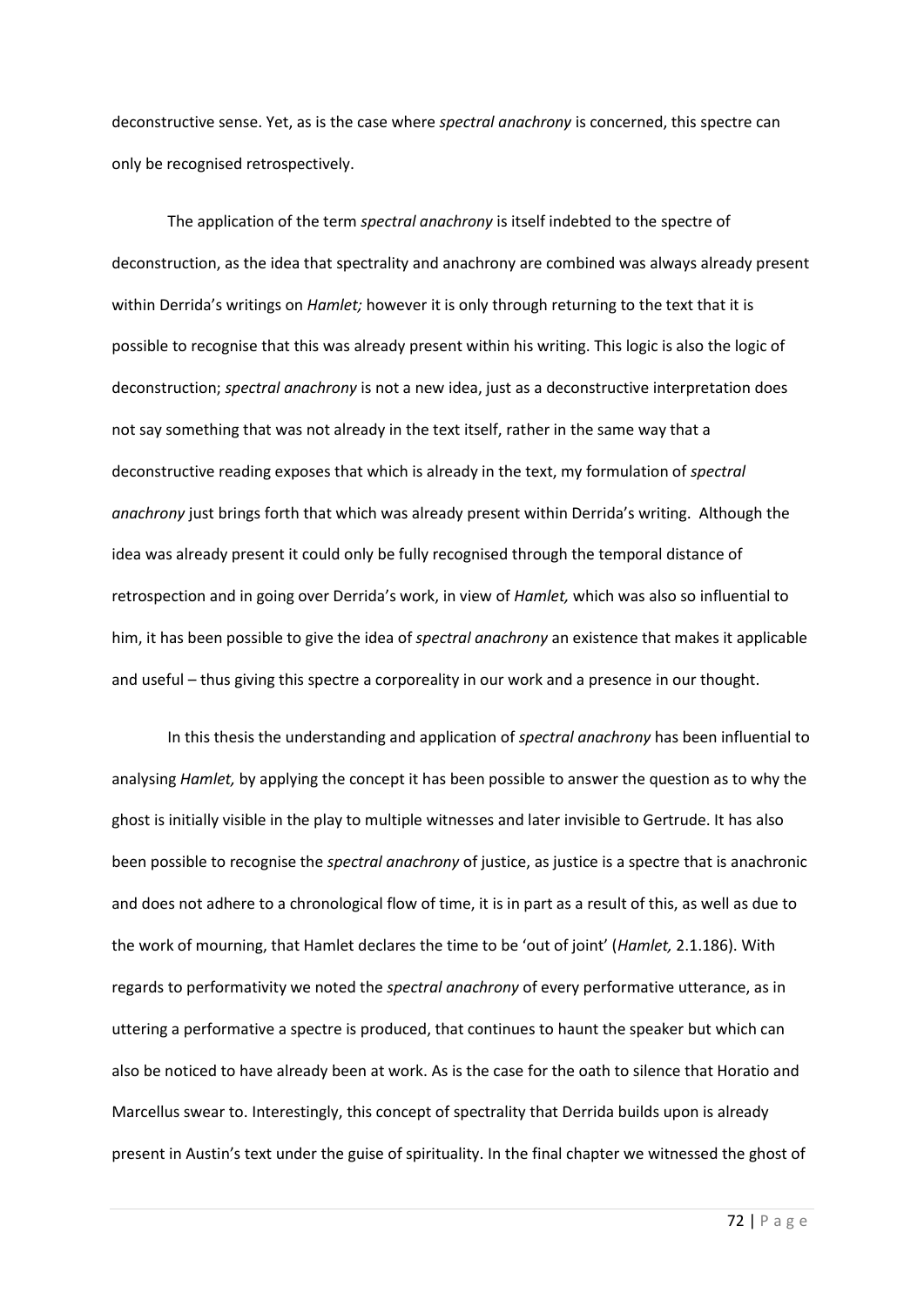the undecidable in the prayer scene as a result of *spectral anachrony.* The undecidable is a spectre that combines presence with absence and decision with indecision. In view that this spectre is anachronic and should have already been at work in the play it was possible to witness this ghost of the undecidable in Hamlet's raised sword as he chooses to murder Claudius, before swiftly talking himself out of it.

My concept of *spectral anachrony* has been useful and applicable. Whilst in this thesis I have only discussed it in relation to Shakespeare's *Hamlet,* there is scope to apply this term to other texts; in particular, in conjunction with other deconstructive readings, in order to show that spectrality and anachrony are inextricably linked and that, when viewed retrospectively, the anachronic functioning of various types of spectres can be exposed.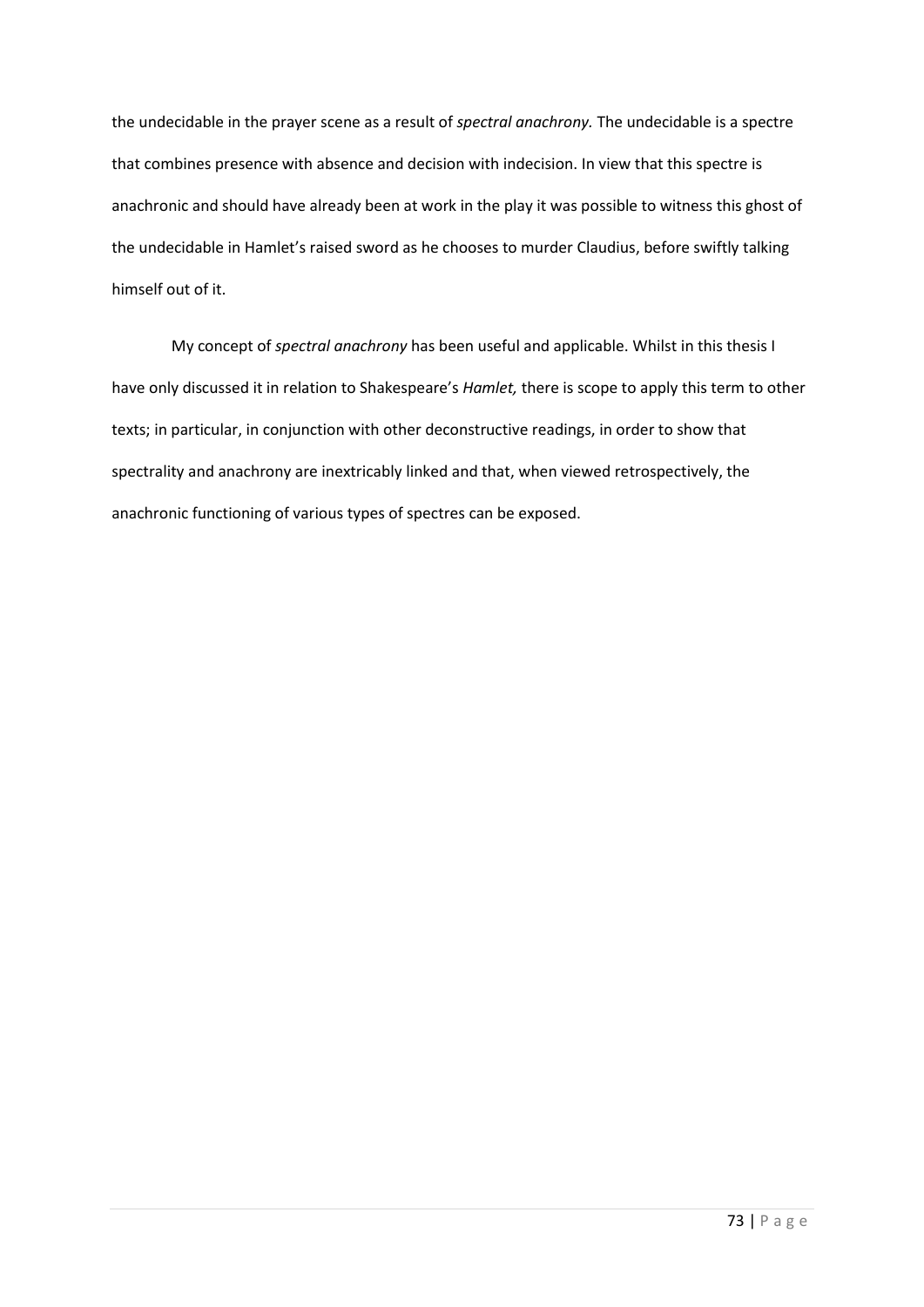## Bibliography

Attridge, D. (2001). 'Ghost Writing', *Deconstruction: A Reader.* Ed. Martin McQuillan. New York: Routledge.

Austin, J.L. (1976). *How to do Things with Words.* Second edition. Oxford: Oxford University Press.

Barker, F. (1995). *The Tremulous Private Body: Essays on Subjection.* Michigan: The University of Michigan Press.

Brault, P. & Naas, M. (2001). Introduction to *The Work of Mourning* by Jacques Derrida. London: The University of Chicago Press.

Cavell, S. (2003). *Disowning Knowledge in Seven Plays of Shakespeare.* Updated edition. Cambridge: Cambridge University Press.

Christofides, R. (2012). 'Hamlet and the Living Dead', *Shakespeare and the Apocalypse*. London: Continuum.

Cixous, H. (2012). 'Shakespeare Ghosting Derrida', *The Oxford Literary Review.* Vol. 34 No. 1 pages 1- 24. Edinburgh: Edinburgh University Press.

Clare, J. (2007). *Revenge Tragedies of the Renaissance.* Devon: Northcote House Publishers Ltd.

Cornell, D. (1992). *The Philosophy of the Limit.* New York: Routledge.

Davis, N. (2013). *Early Modern Writing and the Privatization of Experience.* London: Bloomsbury.

Derrida, J. (1978). 'Force and Signification', *Writing and Difference*. Trans. Bass, A. London: Routledge.

Derrida, J. (1988). 'Signature Event Context', *Limited Inc.* Illinois: Northwestern University Press.

Derrida, J. (1992). 'Force of Law: The "Mystical Foundation of Authority"', *Deconstruction and the Possibility of Justice.* Eds. Drucilla Cornell, Michel Rosenfeld and David Gray Carlson. London: Routledge.

Derrida, J. (1994). *Specters of Marx: The State of Debt, the Work of Mourning and the New International*. Trans. Kamuf, P. London: Routledge.

Derrida, J. (1995). 'The Time is Out of Joint', *Deconstruction is/in America a New Sense of the Political*. Ed. Haverkamp, A. London: New York University Press.

Derrida, J. (1996). 'By Force of Mourning'. *Critical Enquiry*, Vol. 22, No. 2. Pages 171 – 192. Trans. Brault, P. & Naas, M. Chicago: The University of Chicago Press.

Derrida, J. (2000). 'Performative Powerlessness – A Response to Simon Critchley', *Constellations.* Vol. 7 No. 4. Oxford: Blackwell Publishers Ltd.

Derrida, J. (2001). '"To Do Justice to Freud": The History of Madness in the Age of Psychoanalysis', *The Work of Mourning*. Eds. Brault, P. & Naas, M. London: The University of Chicago Press.

Freud, S. (1917). 'Mourning and Melancholia', *The Standard Edition of the Complete Psychological Works of Sigmund Freud, Volume XIV 1914-1916: On the History of the Psycho-Analytic Movement, Papers on Metapsychology and Other Works*. Pages 243 – 258.Trans. Strachey, J. London: The Hogarth Press.